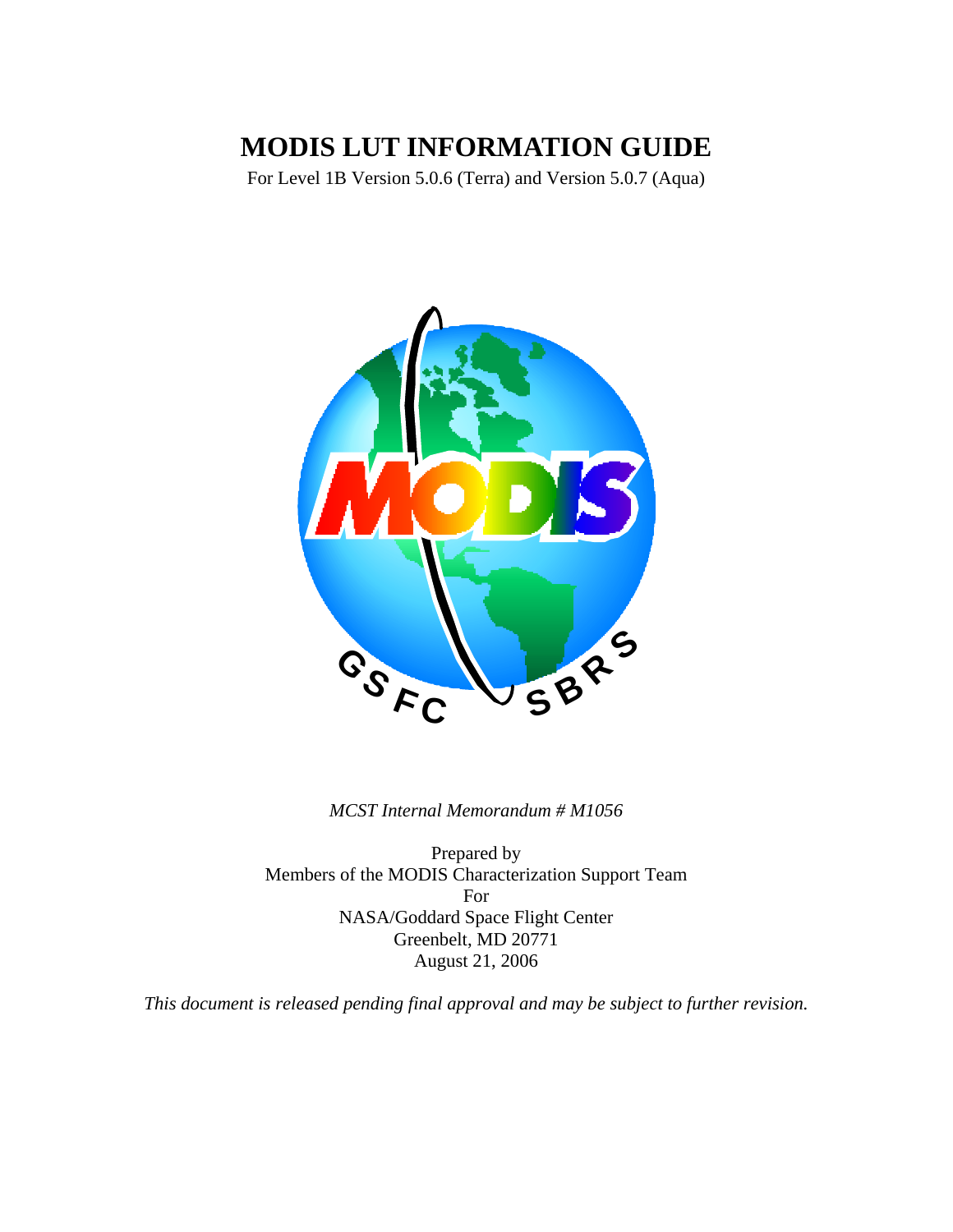# **TABLE OF CONTENTS**

| 1 |                                              | <b>INTRODUCTION AND CHANGES FROM THE PREVIOUS RELEASE</b>                                                                                                                                                                                                                                       | $\mathbf{1}$                                                                   |
|---|----------------------------------------------|-------------------------------------------------------------------------------------------------------------------------------------------------------------------------------------------------------------------------------------------------------------------------------------------------|--------------------------------------------------------------------------------|
| 2 |                                              | GENERAL INFORMATION, CONVENTIONS, AND VERSIONING STRATEGY                                                                                                                                                                                                                                       | $\mathbf{3}$                                                                   |
|   | 2.1<br>2.2<br>2.2.1<br>2.2.2<br>2.2.3<br>2.3 | LUT HDF FILES, LUT TYPE AND TIME-DEPENDENT LUTS<br>CONVENTIONS IMPLEMENTED IN THE LEVEL 1B HDF LUTS<br><b>Band Groupings and Ordering</b><br>Intrinsic Ordering of Detectors Within a Band<br>Intrinsic Order in a Multidimensional Array<br>STRATEGY FOR VERSIONING THE LEVEL 1B CODE AND LUTS | 3<br>$\overline{4}$<br>$\overline{4}$<br>$\overline{4}$<br>$\overline{4}$<br>5 |
| 3 |                                              | <b>REFLECTIVE LUTS</b>                                                                                                                                                                                                                                                                          | 6                                                                              |
|   |                                              |                                                                                                                                                                                                                                                                                                 |                                                                                |
|   | 3.1<br>3.2                                   | SUMMARY OF REFLECTIVE LUTS AND THEIR DIMENSIONS<br><b>REFLECTIVE LUT LISTING</b>                                                                                                                                                                                                                | 6<br>$\,8\,$                                                                   |
|   |                                              |                                                                                                                                                                                                                                                                                                 | $\boldsymbol{8}$                                                               |
|   | 3.2.1<br>3.2.2                               | Serial Number of Reflective LUT<br><b>PGE</b> Version                                                                                                                                                                                                                                           | $\boldsymbol{\delta}$                                                          |
|   | 3.2.3                                        | <b>MCST</b> Version                                                                                                                                                                                                                                                                             | 9                                                                              |
|   | 3.2.4                                        | $K_{\_}inst$                                                                                                                                                                                                                                                                                    | 10                                                                             |
|   | 3.2.5                                        | $K$ <sub>FPA</sub>                                                                                                                                                                                                                                                                              | 10                                                                             |
|   | 3.2.6                                        | m <sub>0</sub>                                                                                                                                                                                                                                                                                  | II                                                                             |
|   | 3.2.7                                        | m <sub>l</sub>                                                                                                                                                                                                                                                                                  | II                                                                             |
|   | 3.2.8                                        | RVS_RefSB                                                                                                                                                                                                                                                                                       | 12                                                                             |
|   | 3.2.9                                        | Sigma_RVS_RSB                                                                                                                                                                                                                                                                                   | 12                                                                             |
|   | 3.2.10                                       | Sigma_RSB_ADC                                                                                                                                                                                                                                                                                   | 13                                                                             |
|   | 3.2.11                                       | Sigma_m1                                                                                                                                                                                                                                                                                        | 13                                                                             |
|   | 3.2.12                                       | Sigma_K_inst                                                                                                                                                                                                                                                                                    | 14                                                                             |
|   | 3.2.13                                       | $Sigma_T$ inst                                                                                                                                                                                                                                                                                  | 14                                                                             |
|   | 3.2.14                                       | Sigma_PV_Resid_Elec                                                                                                                                                                                                                                                                             | 15                                                                             |
|   | 3.2.15                                       | Sigma_R_Star_Lin_Resid_Ucoeff                                                                                                                                                                                                                                                                   | 15                                                                             |
|   | 3.2.16                                       | RSB_NEdL                                                                                                                                                                                                                                                                                        | 16                                                                             |
|   | 3.2.17                                       | $T\_inst\_ref$                                                                                                                                                                                                                                                                                  | 16                                                                             |
|   | 3.2.18                                       | $T$ <sub>_FPA_ref</sub>                                                                                                                                                                                                                                                                         | 17                                                                             |
|   | 3.2.19                                       | SWIR_OOB_correction_switch                                                                                                                                                                                                                                                                      | 17                                                                             |
|   | 3.2.20                                       | SWIR_OOB_corr_sending_band                                                                                                                                                                                                                                                                      | 18                                                                             |
|   | 3.2.21                                       | SWIR_OOB_corr_sending_detector                                                                                                                                                                                                                                                                  | 18                                                                             |
|   | 3.2.22                                       | $X_OOB_O$                                                                                                                                                                                                                                                                                       | 19                                                                             |
|   | 3.2.23<br>3.2.24                             | $X_OOB_I$<br>$X_OOB_2$                                                                                                                                                                                                                                                                          | 20<br>20                                                                       |
|   | 3.2.25                                       | DN_obc_avg_first_frame_to_use                                                                                                                                                                                                                                                                   | 21                                                                             |
|   | 3.2.26                                       | $DN\_obc\_{avg\_number\_of\_frames\_to\_use}$                                                                                                                                                                                                                                                   | 21                                                                             |
|   | 3.2.27                                       | dn_star_Max                                                                                                                                                                                                                                                                                     | 22                                                                             |
|   | 3.2.28                                       | dn_star_Min                                                                                                                                                                                                                                                                                     | 22                                                                             |
|   | 3.2.29                                       | RSB_specified_uncertainty                                                                                                                                                                                                                                                                       | 23                                                                             |
|   | 3.2.30                                       | RSB_UI_scaling_factor                                                                                                                                                                                                                                                                           | 23                                                                             |
|   | 3.2.31                                       | E_sun_over_pi                                                                                                                                                                                                                                                                                   | 24                                                                             |
|   |                                              |                                                                                                                                                                                                                                                                                                 |                                                                                |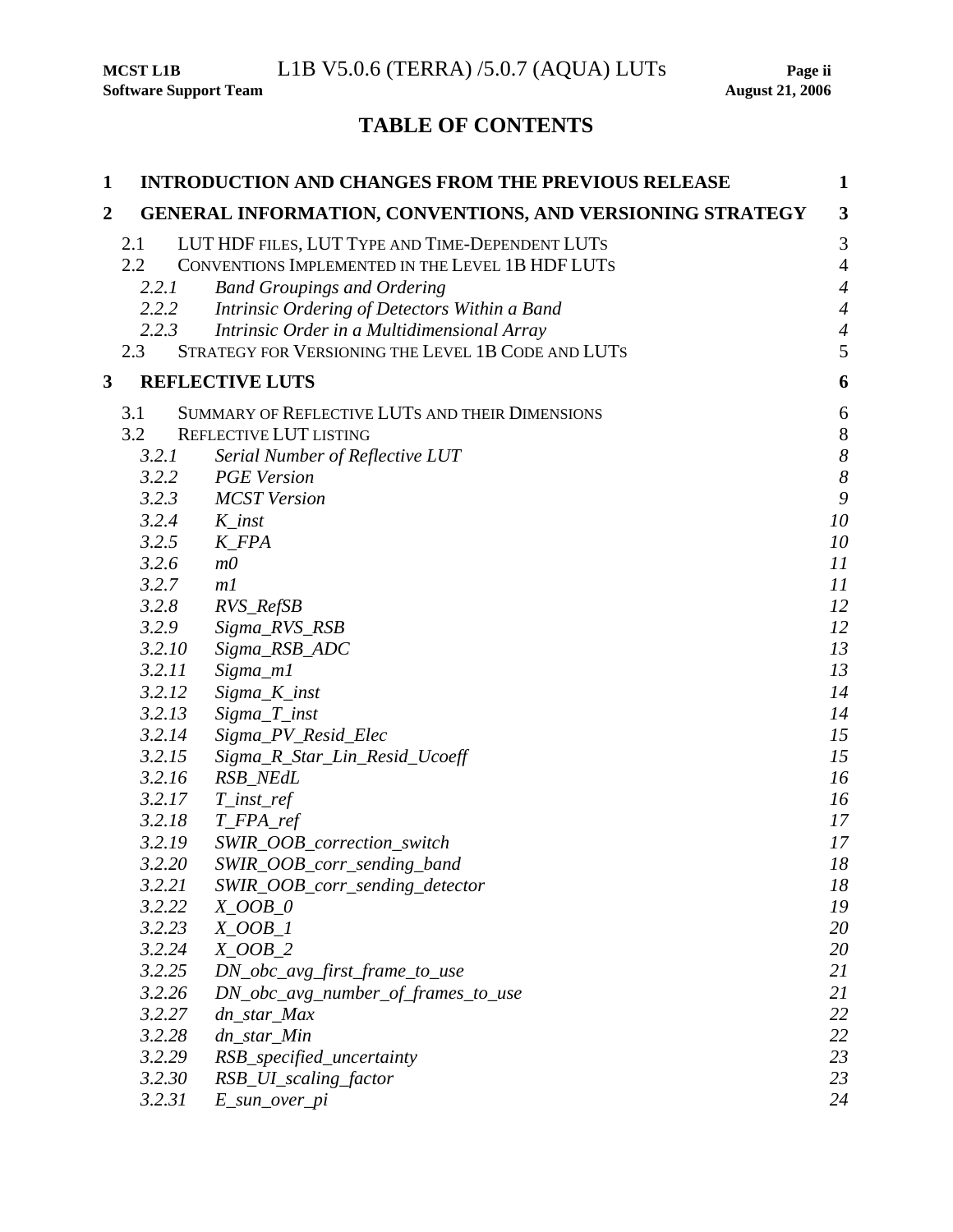**MCST L1B** L1B V5.0.6 (TERRA) /5.0.7 (AQUA) LUTs Page iii<br>Software Support Team August 21, 2006

**Software Support Team** 

|   | 3.2.32 | RSB_SV_DN_moon_include_frames                 | 24       |
|---|--------|-----------------------------------------------|----------|
|   | 3.2.33 | $dn\_sat\_ev$                                 | 25       |
|   | 3.2.34 | B26_B5_Corr_Switch                            | 25       |
|   | 3.2.35 | B26_B5_Frame_Offset                           | 26       |
|   | 3.2.36 | $B26\_B5\_Corr$                               | 27       |
| 4 |        | <b>EMISSIVE LUTS</b>                          | 28       |
|   | 4.1    | SUMMARY OF EMISSIVE LUTS AND THEIR DIMENSIONS | 28       |
|   | 4.2    | <b>EMISSIVE LUT LISTING</b>                   | 29       |
|   | 4.2.1  | Serial Number of Emissive LUT                 | 29       |
|   | 4.2.2  | <b>PGE</b> Version                            | 30       |
|   | 4.2.3  | <b>MCST</b> Version                           | 31       |
|   | 4.2.4  | epsilon_cav                                   | 31       |
|   | 4.2.5  | epsilon_bb                                    | 31       |
|   | 4.2.6  | $delta_T_b$ bb_beta                           | 32       |
|   | 4.2.7  | $delta_T$ bb_delta                            | 32       |
|   | 4.2.8  | <b>RSR</b>                                    | 32       |
|   | 4.2.9  | WAVELENGTH                                    | 33       |
|   | 4.2.10 | <b>NWL</b>                                    | 33       |
|   | 4.2.11 | A <sub>0</sub>                                | 34       |
|   | 4.2.12 | A2                                            | 34       |
|   | 4.2.13 | Ucoeff                                        | 35       |
|   | 4.2.14 | Sigma_TEB_PV_resid_elec                       | 35       |
|   | 4.2.15 | Sigma_TEB_ADC                                 | 36       |
|   | 4.2.16 | Ucoeff_Calibr_resid                           | 36       |
|   | 4.2.17 | BB_DN_first_frame_to_use                      | 36       |
|   | 4.2.18 | BB_DN_number_of_frames_to_use                 | 37       |
|   | 4.2.19 | SV_DN_first_frame_to_use                      | 37       |
|   | 4.2.20 | SV_DN_number_of_frames_to_use                 | 37       |
|   | 4.2.21 | SV_DN_moon_include_frames                     | 38       |
|   | 4.2.22 | num_overlap_scans_b1                          | 38       |
|   | 4.2.23 | T_ins_function_flag                           | 39       |
|   | 4.2.24 | T_ins_default                                 | 39       |
|   | 4.2.25 | $T_{\text{in}}s_{\text{off}}$ set             | 40       |
|   | 4.2.26 | T_cav_function_flag                           | 40       |
|   | 4.2.27 | T_cav_default                                 | 41       |
|   | 4.2.28 | T_mir_function_flag                           | 41       |
|   | 4.2.29 | T_mir_default                                 | 42       |
|   | 4.2.30 | BB_Weight                                     | 42       |
|   | 4.2.31 | <b>RVS_TEB</b>                                | 43       |
|   | 4.2.32 | RVS_BB_SV_Frame_No                            | 43<br>44 |
|   | 4.2.33 | $Band_21_b1$                                  |          |
|   | 4.2.34 | Band_21_Uncert_Lsat                           | 44       |
|   | 4.2.35 | $L_Max$                                       | 45       |
|   | 4.2.36 | $L$ <sub><i>Min</i></sub>                     | 45       |
|   | 4.2.37 | TEB_specified_uncertainty                     | 46       |
|   | 4.2.38 | TEB_UI_scaling_factor                         | 46       |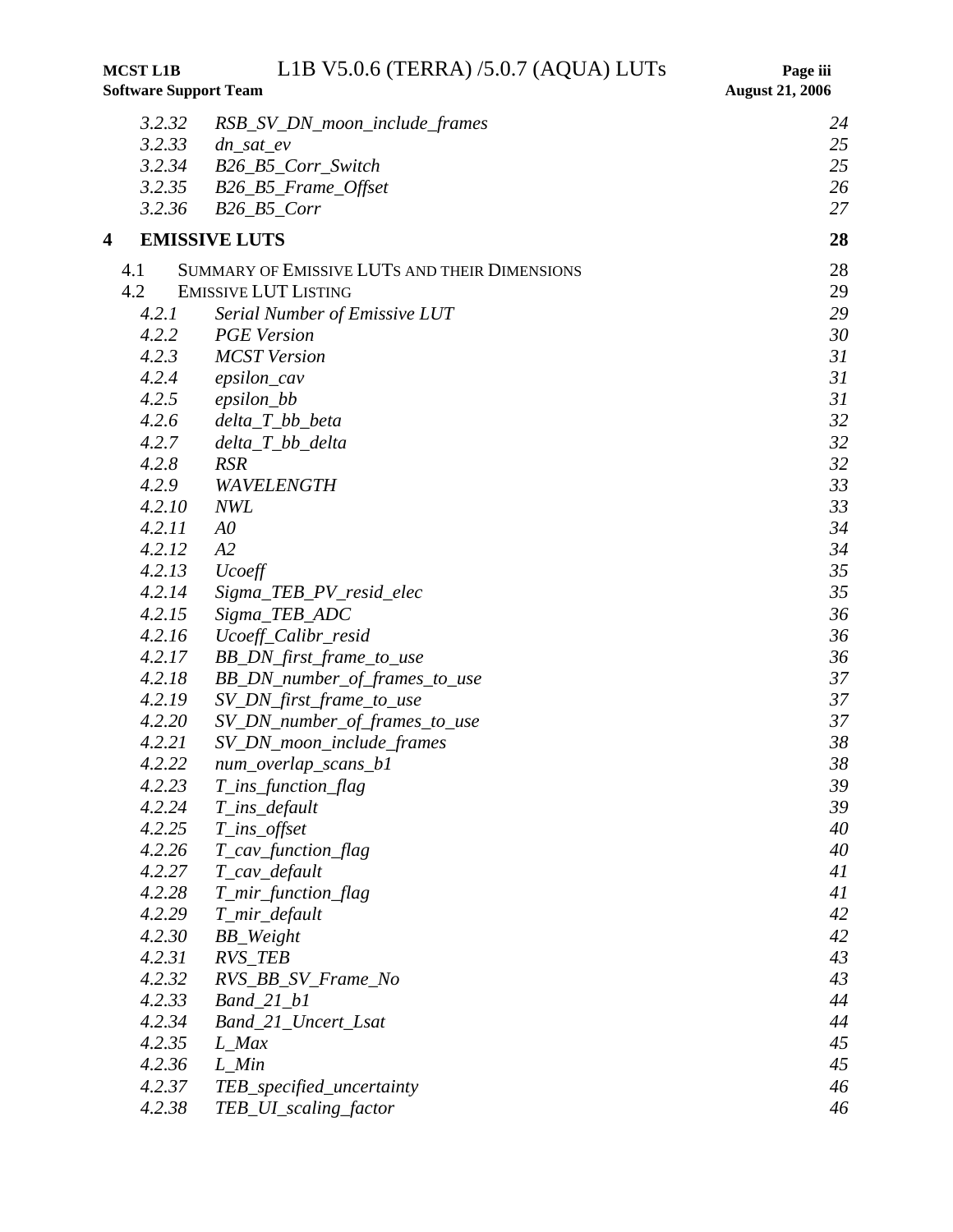**MCST L1B** L1B V5.0.6 (TERRA) /5.0.7 (AQUA) LUTs Page iv <br>Software Support Team August 21, 2006

|   | 4.2.39 | $PC\_XT$                                               | 47 |
|---|--------|--------------------------------------------------------|----|
|   | 4.2.40 | PCX_correction_switch                                  | 47 |
|   | 4.2.41 | BB_T_sat_switch_aqua (MODIS/AQUA only)                 | 48 |
|   | 4.2.42 | BB_T_sat_aqua (MODIS/AQUA only)                        | 48 |
|   | 4.2.43 | BB_T_sat_default_b1_aqua (MODIS/AQUA only)             | 49 |
| 5 |        | <b>QUALITY ASSURANCE (QA) LUTS</b>                     | 50 |
|   | 5.1    | SUMMARY OF QUALITY ASSURANCE LUTS AND THEIR DIMENSIONS | 50 |
|   | 5.2    | <b>QALUTLISTING</b>                                    | 52 |
|   | 5.2.1  | QA serial number                                       | 52 |
|   | 5.2.2  | <b>PGE</b> Version                                     | 52 |
|   | 5.2.3  | <b>MCST</b> Version                                    | 53 |
|   | 5.2.4  | <b>ASSOCIATEDPLATFORMSHORTNAME</b>                     | 54 |
|   | 5.2.5  | ALGORITHMPACKAGEACCEPTANCEDATE                         | 54 |
|   | 5.2.6  | ALGORITHMPACKAGEMATURITYCODE                           | 55 |
|   | 5.2.7  | mission phase                                          | 55 |
|   | 5.2.8  | Control options                                        | 56 |
|   | 5.2.9  | Detector Quality Flag Values                           | 57 |
|   | 5.2.10 | a1                                                     | 58 |
|   | 5.2.11 | <b>NEdL</b>                                            | 58 |
|   | 5.2.12 | T_BB_Variance                                          | 59 |
|   | 5.2.13 | <b>BB</b> Average Temperature Variance                 | 59 |
|   | 5.2.14 | visual FPA base variance                               | 60 |
|   | 5.2.15 | NIR FPA base variance                                  | 60 |
|   | 5.2.16 | <b>LWIR FPA Temperature Variance</b>                   | 61 |
|   | 5.2.17 | <b>MWIR FPA Temperature Variance</b>                   | 61 |
|   | 5.2.18 | MirrorSide 1 Temperature Variance                      | 62 |
|   | 5.2.19 | MirrorSide 2 Temperature Variance                      | 62 |
|   | 5.2.20 | Mirror Average Temperature Variance                    | 63 |
|   | 5.2.21 | <b>Instrument Temperature Variance</b>                 | 63 |
|   | 5.2.22 | Cavity Temperature Variance                            | 64 |
|   | 5.2.23 | <b>Moon Offset Limits</b>                              | 64 |
|   | 5.2.24 | Spacecraft Roll Threshold Angle                        | 65 |
|   | 5.2.25 | Spacecraft Pitch Threshold Angle                       | 65 |
|   | 5.2.26 | Spacecraft Yaw Threshold Angle                         | 66 |

# **Software Support Team**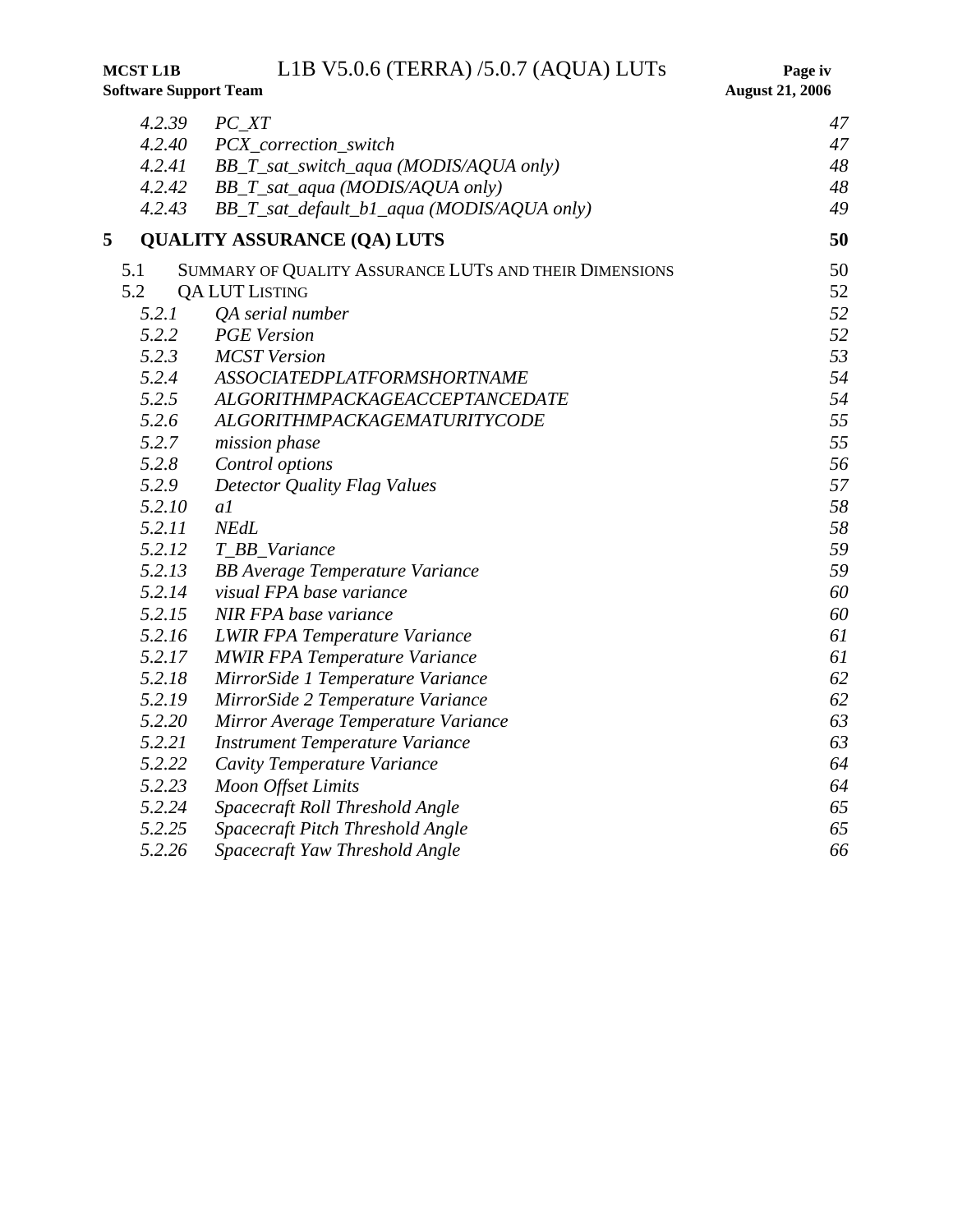**MCST L1B** L1B V5.0.6 (TERRA) /5.0.7 (AQUA) LUTs Page v <br>Software Support Team August 21, 2006

# **TABLES**

| Table 1.1 Changes to the Reflective LUT Collection and Structure Since December 2003 |    |
|--------------------------------------------------------------------------------------|----|
| TABLE 1.2: CHANGES TO THE EMISSIVE LUT COLLECTION AND STRUCTURE SINCE                |    |
| DECEMBER 2003                                                                        |    |
| TABLE 1.3: CHANGES TO THE QUALITY ASSURANCE LUT COLLECTION AND                       |    |
| <b>STRUCTURE SINCE DECEMBER 2003</b>                                                 |    |
| TABLE 3.1 SUMMARY OF REFLECTIVE CALIBRATION LOOKUP TABLES                            | 6  |
| TABLE 3.2 DIMENSIONS USED IN REFLECTIVE LUTS.                                        | 7  |
| TABLE 4.1 SUMMARY OF EMISSIVE CALIBRATION LOOKUP TABLES                              | 28 |
| TABLE 4.2 DIMENSIONS USED IN EMISSIVE LUTS                                           | 29 |
| TABLE 5.1 SUMMARY OF QA LOOKUP TABLES                                                | 50 |
| TABLE 5.2 DIMENSIONS USED IN QA LUTS                                                 | 51 |
|                                                                                      |    |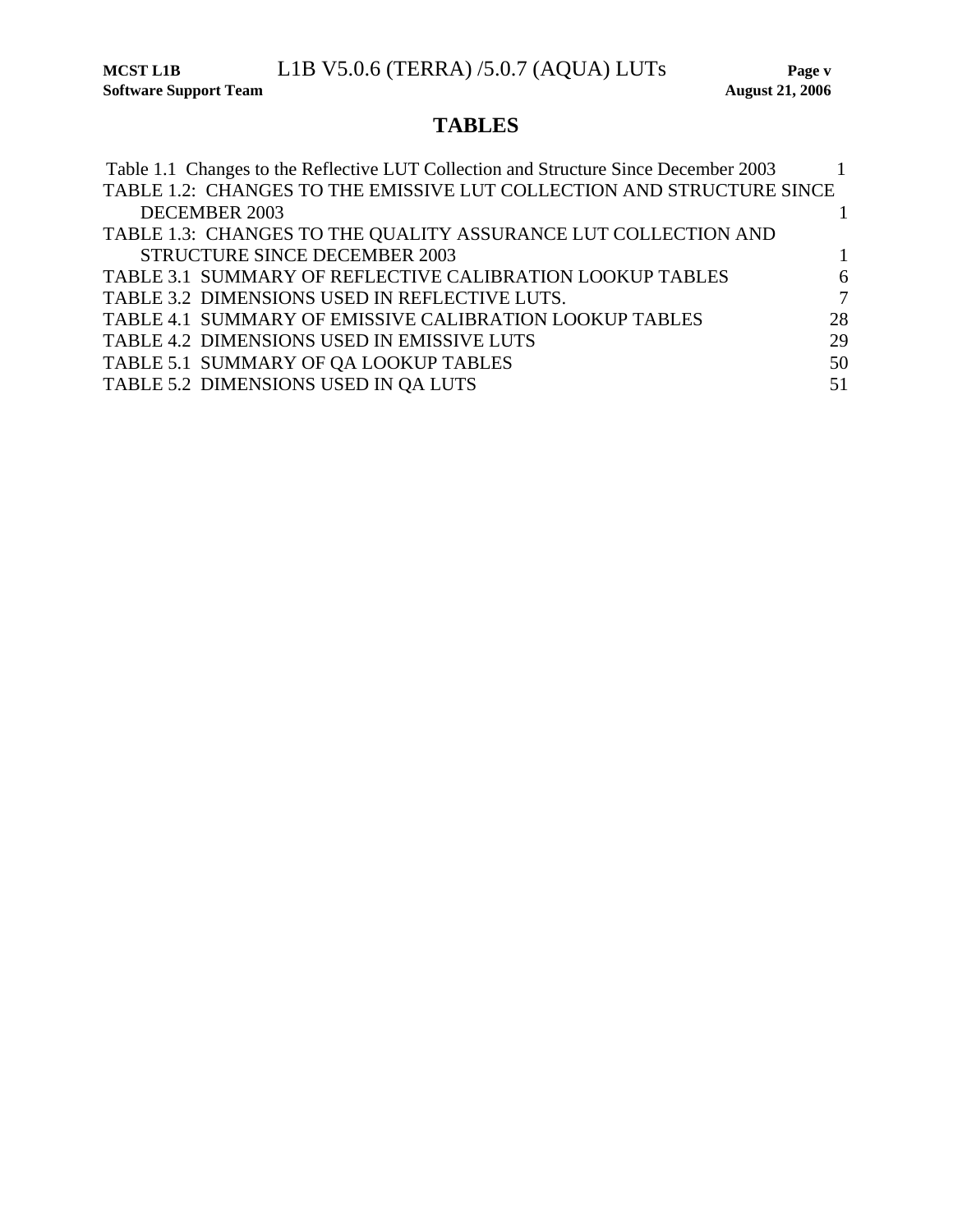## <span id="page-5-0"></span>**1 INTRODUCTION AND CHANGES FROM THE PREVIOUS RELEASE**

The Level 1B lookup tables (LUTs) contain input parameters to the Level 1B code. Contents of this document include:

- General Information, Conventions and Versioning Strategy (Section [2\)](#page-7-1)
- Reflective Calibration LUTs (Section [3\)](#page-10-1)
- Emissive Calibration LUTs (Section [4](#page-32-1))
- Quality Assurance LUTs (Section [5](#page-54-1))

There have been a few changes to the structure and number of LUTs from previous software releases. [Table 1.1,](#page-5-1) [Table 1.2,](#page-5-2) and [Table 1.3](#page-5-3) summarize the changes to the Reflective, Emissive, and Quality Assurance LUTs since January 2004.

## <span id="page-5-1"></span>**Table 1.1 Changes to the Reflective LUT Collection and Structure since December 2003**

| <b>REFLECTIVE LUT CHANGES</b>     |                |                         |  |
|-----------------------------------|----------------|-------------------------|--|
| <b>Reflective LUTs added:</b>     | <b>Section</b> |                         |  |
| • "SWIR_OOB_corr_sending_detector | 3.2.20         |                         |  |
| <b>Reflective LUTs deleted:</b>   | <b>Reason</b>  |                         |  |
| None                              |                |                         |  |
| <b>Reflective LUTs changed:</b>   | <b>Section</b> | <b>Nature of Change</b> |  |
| None                              |                |                         |  |

<span id="page-5-2"></span>**Table 1.2: Changes to the Emissive LUT Collection and Structure since December 2003** 

| <b>EMISSIVE LUT CHANGES</b>   |                |                                          |  |  |
|-------------------------------|----------------|------------------------------------------|--|--|
| <b>Emissive LUTs added:</b>   | <b>Section</b> |                                          |  |  |
| None                          |                |                                          |  |  |
| <b>Emissive LUTs deleted:</b> | <b>Reason</b>  |                                          |  |  |
| None                          |                |                                          |  |  |
| <b>Emissive LUTs changed:</b> | <b>Section</b> | <b>Nature of Change</b>                  |  |  |
| "Band 21 b1"                  | 4.2.8          | Adding a new dimension of<br>mirror side |  |  |

## <span id="page-5-3"></span>**Table 1.3: Changes to the QA LUT Collection and Structure since December 2003**

| <b>QUALITY ASSURANCE LUT CHANGES</b> |                |  |  |  |
|--------------------------------------|----------------|--|--|--|
| <b>QA LUTs added:</b>                | <b>Section</b> |  |  |  |
| None                                 |                |  |  |  |
| <b>QA LUTs deleted:</b>              | <b>Reason</b>  |  |  |  |
| None                                 |                |  |  |  |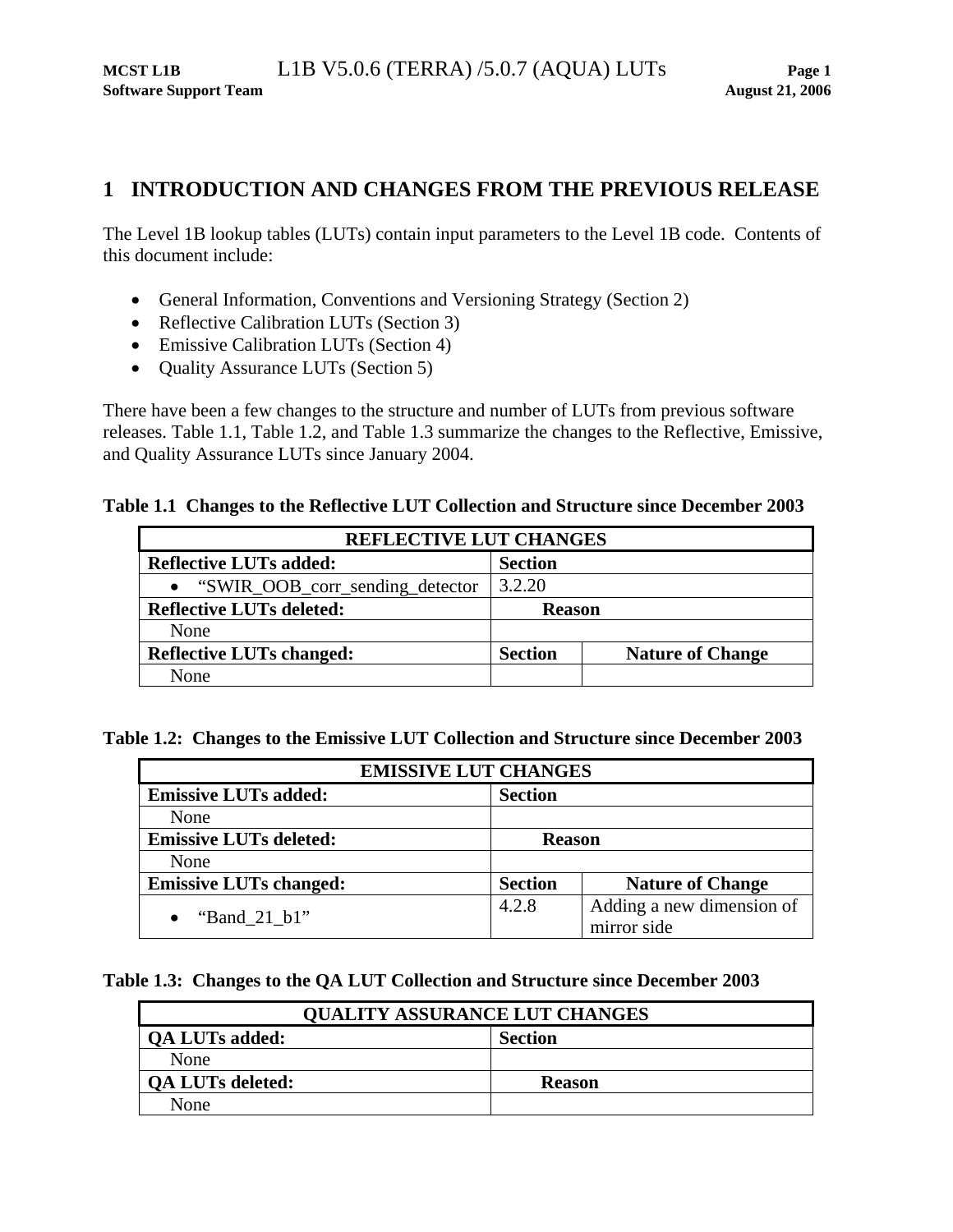## **MCST L1B** L1B V5.0.6 (TERRA) /5.0.7 (AQUA) LUTs **Page 2**

|  | <b>QA LUTs changed:</b> | <b>Section</b> | <b>Nature of Change</b> |
|--|-------------------------|----------------|-------------------------|
|  | None                    |                |                         |

Detailed LUT histories and complete information regarding which LUTs are currently being used in MODIS Level 1B data production by MODAPS are available at the MCST Level 1B Product Information and Status web page (<http://www.mcst.ssai.biz/mcstweb/L1B/product.html>).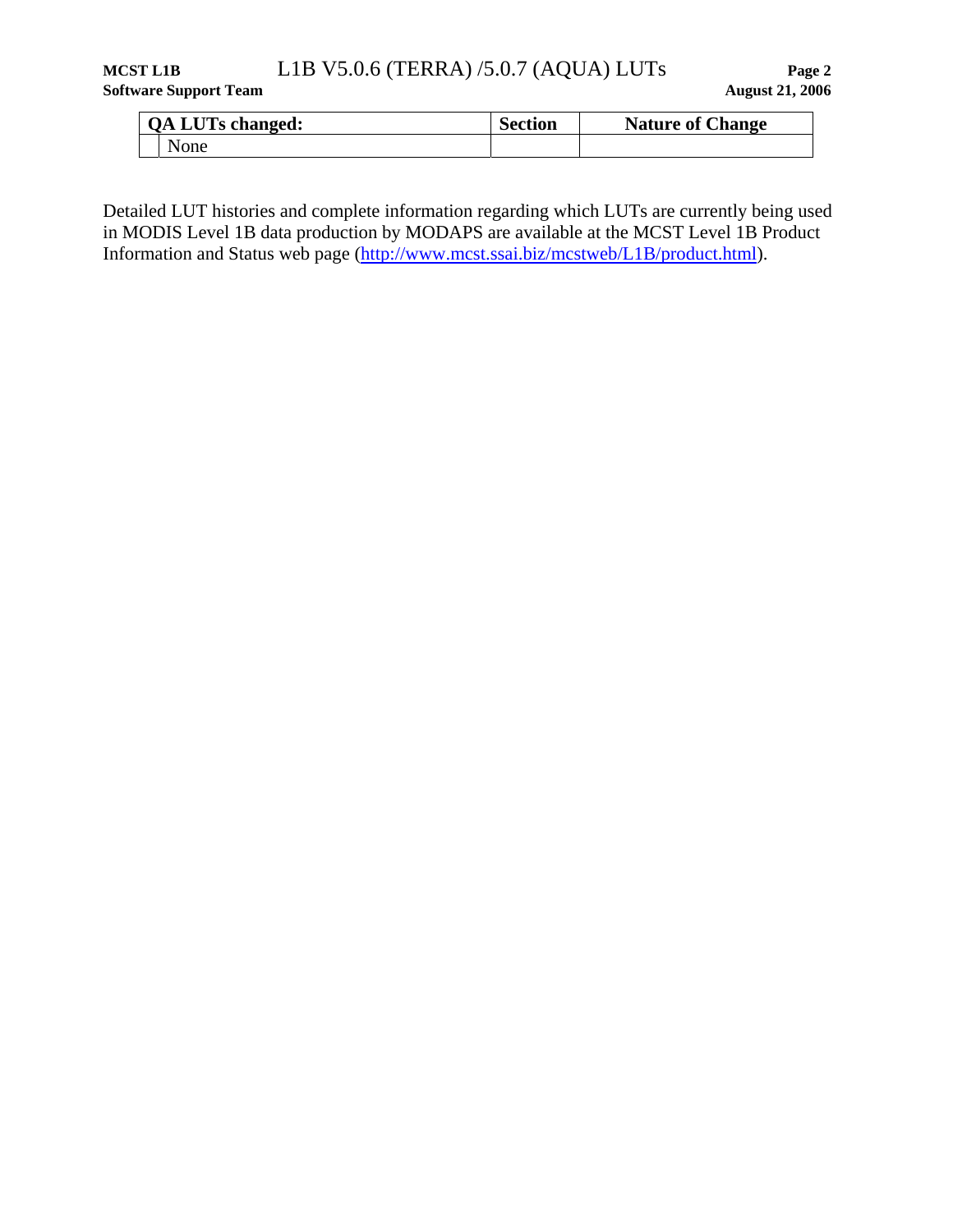## <span id="page-7-1"></span><span id="page-7-0"></span>**2 GENERAL INFORMATION, CONVENTIONS, AND VERSIONING STRATEGY**

## **2.1 LUT HDF files, LUT Type and Time-Dependent LUTs**

The LUTs are organized into three groups:

- Reflective Lookup Tables (Section [3\)](#page-10-1)
- Emissive Lookup Tables (Section [4\)](#page-32-1)
- OA Lookup Tables (Section [5\)](#page-54-1)

There is one Hierarchical Data Format (HDF) file per group, for a total of three LUT files. The three HDF files are treated as a single set of LUTs. The strategy for versioning a set of LUTs is described in Section [2.3](#page-9-1).

An individual LUT is implemented in the appropriate HDF file as either:

- A global attribute, or
- A Scientific Data Set (SDS).

This implementation is required by the Level 1B code, which additionally defines the data type and intrinsic LUT dimensions for each LUT. The meaning of "intrinsic" dimensions will become apparent after the next few paragraphs. Intrinsic LUT dimensions are described for each LUT in later sections of this document.

Any LUT that is implemented as an SDS may have a dependence on the data collection time. The type of time dependence is defined by the attribute "algorithm", which is attached to the SDS. The "algorithm" attribute is a scalar, int32 value. There are currently three allowable values of this attribute:

| <b>LUT Type</b>      | "algorithm" value |
|----------------------|-------------------|
| Constant             | $\mathbf{\Omega}$ |
| <b>Step Function</b> |                   |
| Piecewise Linear     | ∍                 |

A "constant" LUT contains one set of data to be applied within the Level 1B code regardless of the data collection time of the Level 1A data. The array structure of the constant LUT is the same as the "intrinsic" dimensions described for each LUT later in this document. This array structure matches the way that the values are ingested, stored and used within the Level 1B code.

A "step function" LUT can be thought of as the concatenation of a series of constant LUTs, each of which has an effective beginning time associated with it. If an SDS LUT is a step function LUT, it will have an additional leading dimension for the array and an additional SDS attribute named "times" — a float64 array of numbers containing the beginning TAI times for the data sets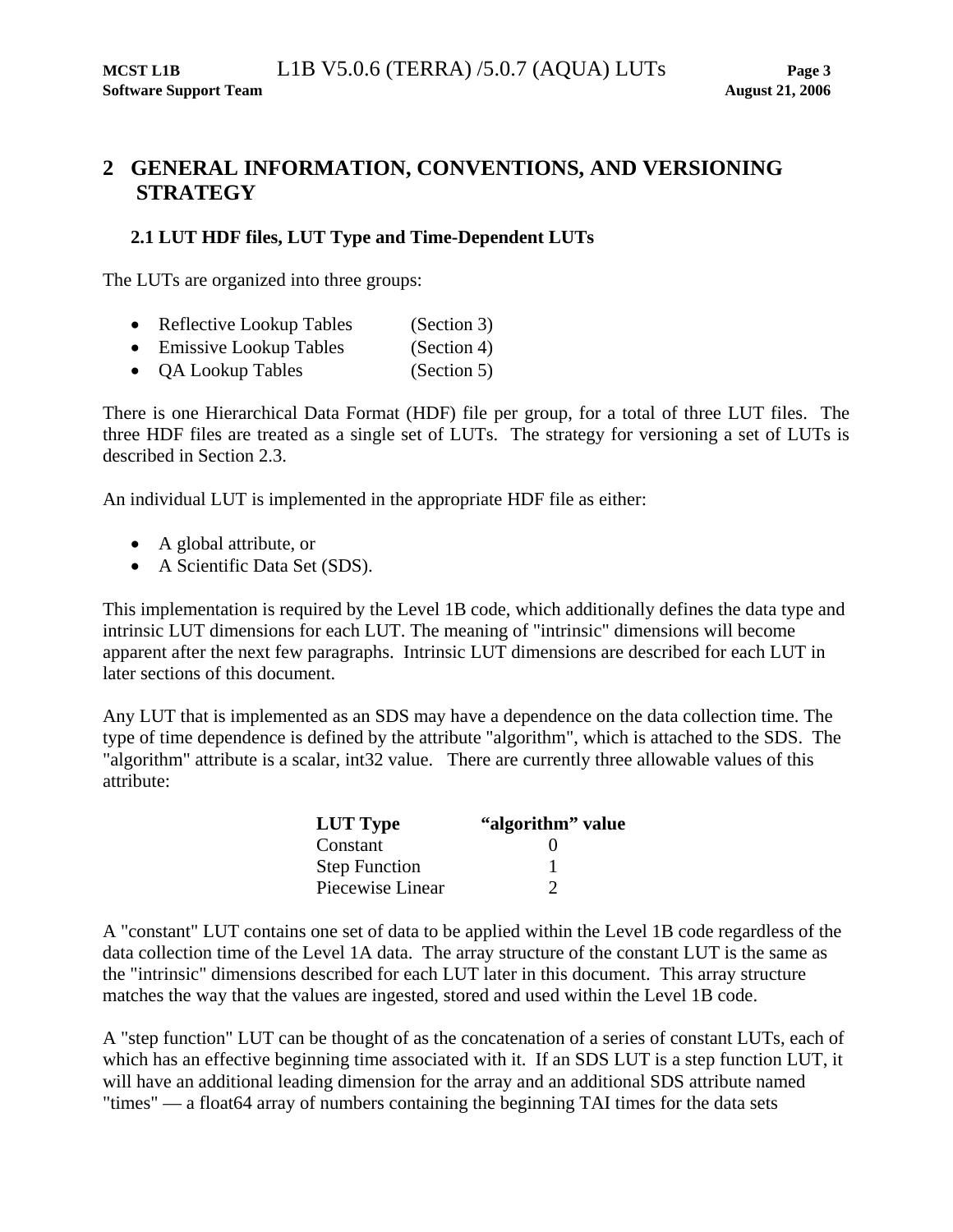<span id="page-8-0"></span>contained in the SDS array. For each time, there is an equivalent "constant" LUT contained in the SDS array. The size of the additional leading dimension of the SDS is the same as the size of the "times" attribute.

"Piecewise linear" time dependence is similar to step function dependence except that the LUT values are linearly interpolated from two of the data sets in the file, where the center time of a granule determines the data collection time to which to interpolate the LUT values. If the data collection time is before the first LUT time or after the last LUT time, then the code extrapolates linearly using the first two or last two data sets as appropriate. Currently, only LUTs that have data types of float32 or float64 may have piecewise linear time dependence.

Note that the values of the attached attributes of the SDS LUT determine whether the LUT is constant or time dependent. This implies that a constant LUT may be changed to a time dependent LUT through a LUT update (or vice versa). A code change is not required. Also, LUT updates may add, delete, or change time stamped table pieces.

## **2.2 Conventions Implemented in the Level 1B HDF LUTs**

*2.2.1 Band Groupings and Ordering* 

- The full set of MODIS bands (NUM\_BANDS = 38): 1, 2, 3, ..., 12, 13lo, 13hi, 14lo, 14hi, 15, ... 34, 35, 36
- The reflective Solar bands (NUM\_REFLECTIVE\_BANDS = 22): 1, 2, 3, ..., 12, 13lo, 13hi, 14lo, 14hi, 15, 16, 17, 18, 19, 26
- The thermal emissive bands (NUM\_EMISSIVE\_BANDS =  $16$ ): 20, 21, 22, 23, 24, 25, 27, 28, 29, 30, 31, 32, 33, 34, 35, 36
- The 250m resolution bands (NUM\_250M\_BANDS = 2): 1, 2
- The 500m resolution bands (NUM\_500M\_BANDS = 5): 3, 4, 5, 6, 7
- The 1km reflective bands (NUM\_1000M\_REFL\_BANDS = 15): 8, 9, 10, 11, 12, 13lo, 13hi, 14lo, 14hi, 15, 16, 17, 18, 19, 26
- The SWIR Bands (NUM\_SWIR\_BANDS = 4): 5, 6, 7, 8
- Thermal emissive bands on MODIS/AQUA which saturate on blackbody warm-up  $(NUM_AQUA_BB_SAT_BANDS = 3):$ 33, 35, 36

## *2.2.2 Intrinsic Ordering of Detectors Within a Band*

Within the LUT HDF files, the ordering follows the "product" convention, which is inverted from the SBRS detector layout convention. *Note that the LUT ASCII files are delivered to the software team in "SBRS" detector order.* The software team inverts the detector order inherent in the delivered ASCII files so that the result in the HDF LUT files is "product" order.

## *2.2.3 Intrinsic Order in a Multidimensional Array*

A multidimensional array has an intrinsic ordering of elements in the way that the numbers are stored in memory. All L1B LUTs, regardless of dimensionality, are delivered to the software team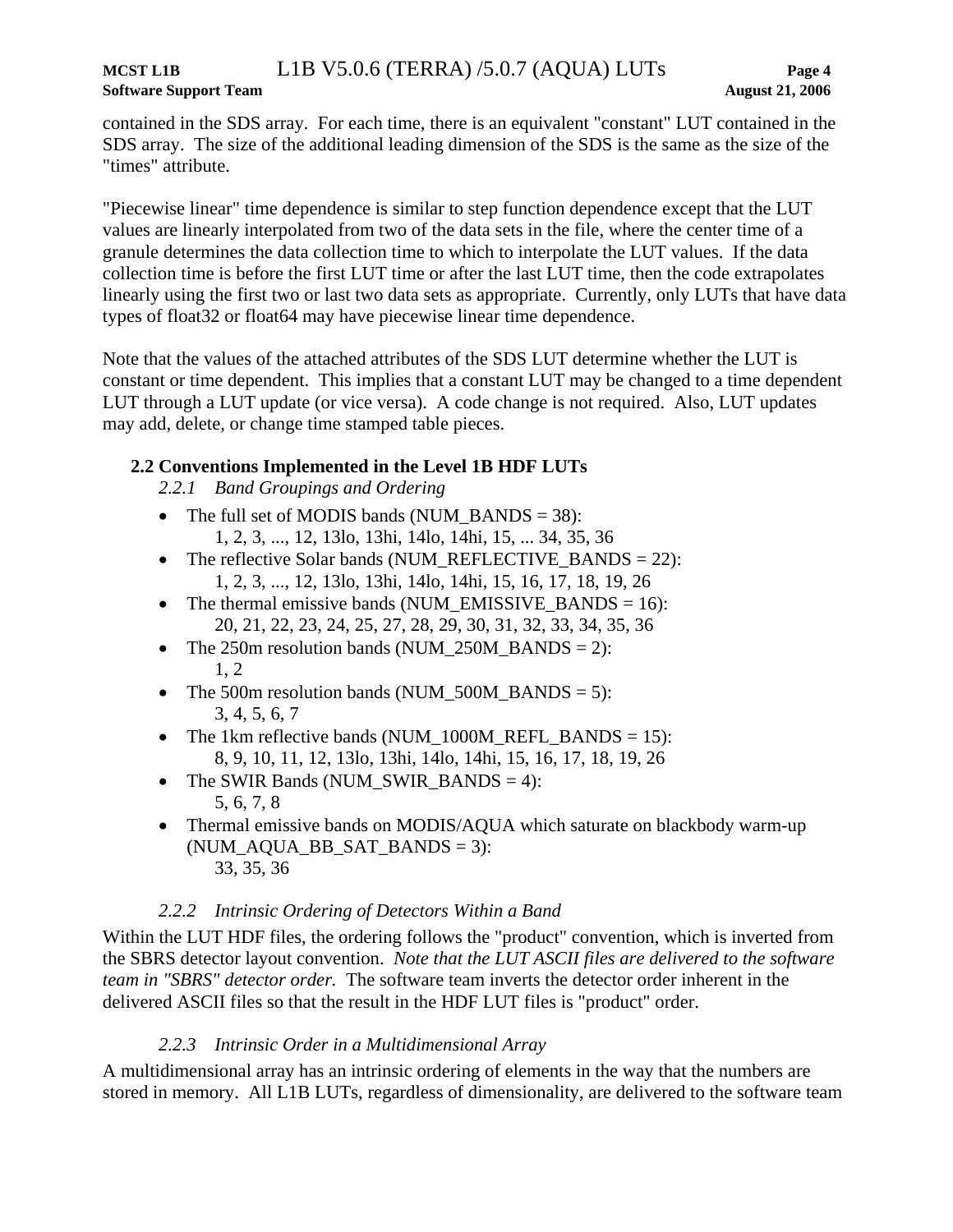#### <span id="page-9-0"></span>**MCST L1B** L1B V5.0.6 (TERRA) /5.0.7 (AQUA) LUTs **Page 5 Software Support Team August 21, 2006**

in an ASCII file containing a stream of numbers, usually (but not required) one number per record. The stream of numbers should be in the order that they would take in the memory of the computer. In the description of LUTs later in this document, the convention for describing the enumeration of the individual dimensions of a multidimensional array follows the C language convention in that the first dimension is the *least-rapidly varying* and the last dimension is the *most-rapidly varying*.

## **2.3 Strategy for Versioning the Level 1B Code and LUTs**

<span id="page-9-1"></span>Each LUT file contains the following three data items, which convey versioning information:

- "Serial Number" formerly conveyed version information about the science content of each file independently of the other files. Presently is unique to the "MCST version" (see below).
- "PGE version" conveys the version of the Level 1B code itself
- "MCST version" or "Algorithm Package Version" conveys the version of the three LUT files as a set relative to the PGE version.

Specific formats for the above versions are described in the details in later sections. Here, we present some general comments regarding the meaning of these data items.

The "Serial Number" was formerly used to convey information about the science content of the LUT file. In this regard, the Serial Numbers in the three LUT files were completely independent from each other. A change to values of one of the science LUTs in one file would cause that Serial Number to be updated while the Serial Numbers of the other files remained unchanged. Beginning in mid-2002, the policy was changed so that Serial Numbers are unique to the "MCST version" (see below). This change was made to avoid confusion between different PGE02 versions and LUT updates.

The "PGE\_version" LUT, present in each LUT HDF file, contains a copy of the version of the Level 1B code itself. This version is placed in the ECS core metadata field "PGEVersion". Within the L1B code, the PGE version is hard-coded in the macro "PGE02\_VERSION". Whenever the code changes, the PGE version must also be changed. The code will check that the PGE version set in the LUT file matches the code macro. This will help prevent out-of-date LUT files from being used with a given release of the code. In this regard, the three LUT files form a set that all must have the same PGE version to be valid for a given release of the code.

The "MCST\_version" conveys the version of the LUT files as a set relative to a specific release of the code. This value is placed into the product in the ECS archive metadata field "AlgorithmPackageVersion". Within the L1B products, this version is the most complete single version that describes the calibration used for that particular data set. The code checks the MCST version against an MCST version supplied by the user in the product control file (PCF). This also prevents incorrect or out-of-date LUTs from being used with MOD\_PR02. The MCST\_version LUT is placed in each LUT HDF file and all must agree with each other for the set to be valid. When a LUT update is delivered to MODAPS, the MCST version changes but the PGE version remains the same. In this situation, all three LUT files will be supplied to MODAPS as a set even if the science content of only one LUT file actually changed.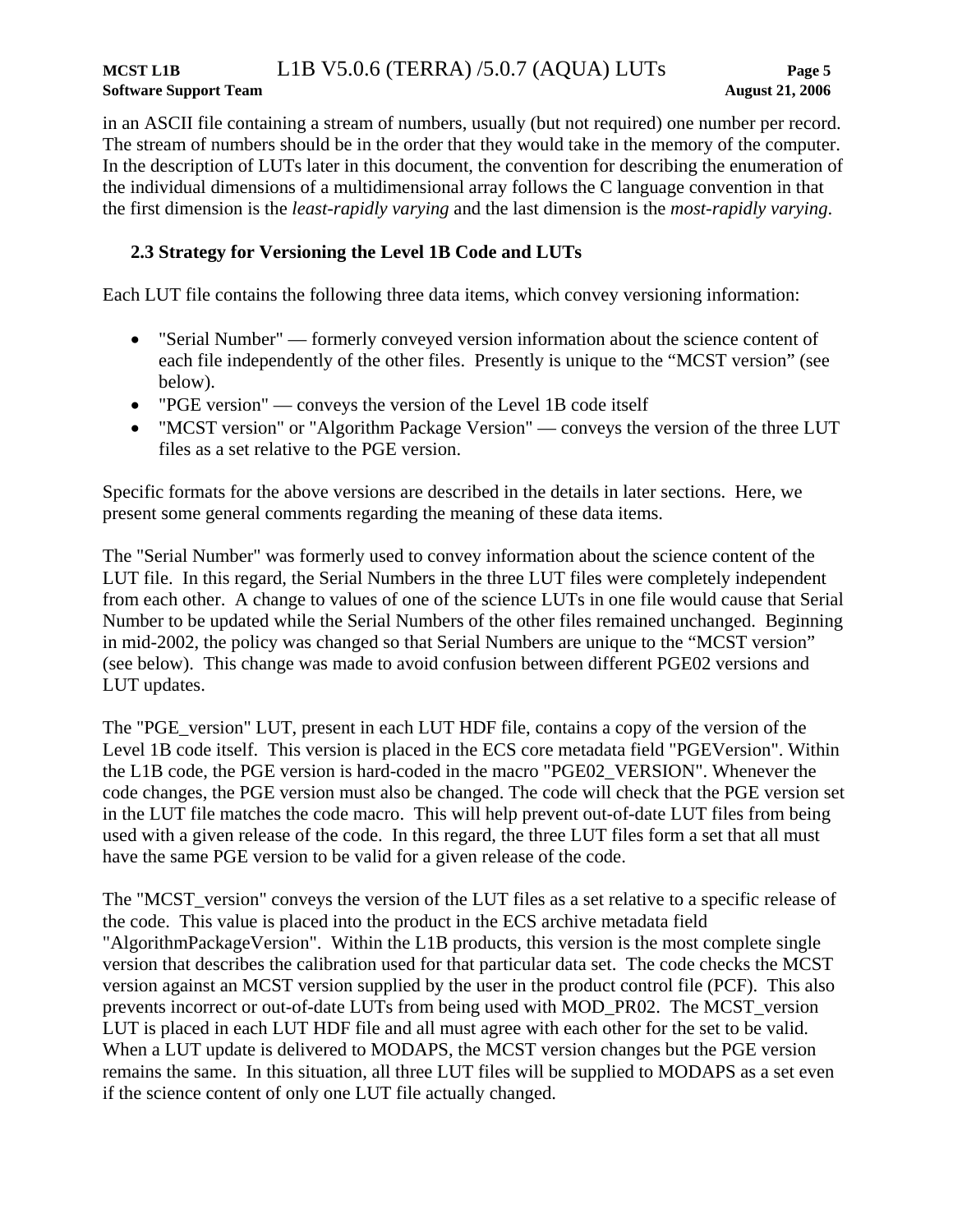## <span id="page-10-1"></span><span id="page-10-0"></span>**3 REFLECTIVE LUTS**

## **3.1 Summary of Reflective LUTs and their Dimensions**

## **Table 3.1 Summary of Reflective Calibration Lookup Tables**

| <b>LUT</b> name                        | <b>Section</b>   | <b>Meaning</b>                                                                                                         |
|----------------------------------------|------------------|------------------------------------------------------------------------------------------------------------------------|
| <b>Serial Number of Reflective LUT</b> | 3.2.1            | Version number of reflective calibration LUTs                                                                          |
| <b>PGE Version</b>                     | 3.2.2            | 3-component PGE version number                                                                                         |
| <b>MCST_Version</b>                    | 3.2.3            | 4-component ALGORITHMPACKAGEVERSION                                                                                    |
| K inst                                 | 3.2.4            | <b>Instrument Temperature Correction Factor</b>                                                                        |
| <b>K_FPA</b>                           | 3.2.5            | <b>Focal Plane Array Temperature Correction Factor</b>                                                                 |
| m0                                     | 3.2.6            | <b>Reflectance Calibration Factors (constant and linear</b>                                                            |
| m1                                     | 3.2.7            | terms)                                                                                                                 |
| <b>RVS_RefSB</b>                       | 3.2.8            | RVS (Response vs. Scan Angle) coefficients to calculate<br>correction for the Reflective Solar Bands.                  |
| Sigma_RVS_RSB                          | 3.2.9            | <b>Uncertainty in RVS at nadir frame</b>                                                                               |
| Sigma_RSB_ADC                          | 3.2.10           | <b>Uncertainty in the RSB ADCs</b>                                                                                     |
| Sigma_m1                               | 3.2.11           | Uncertainty in m1                                                                                                      |
| Sigma_K_inst                           | 3.2.12           | Uncertainty in the instrument temperature correction<br>factor                                                         |
| Sigma_T_inst                           | 3.2.13           | Uncertainty in the instrument temperature                                                                              |
| Sigma_PV_Resid_Elec                    | 3.2.14           | Uncertainty related to electrical cross-talk                                                                           |
| Sigma_R_Star_Lin_Resid_Ucoeff          | 3.2.15           | Uncertainty related to deviations from linear behavior in<br>$R^*$                                                     |
| <b>RSB_NEdL</b>                        | 3.2.16           | <b>RSB</b> Noise equivalent delta radiances                                                                            |
| T_inst_ref                             | 3.2.17           | <b>Instrument temperature reference</b>                                                                                |
| T_FPA_ref                              | 3.2.18           | <b>Focal Plane temperature reference</b>                                                                               |
| SWIR_OOB_correction_switch             | 3.2.19           | A switch (0=OFF, 1=ON) for the SWIR OOB leak<br>correction.                                                            |
| SWIR_OOB_corr_sending_band             | 3.2.20           | Number of Emissive band to use as "sending band" for<br><b>SWIR OOB leak correction.</b>                               |
| SWIR_OOB_corr_sending_detector         | 3.2.21           | Number of detector in the "sending band" to use as<br>"sending detector" for SWIR OOB leak correction.                 |
| $X_0OB_0$<br>$X_0OB_1$                 | 3.2.22<br>3.2.23 | Coefficients of quadratic SWIR band correction formula<br>(zero-, first-, and second-order coefficients respectively). |
| $X_0OB_2$                              | 3.2.24           |                                                                                                                        |
| DN_obc_avg_first_frame_to_use          | 3.2.25           | Index of the first frame to use for computing average<br>OBC DN.                                                       |
| DN_obc_avg_number_of_<br>frames_to_use | 3.2.26           | Number of frames to use for computing average OBC DN.                                                                  |
| Dn_star_Max                            | 3.2.27           | Maximum dn** value for scaling to the product scaled<br>integer                                                        |
| Dn_star_Min                            | 3.2.28           | Minimum dn** value for scaling to the product scaled<br>integer                                                        |
| RSB_specified_uncertainty              | 3.2.29           | Factor used in computing uncertainty index                                                                             |
| RSB_UI_scaling_factor                  | 3.2.30           | Factor used in computing uncertainty index                                                                             |
| E_sun_over_pi                          | 3.2.31           | RSR-weighted Solar irradiance/pi for RSB detectors                                                                     |
| RSB_SV_DN_moon_include_frames          | 3.2.32           | Number of frames after sorting if moon in SVP                                                                          |
| Dn_sat_ev                              | 3.2.33           | Value of EV pixel dn to treat as saturated                                                                             |
| <b>B26 B5 Corr Switch</b>              | 3.2.34           | Switch (0=OFF, 1=ON) for correction of Band 26 by Band<br>5 aggregated values.                                         |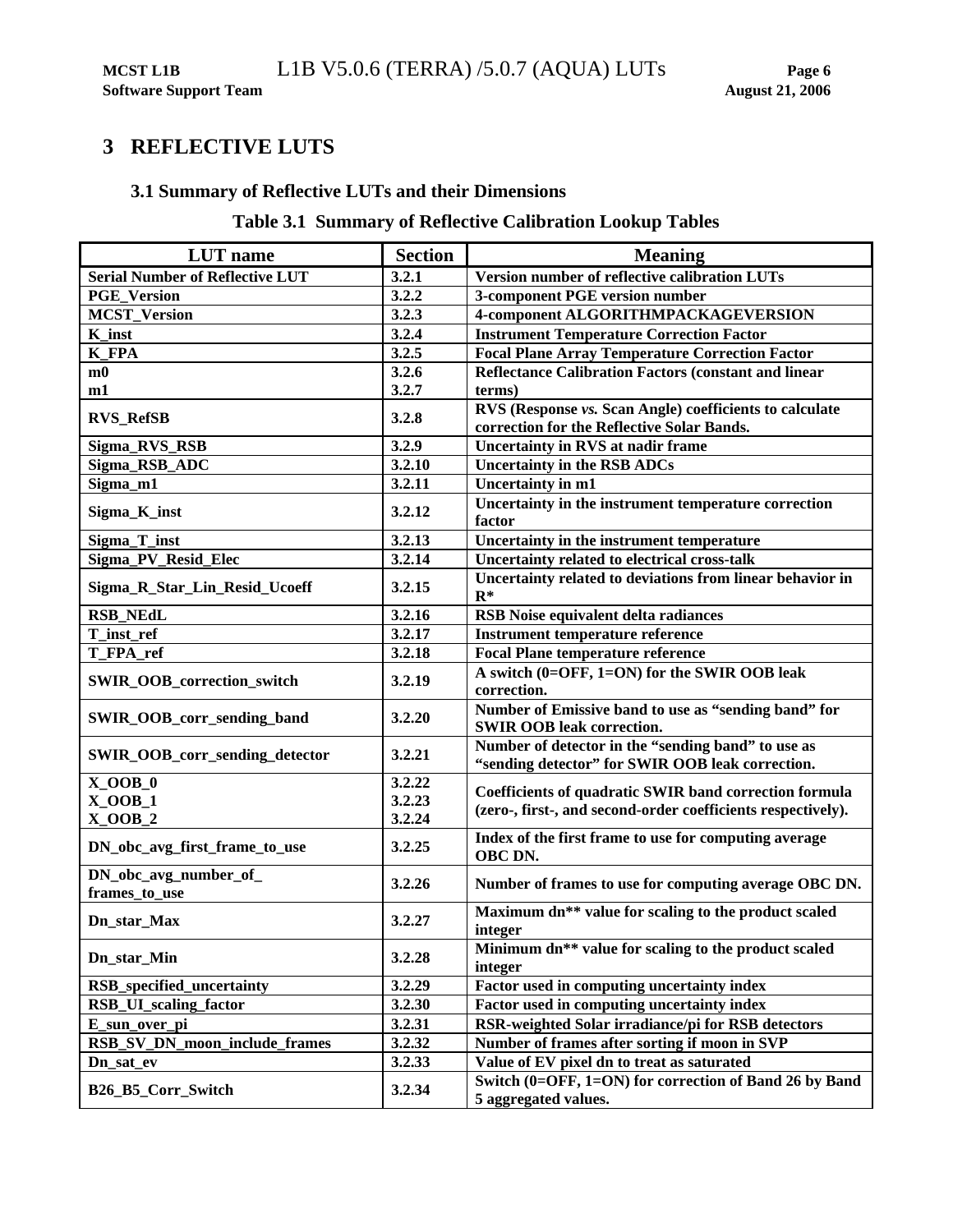<span id="page-11-0"></span>**MCST L1B** L1B V5.0.6 (TERRA) /5.0.7 (AQUA) LUTs Page 7<br>Software Support Team August 21, 2006

**Software Support Team** 

| <b>LUT</b> name            | <b>Section</b> | <b>Meaning</b>                                                        |
|----------------------------|----------------|-----------------------------------------------------------------------|
| <b>B26 B5 Frame Offset</b> | 3.2.35         | Frame offset to use when applying correction of Band 26<br>by Band 5. |
| B26 B5 Corr                | 3.2.36         | Correction factor to be applied to Band 26 data.                      |

## **Table 3.2 Dimensions used in Reflective LUTs.**

| <b>Dimension macro</b>          | value        | <b>Meaning</b>                                                                                                   |
|---------------------------------|--------------|------------------------------------------------------------------------------------------------------------------|
| <b>MAX_MCST_VERSION_BUFFER</b>  | 21           | Largest allowable string length                                                                                  |
| <b>MAX PGE VERSION BUFFER</b>   | 11           | Largest allowable string length                                                                                  |
| <b>MAX_SERIAL_NUMBER_BUFFER</b> | 31           | Largest allowable string length                                                                                  |
| <b>NUM REFLECTIVE BANDS</b>     | 22           | <b>Number of reflective Solar bands.</b>                                                                         |
| <b>MAX_DETECTORS_PER_BAND</b>   | 40           | Maximum number of detectors per band.                                                                            |
| <b>MAX_SAMPLES_PER_BAND</b>     | 4            | Maximum number of subsamples per 1km<br>frame.                                                                   |
| <b>NUM_MIRROR_SIDES</b>         | $\mathbf{2}$ | Number of mirror sides.                                                                                          |
| <b>NUM_FOCAL_PLANES</b>         | 4            | Number of focal plane assemblies (FPAs).                                                                         |
| <b>NUM SWIR BANDS</b>           | 4            | <b>Number of SWIR bands</b>                                                                                      |
| MAX_DETECTORS_PER_SWIR_BAND     | 20           | Max. # of detectors in a SWIR band.                                                                              |
| <b>MAX NUM SWIR SUBSAMPLES</b>  | $\mathbf{2}$ | Max. # of subsamples in a SWIR band                                                                              |
| <b>NUM REFL INDICES</b>         | 1340         | Total over all reflective bands of number<br>detectors per band*number samples per<br>band * number mirror sides |
| <b>NUM REFLECTIVE DETECTORS</b> | 330          | Total number of reflective band detectors                                                                        |
| <b>NUM 2ND ORDER COEFFS</b>     | 3            | Number of coefficients in an order 2<br>polynomial                                                               |
| NUM_4TH_ORDER_COEFFS            | 5            | Number of coefficients in an order 4<br>polynomial                                                               |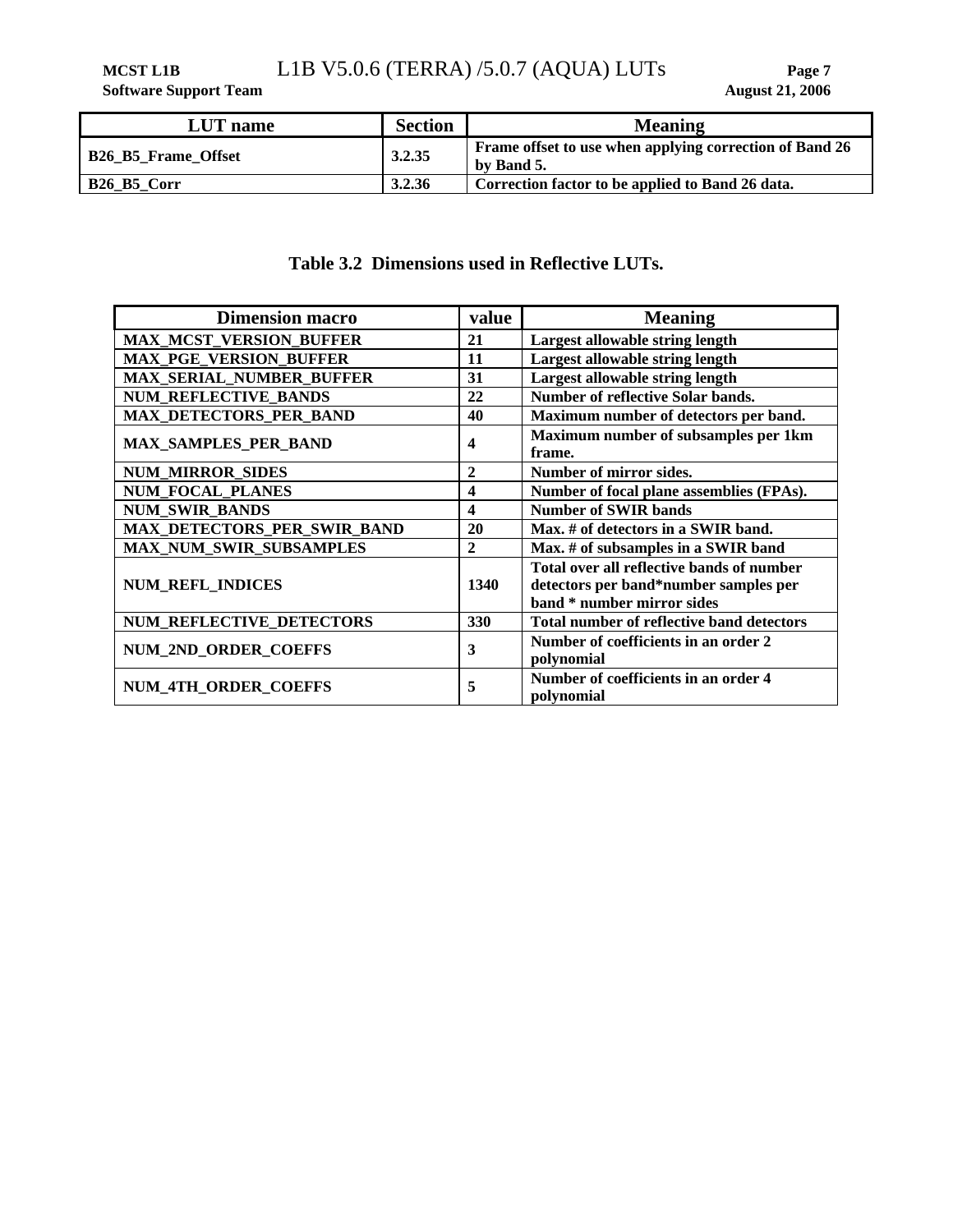## <span id="page-12-0"></span>**3.2 Reflective LUT listing**

## *3.2.1 Serial Number of Reflective LUT*

This serial number serves to identify the "science content" version of the reflective lookup tables. It is stored as a string and has the form: "Rvvv yyyy:MM:dd:hh:mm", where "R" is for reflective, "vvv" is an integer version number that gets incremented each time values of any LUT other than PGE\_Version and MCST\_Version are changed, and "yyyy:MM:dd:hh:mm" is the date and time of the last change to any LUT other than PGE\_Version and MCST\_Version. This serial number is updated as lookup tables are modified during operations. It is placed in each of the L1B Earth-view products.

| "Serial Number of Reflective LUT" |
|-----------------------------------|
| Global Attribute                  |
| string                            |
|                                   |
| MAX SERIAL_NUMBER_BUFFER          |
| N/A                               |
| (none)                            |
|                                   |

## *3.2.2 PGE Version*

<span id="page-12-1"></span>This LUT contains the value of PGEVERSION, written to the ECS core metadata in each of the L1B products. The format consists of "A.B.C". The PGE version is currently synonymous with the version of the Level 1B code itself. This value only changes if there is an actual change to the code. This value is present as a LUT in the Reflective LUTs file only as a safety check. The value must match the internal code macro for the PGE version for the LUT file to be valid. Otherwise, the program will error-out. Changes in the value of PGE version do not necessarily cause a change in the Serial Number, described above.

\_\_\_\_\_\_\_\_\_\_\_\_\_\_\_\_\_\_\_\_\_\_\_\_\_\_\_\_\_\_\_\_\_\_\_\_\_\_\_\_\_\_\_\_\_\_\_\_\_\_\_\_\_\_\_\_\_\_\_\_\_\_\_\_\_\_\_\_\_\_\_\_\_\_\_\_\_\_\_\_

| Name:       | "PGE Version LUT"             |
|-------------|-------------------------------|
| Kind:       | Global Attribute              |
| Data type:  | string                        |
| Rank:       |                               |
| Dimension:  | <b>MAX PGE VERSION BUFFER</b> |
| Range:      | N/A                           |
| Fill Value: | (none)                        |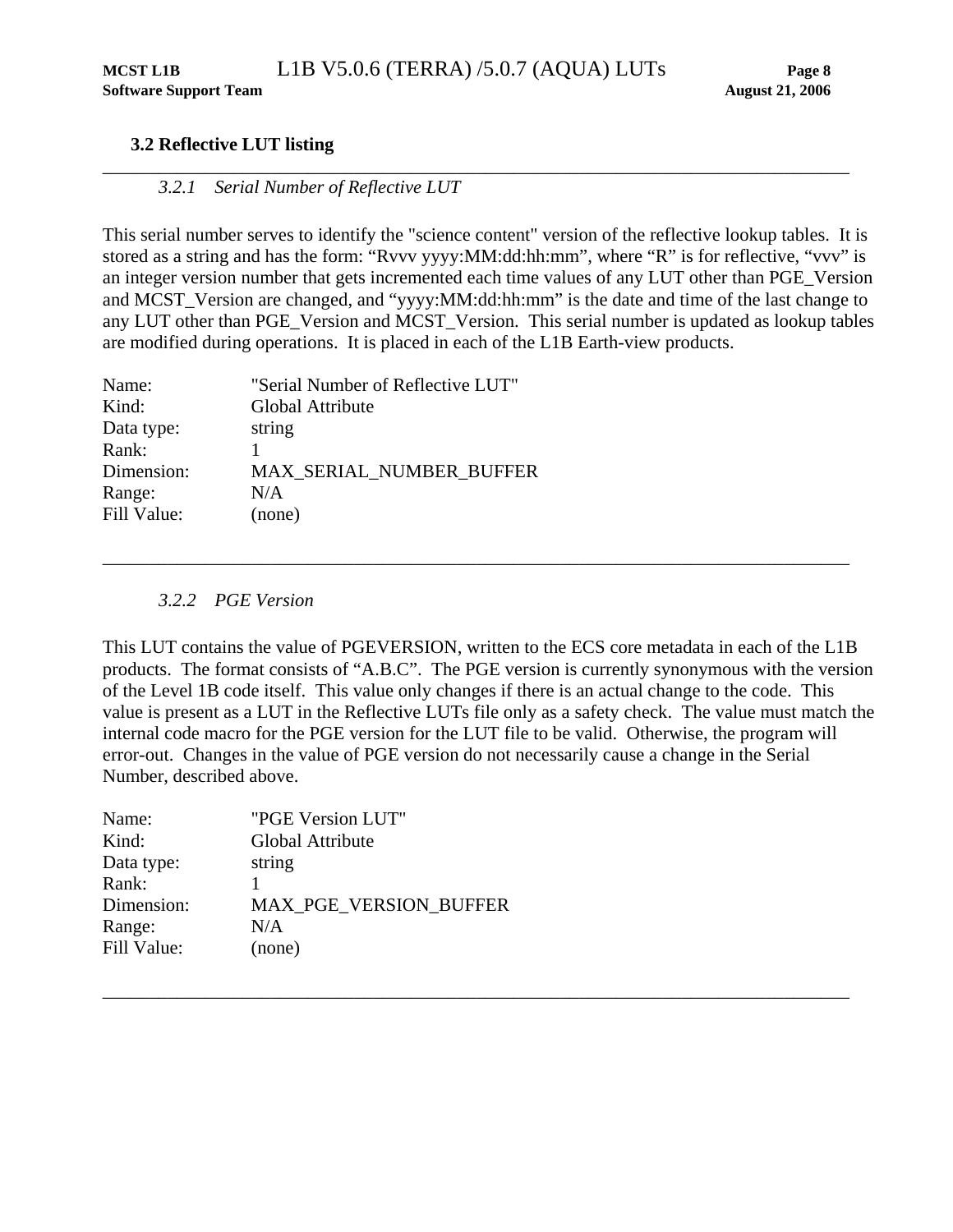## <span id="page-13-0"></span>*3.2.3 MCST Version*

<span id="page-13-1"></span>This LUT contains the MCST version of Level 1B algorithms, code and LUTs. It is placed in the value of ALGORITHMPACKAGEVERSION, written to the ECS core metadata in each of the L1B products. This value is updated with each change in Level 1B, including any LUT change in any file (not just in the Reflective LUTs file). The format is a four-component number placed in a string. The first three components match the PGE\_Version, described above. The fourth component will indicate the LUT update value since the last code release. Also, the string "\_Terra" or "\_Aqua" will be appended to the LUTs to distinguish between the different satellites. This value is placed in all three LUT files and all must agree for the set of LUT files to be valid. Otherwise, the program will error-out.

| Name:       | "MCST Version LUT"             |
|-------------|--------------------------------|
| Kind:       | Global Attribute               |
| Data type:  | string                         |
| Rank:       |                                |
| Dimension:  | <b>MAX MCST VERSION BUFFER</b> |
| Range:      | N/A                            |
| Fill Value: | (none)                         |
|             |                                |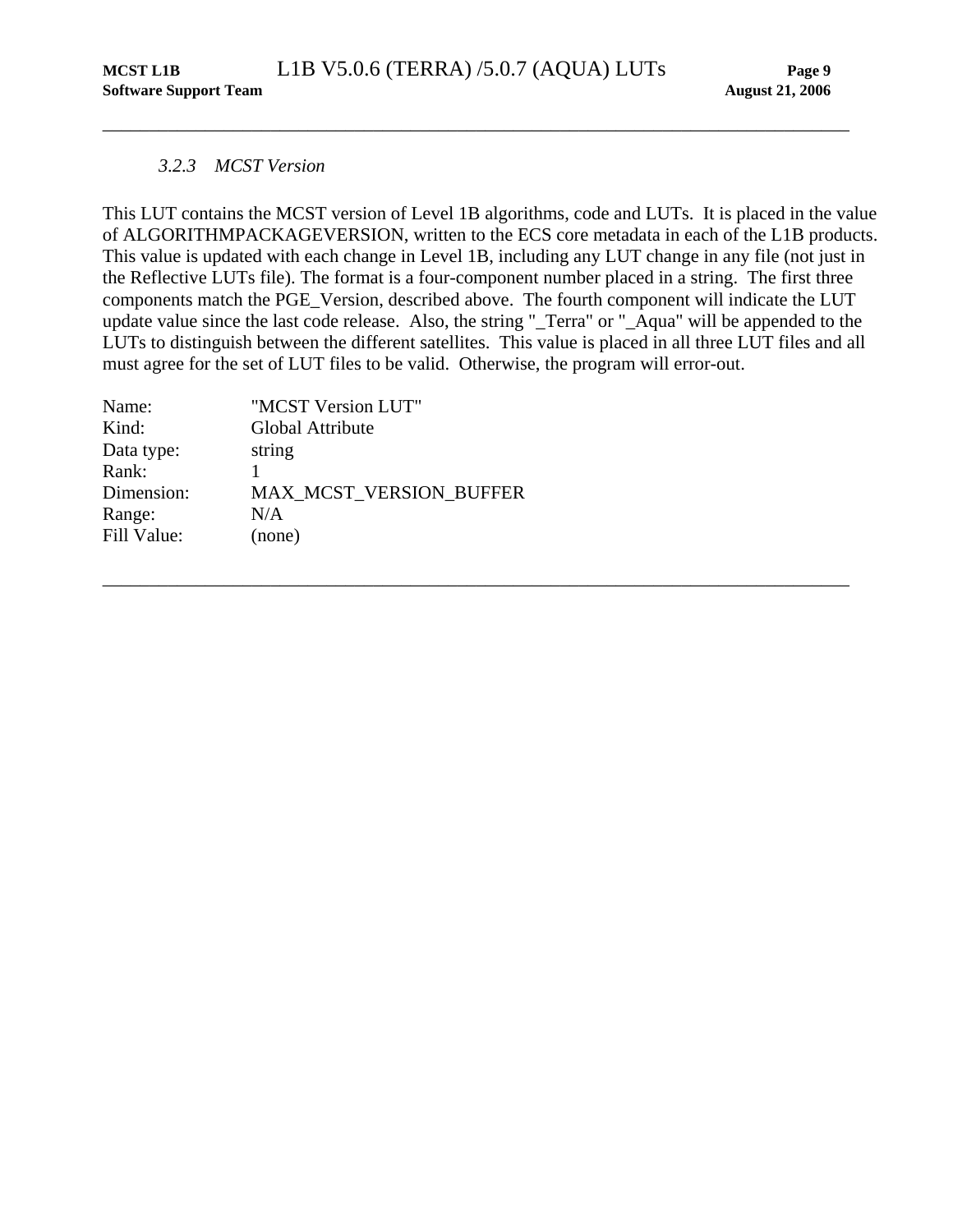## *3.2.4 K\_inst*

Instrument Temperature Correction Factor

This value is used to generate a correction factor to DN. This correction factor accounts for the small dependence of detector responsivity on variations in instrument temperature.

<span id="page-14-0"></span>\_\_\_\_\_\_\_\_\_\_\_\_\_\_\_\_\_\_\_\_\_\_\_\_\_\_\_\_\_\_\_\_\_\_\_\_\_\_\_\_\_\_\_\_\_\_\_\_\_\_\_\_\_\_\_\_\_\_\_\_\_\_\_\_\_\_\_\_\_\_\_\_\_\_\_\_\_\_\_\_

| Name:           | "K inst"            |                          |                  |
|-----------------|---------------------|--------------------------|------------------|
| Kind:           | <b>SDS</b>          | <b>Step Function LUT</b> |                  |
| Data type:      | float <sub>32</sub> |                          |                  |
|                 |                     | <b>L1B</b> Execution     | LUT HDF File     |
| Intrinsic Rank: |                     | 4                        |                  |
| Dimensions:     | $dim1$ :            | NUM REFLECTIVE BANDS     | NUM_REFL_INDICES |
|                 | $dim2$ :            | MAX DETECTORS PER BAND   |                  |
|                 | $dim3$ :            | MAX_SAMPLES_PER_BAND     |                  |
|                 | $dim4$ :            | <b>NUM MIRROR SIDES</b>  |                  |
| Range:          | $[-0.1, 0.1]$       |                          |                  |
| Fill Value:     | $-999$              |                          |                  |

## *3.2.5 K\_FPA*

Focal Plane Array Temperature Correction Factor

This value is used to generate a correction factor to DN. This correction factor accounts for the small dependence of detector responsivity to variations in FPA temperature.

\_\_\_\_\_\_\_\_\_\_\_\_\_\_\_\_\_\_\_\_\_\_\_\_\_\_\_\_\_\_\_\_\_\_\_\_\_\_\_\_\_\_\_\_\_\_\_\_\_\_\_\_\_\_\_\_\_\_\_\_\_\_\_\_\_\_\_\_\_\_\_\_\_\_\_\_\_\_\_\_

| Name:       | "K FPA"       |                         |                  |
|-------------|---------------|-------------------------|------------------|
| Kind:       | <b>SDS</b>    | Constant LUT            |                  |
| Data type:  | float $32$    |                         |                  |
|             |               | <b>L1B</b> Execution    | LUT HDF File     |
| Rank:       | 4             |                         |                  |
| Dimensions: | $dim1$ :      | NUM REFLECTIVE BANDS    | NUM REFL INDICES |
|             | $dim2$ :      | MAX_DETECTORS_PER_BAND  |                  |
|             | $dim3$ :      | MAX_SAMPLES_PER_BAND    |                  |
|             | $dim4$ :      | <b>NUM MIRROR SIDES</b> |                  |
| Range:      | $[-0.1, 0.1]$ |                         |                  |
| Fill Value: | $-999$        |                         |                  |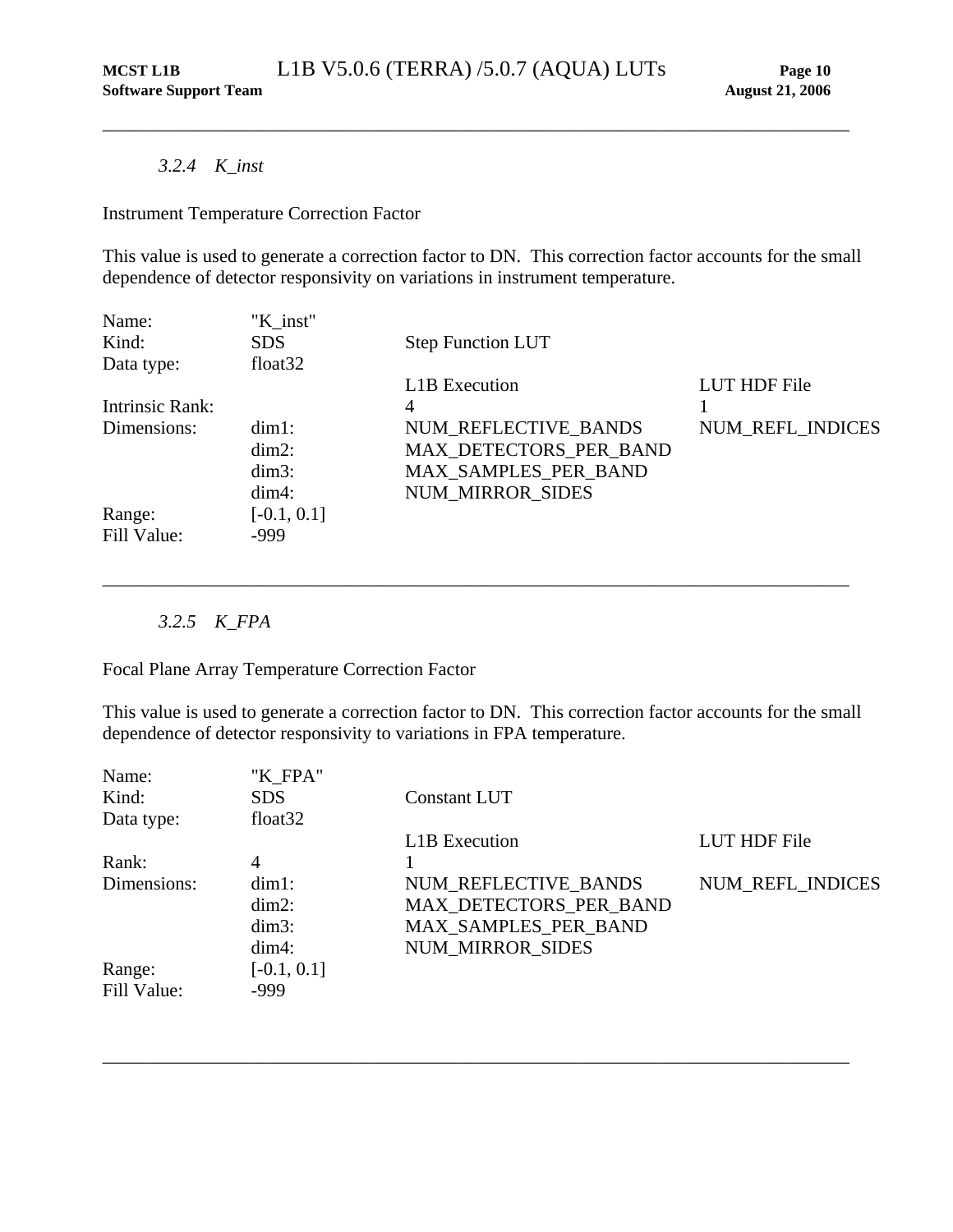#### <span id="page-15-0"></span>*3.2.6 m0*

## Reflectance Calibration Factor – Offset Term

These factors, along with the Earth-Sun distance, are used to convert dn\* to reflectance. These LUTs are also used in Level 1B to compute the product scaled integers and the reflectance calibration scales and offsets.

| Name:       | "m0"       |                             |                  |
|-------------|------------|-----------------------------|------------------|
| Kind:       | <b>SDS</b> | Constant LUT                |                  |
| Data type:  | float $32$ |                             |                  |
|             |            | <b>L1B</b> Execution        | LUT HDF File     |
| Rank:       | 4          |                             |                  |
| Dimensions: | $dim1$ :   | NUM REFLECTIVE BANDS        | NUM_REFL_INDICES |
|             | $dim2$ :   | MAX_DETECTORS_PER_BAND      |                  |
|             | $dim3$ :   | <b>MAX SAMPLES PER BAND</b> |                  |
|             | $dim4$ :   | <b>NUM MIRROR SIDES</b>     |                  |
| Range:      | [0.0, 1.0] |                             |                  |
| Fill Value: | $-999$     |                             |                  |

## *3.2.7 m1*

Reflectance Calibration Factor – Linear Term

These factors, along with the Earth-Sun distance, are used to convert dn\* to reflectance. These LUTs are also used in Level 1B to compute the product scaled integers and the reflectance calibration scales and offsets.

\_\_\_\_\_\_\_\_\_\_\_\_\_\_\_\_\_\_\_\_\_\_\_\_\_\_\_\_\_\_\_\_\_\_\_\_\_\_\_\_\_\_\_\_\_\_\_\_\_\_\_\_\_\_\_\_\_\_\_\_\_\_\_\_\_\_\_\_\_\_\_\_\_\_\_\_\_\_\_\_

| Name:           | "m1"                |                         |                  |
|-----------------|---------------------|-------------------------|------------------|
| Kind:           | <b>SDS</b>          | Piecewise Linear LUT    |                  |
| Data type:      | float <sub>32</sub> |                         |                  |
|                 |                     | <b>L1B</b> Execution    | LUT HDF File     |
| Intrinsic Rank: |                     | 4                       |                  |
| Dimensions:     | $dim1$ :            | NUM REFLECTIVE BANDS    | NUM_REFL_INDICES |
|                 | $dim2$ :            | MAX_DETECTORS_PER_BAND  |                  |
|                 | $dim3$ :            | MAX_SAMPLES_PER_BAND    |                  |
|                 | $dim4$ :            | <b>NUM MIRROR SIDES</b> |                  |
| Range:          | [0.0, 1.0]          |                         |                  |
| Fill Value:     | $-999$              |                         |                  |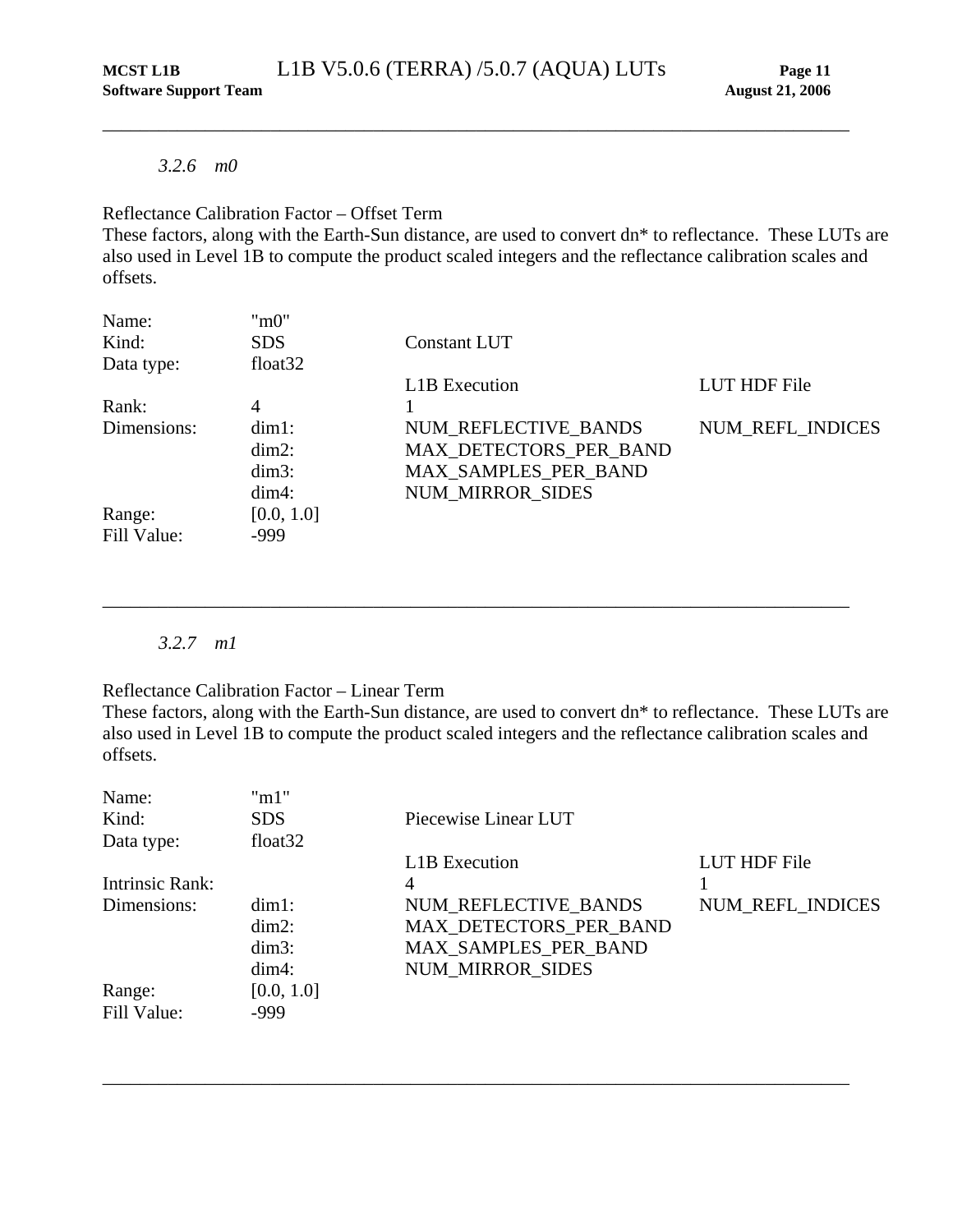## <span id="page-16-0"></span>*3.2.8 RVS\_RefSB*

This LUT holds the 2<sup>nd</sup> order polynomial coefficients used to compute the response *vs*. scan angle (RVS) as a function of frame number for the reflective Solar bands. Polynomial evaluation will result in a normalized value of 1.0 at the center frame of the Solar diffuser sector (approximately 50.25 degrees).

| Name:<br>Kind:<br>Data type: | "RVS RefSB"<br><b>SDS</b><br>float $32$ | Piecewise Linear LUT    |
|------------------------------|-----------------------------------------|-------------------------|
| <b>Intrinsic Rank:</b>       | 4                                       |                         |
| Dimensions:                  | $dim1$ :                                | NUM REFLECTIVE BANDS    |
|                              | $dim2$ :                                | MAX DETECTORS PER BAND  |
|                              | $dim3$ :                                | <b>NUM MIRROR SIDES</b> |
|                              | $dim4$ :                                | NUM 2ND ORDER COEFFS    |
| Range:<br>Fill Value:        | $[-2.0E-4, 1.2]$<br>-999                |                         |

*3.2.9 Sigma\_RVS\_RSB* 

This LUT holds the uncertainty in the response *vs.* scan angle (RVS) for the reflective Solar bands at the nadir frame. Units are absolute (same units as calculated RVS).

\_\_\_\_\_\_\_\_\_\_\_\_\_\_\_\_\_\_\_\_\_\_\_\_\_\_\_\_\_\_\_\_\_\_\_\_\_\_\_\_\_\_\_\_\_\_\_\_\_\_\_\_\_\_\_\_\_\_\_\_\_\_\_\_\_\_\_\_\_\_\_\_\_\_\_\_\_\_\_\_

| Name:       | "Sigma_RVS_RSB"     |                         |
|-------------|---------------------|-------------------------|
| Kind:       | <b>SDS</b>          | <b>Constant LUT</b>     |
| Data type:  | float <sub>32</sub> |                         |
| Rank:       |                     |                         |
| Dimensions: | $dim1$ :            | NUM REFLECTIVE BANDS    |
|             | $dim2$ :            | <b>NUM MIRROR SIDES</b> |
| Range:      | [0, 0.03]           |                         |
| Fill Value: | (none)              |                         |
|             |                     |                         |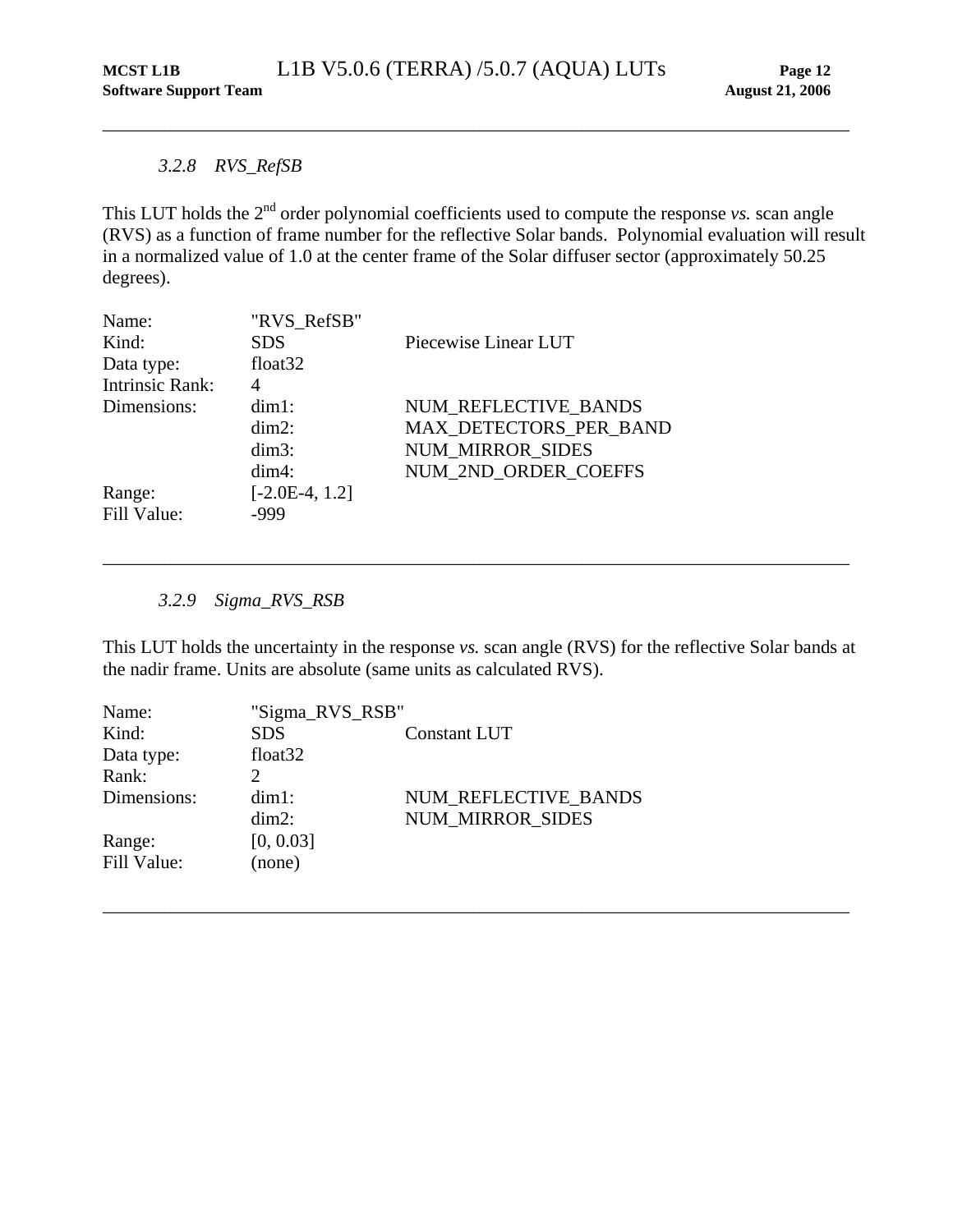## <span id="page-17-0"></span>*3.2.10 Sigma\_RSB\_ADC*

Uncertainties in reflective Solar band Analog to Digital Converter (ADC).

| Name:       | "Sigma_RSB_ADC"     |                        |
|-------------|---------------------|------------------------|
| Kind:       | <b>SDS</b>          | Constant LUT           |
| Data type:  | float <sub>32</sub> |                        |
| Rank:       |                     |                        |
| Dimensions: | $dim1$ :            | NUM REFLECTIVE BANDS   |
|             | $dim2$ :            | MAX DETECTORS PER BAND |
| Range:      | N/A                 |                        |
| Fill Value: | -999                |                        |

*3.2.11 Sigma\_m1* 

Reflectance Calibration Factor Uncertainties

This LUT contains the reflectance calibration factor (m1) uncertainties. These values are calculated offline and are used in the calculation of uncertainty indices for reflective Solar bands. Units are absolute (same units as m1).

\_\_\_\_\_\_\_\_\_\_\_\_\_\_\_\_\_\_\_\_\_\_\_\_\_\_\_\_\_\_\_\_\_\_\_\_\_\_\_\_\_\_\_\_\_\_\_\_\_\_\_\_\_\_\_\_\_\_\_\_\_\_\_\_\_\_\_\_\_\_\_\_\_\_\_\_\_\_\_\_

| Name:           | "Sigma_m1" |                         |                  |
|-----------------|------------|-------------------------|------------------|
| Kind:           | SDS.       | Piecewise Linear LUT    |                  |
| Data type:      | float $32$ |                         |                  |
|                 |            | <b>L1B</b> Execution    | LUT HDF File     |
| Intrinsic Rank: |            | 4                       |                  |
| Dimensions:     | $dim1$ :   | NUM REFLECTIVE BANDS    | NUM_REFL_INDICES |
|                 | $dim2$ :   | MAX DETECTORS PER BAND  |                  |
|                 | $dim3$ :   | MAX SAMPLES PER BAND    |                  |
|                 | $dim4$ :   | <b>NUM MIRROR SIDES</b> |                  |
| Range:          | [0.0, 1.0] |                         |                  |
| Fill Value:     | $-999$     |                         |                  |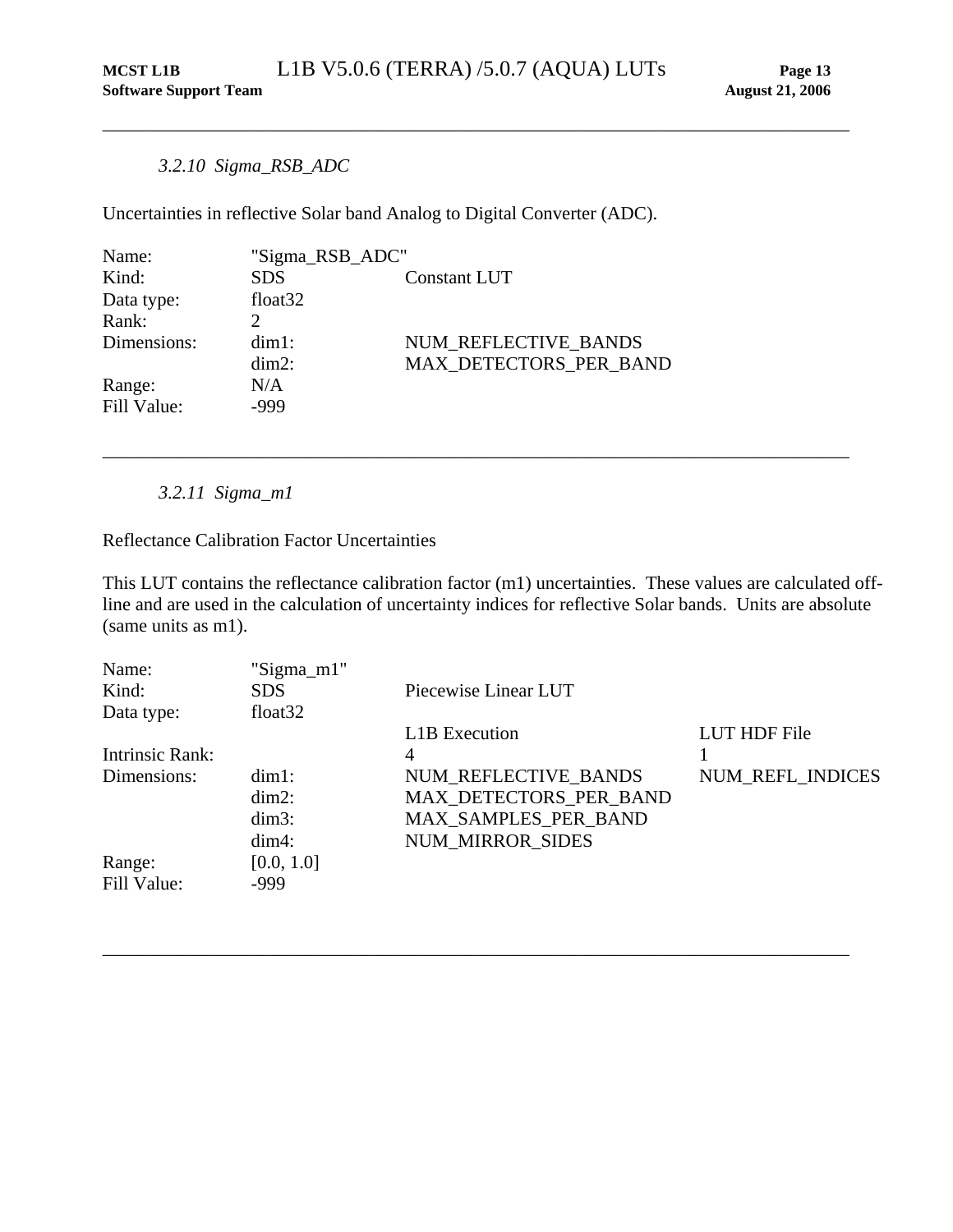## *3.2.12 Sigma\_K\_inst*

These values are calculated off-line and are the uncertainties of the factor that corrects for effects of instrument temperature on detector responsivity. Units are absolute (same units as K\_inst).

<span id="page-18-0"></span>\_\_\_\_\_\_\_\_\_\_\_\_\_\_\_\_\_\_\_\_\_\_\_\_\_\_\_\_\_\_\_\_\_\_\_\_\_\_\_\_\_\_\_\_\_\_\_\_\_\_\_\_\_\_\_\_\_\_\_\_\_\_\_\_\_\_\_\_\_\_\_\_\_\_\_\_\_\_\_\_

| Name:           | "Sigma_K_inst"      |                          |                     |
|-----------------|---------------------|--------------------------|---------------------|
| Kind:           | <b>SDS</b>          | <b>Step Function LUT</b> |                     |
| Data type:      | float <sub>32</sub> |                          |                     |
|                 |                     | L1B Execution            | <b>LUT HDF File</b> |
| Intrinsic Rank: |                     | 4                        |                     |
| Dimensions:     | $dim1$ :            | NUM REFLECTIVE BANDS     | NUM_REFL_INDICES    |
|                 | $dim2$ :            | MAX_DETECTORS_PER_BAND   |                     |
|                 | $dim3$ :            | MAX_SAMPLES_PER_BAND     |                     |
|                 | $dim4$ :            | <b>NUM MIRROR SIDES</b>  |                     |
| Range:          | [0, 0.01]           |                          |                     |
| Fill Value:     | $-999$              |                          |                     |

\_\_\_\_\_\_\_\_\_\_\_\_\_\_\_\_\_\_\_\_\_\_\_\_\_\_\_\_\_\_\_\_\_\_\_\_\_\_\_\_\_\_\_\_\_\_\_\_\_\_\_\_\_\_\_\_\_\_\_\_\_\_\_\_\_\_\_\_\_\_\_\_\_\_\_\_\_\_\_\_

\_\_\_\_\_\_\_\_\_\_\_\_\_\_\_\_\_\_\_\_\_\_\_\_\_\_\_\_\_\_\_\_\_\_\_\_\_\_\_\_\_\_\_\_\_\_\_\_\_\_\_\_\_\_\_\_\_\_\_\_\_\_\_\_\_\_\_\_\_\_\_\_\_\_\_\_\_\_\_\_

## *3.2.13 Sigma\_T\_inst*

This value is the uncertainty in instrument temperature. Units are Kelvins.

| Name:       | "Sigma_T_inst"      |                     |
|-------------|---------------------|---------------------|
| Kind:       | <b>SDS</b>          | <b>Constant LUT</b> |
| Data type:  | float <sub>32</sub> |                     |
| Rank:       |                     |                     |
| Dimension:  |                     |                     |
| Range:      | N/A                 |                     |
| Fill Value: | (none)              |                     |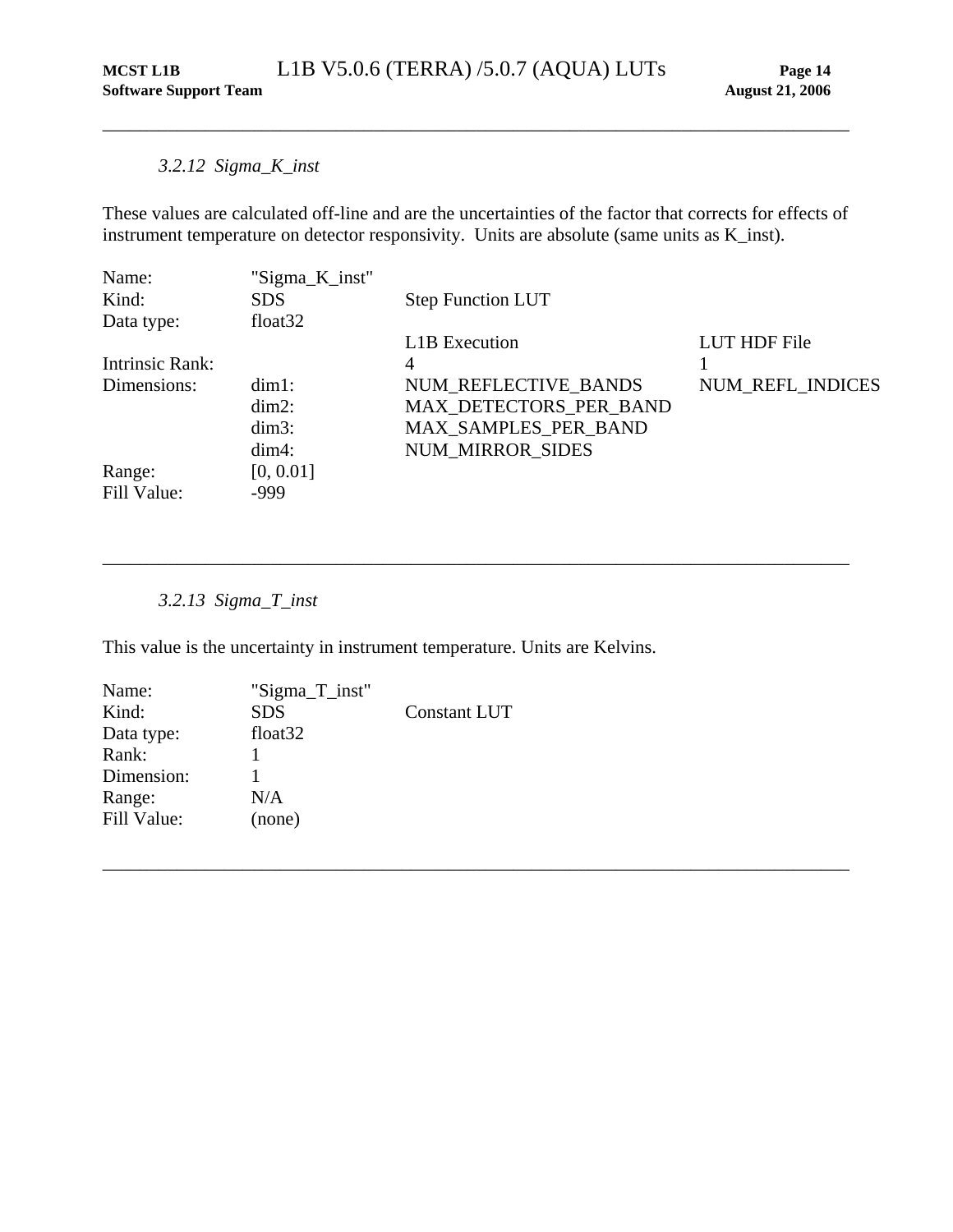## *3.2.14 Sigma\_PV\_Resid\_Elec*

These values are calculated off-line and are the uncertainties ascribed to residual electronic cross-talk. Units are dn.

<span id="page-19-0"></span>\_\_\_\_\_\_\_\_\_\_\_\_\_\_\_\_\_\_\_\_\_\_\_\_\_\_\_\_\_\_\_\_\_\_\_\_\_\_\_\_\_\_\_\_\_\_\_\_\_\_\_\_\_\_\_\_\_\_\_\_\_\_\_\_\_\_\_\_\_\_\_\_\_\_\_\_\_\_\_\_

| Name:       | "Sigma_PV_Resid_Elec" |                        |
|-------------|-----------------------|------------------------|
| Kind:       | <b>SDS</b>            | Constant LUT           |
| Data type:  | float <sub>32</sub>   |                        |
| Rank:       |                       |                        |
| Dimensions: | $dim1$ :              | NUM REFLECTIVE BANDS   |
|             | $dim2$ :              | MAX DETECTORS PER BAND |
|             | $dim3$ :              | MAX SAMPLES PER BAND   |
| Range:      | N/A                   |                        |
| Fill Value: | -999                  |                        |

## *3.2.15 Sigma\_R\_Star\_Lin\_Resid\_Ucoeff*

This LUT contains  $4<sup>th</sup>$  order polynomial fits of uncertainty *vs.* reflectance for the residual of the  $R*$ from a linear fit.

\_\_\_\_\_\_\_\_\_\_\_\_\_\_\_\_\_\_\_\_\_\_\_\_\_\_\_\_\_\_\_\_\_\_\_\_\_\_\_\_\_\_\_\_\_\_\_\_\_\_\_\_\_\_\_\_\_\_\_\_\_\_\_\_\_\_\_\_\_\_\_\_\_\_\_\_\_\_\_\_

| Name:                  | "Sigma_R_Star_Lin_Resid_Ucoeff"        |                         |
|------------------------|----------------------------------------|-------------------------|
| Kind:                  | <b>Step Function LUT</b><br><b>SDS</b> |                         |
| Data type:             | float <sub>32</sub>                    |                         |
| <b>Intrinsic Rank:</b> | 5                                      |                         |
| Dimensions:            | $dim1$ :                               | NUM REFLECTIVE BANDS    |
|                        | $dim2$ :                               | MAX DETECTORS PER BAND  |
|                        | $dim3$ :                               | MAX SAMPLES PER BAND    |
|                        | $dim4$ :                               | <b>NUM MIRROR SIDES</b> |
|                        | $dim5$ :                               | NUM 4TH ORDER COEFFS    |
| Range:                 | N/A                                    |                         |
| Fill Value:            | -999                                   |                         |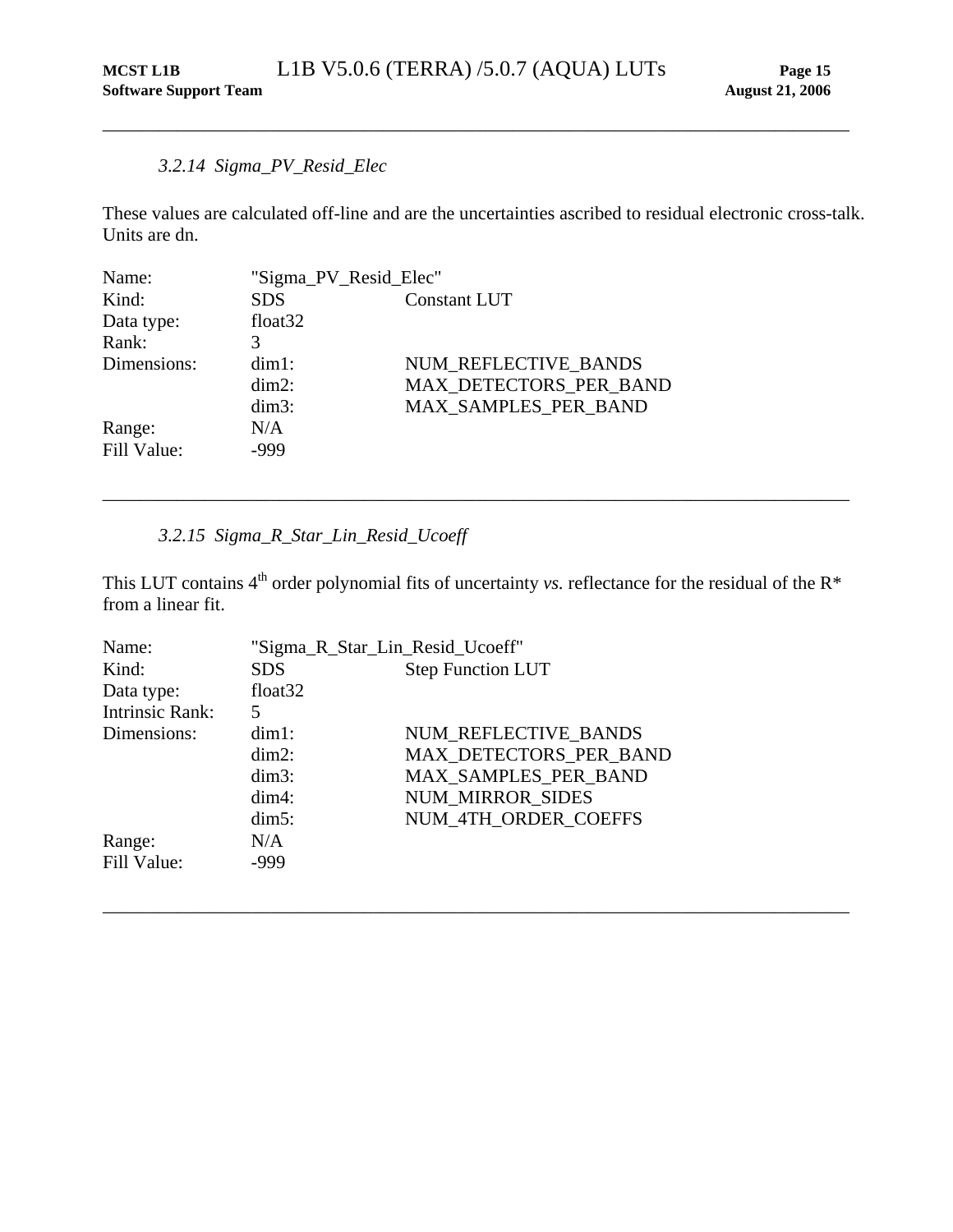## <span id="page-20-0"></span>*3.2.16 RSB\_NEdL*

These values are calculated off-line and are the noise equivalent delta radiances of the reflective Solar bands.

| Name:           | "RSB_NEdL"          |                          |                  |
|-----------------|---------------------|--------------------------|------------------|
| Kind:           | SDS.                | <b>Step Function LUT</b> |                  |
| Data type:      | float <sub>32</sub> |                          |                  |
|                 |                     | L1B Execution            | LUT HDF File     |
| Intrinsic Rank: |                     | 4                        |                  |
| Dimensions:     | $dim1$ :            | NUM REFLECTIVE BANDS     | NUM_REFL_INDICES |
|                 | $dim2$ :            | MAX DETECTORS PER BAND   |                  |
|                 | $dim3$ :            | MAX_SAMPLES_PER_BAND     |                  |
|                 | $dim4$ :            | <b>NUM MIRROR SIDES</b>  |                  |
| Range:          | [0, 1]              |                          |                  |
| Fill Value:     | $-999$              |                          |                  |

*3.2.17 T\_inst\_ref* 

Instrument temperature reference

This value is the instrument reference temperature (in Kelvins) to use when correcting DN for effects of instrument temperature on detector responsivity.

\_\_\_\_\_\_\_\_\_\_\_\_\_\_\_\_\_\_\_\_\_\_\_\_\_\_\_\_\_\_\_\_\_\_\_\_\_\_\_\_\_\_\_\_\_\_\_\_\_\_\_\_\_\_\_\_\_\_\_\_\_\_\_\_\_\_\_\_\_\_\_\_\_\_\_\_\_\_\_\_

| Name:                  | "T inst ref"        |                          |
|------------------------|---------------------|--------------------------|
| Kind:                  | <b>SDS</b>          | <b>Step Function LUT</b> |
| Data type:             | float <sub>32</sub> |                          |
| <b>Intrinsic Rank:</b> |                     |                          |
| Dimension:             |                     |                          |
| Range:                 | [250, 300]          |                          |
| Fill Value:            | (none)              |                          |
|                        |                     |                          |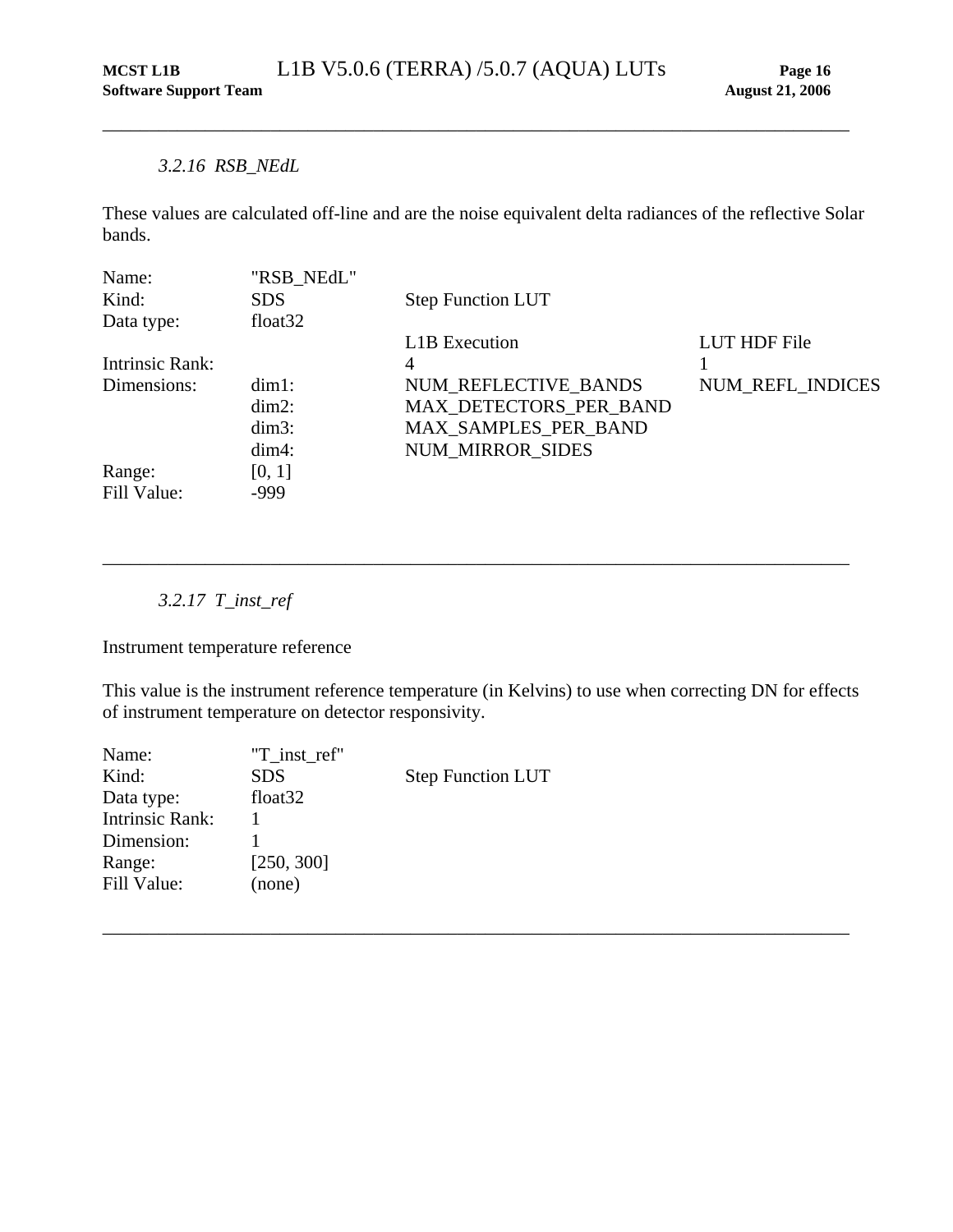<span id="page-21-0"></span>*3.2.18 T\_FPA\_ref* 

Focal Plane temperature reference

These values are the focal plane assembly (FPA) reference temperatures (in Kelvins) to use when correcting DN for effects of FPA temperature on detector responsivity.

| Name:       | "T FPA ref"         |                     |
|-------------|---------------------|---------------------|
| Kind:       | <b>SDS</b>          | <b>Constant LUT</b> |
| Data type:  | float <sub>32</sub> |                     |
| Rank:       |                     |                     |
| Dimension:  | NUM FOCAL PLANES    |                     |
| Range:      | [80, 300]           |                     |
| Fill Value: | (none)              |                     |

Note: the order of the focal planes in the array is: VIS, NIR, SMIR, LWIR.

*3.2.19 SWIR\_OOB\_correction\_switch* 

This LUT defines whether the SWIR out-of-band (OOB) leak correction to dn is applied. If this correction switch is set to 0 (OFF), then the correction will not be applied regardless of the values in the LUTs relating to this correction (see X\_OOB\_0, Section 3.2.22, X\_OOB\_1, Section 3.2.23, and X\_OOB\_2, Section 3.2.24).

\_\_\_\_\_\_\_\_\_\_\_\_\_\_\_\_\_\_\_\_\_\_\_\_\_\_\_\_\_\_\_\_\_\_\_\_\_\_\_\_\_\_\_\_\_\_\_\_\_\_\_\_\_\_\_\_\_\_\_\_\_\_\_\_\_\_\_\_\_\_\_\_\_\_\_\_\_\_\_\_

| Name:                  | "SWIR_OOB_correction_switch" |                          |
|------------------------|------------------------------|--------------------------|
| Kind:                  | <b>SDS</b>                   | <b>Step Function LUT</b> |
| Data type:             | int16                        |                          |
| <b>Intrinsic Rank:</b> |                              |                          |
| Dimension:             |                              |                          |
| Range:                 | [0, 1]                       |                          |
| Fill Value:            | (none)                       |                          |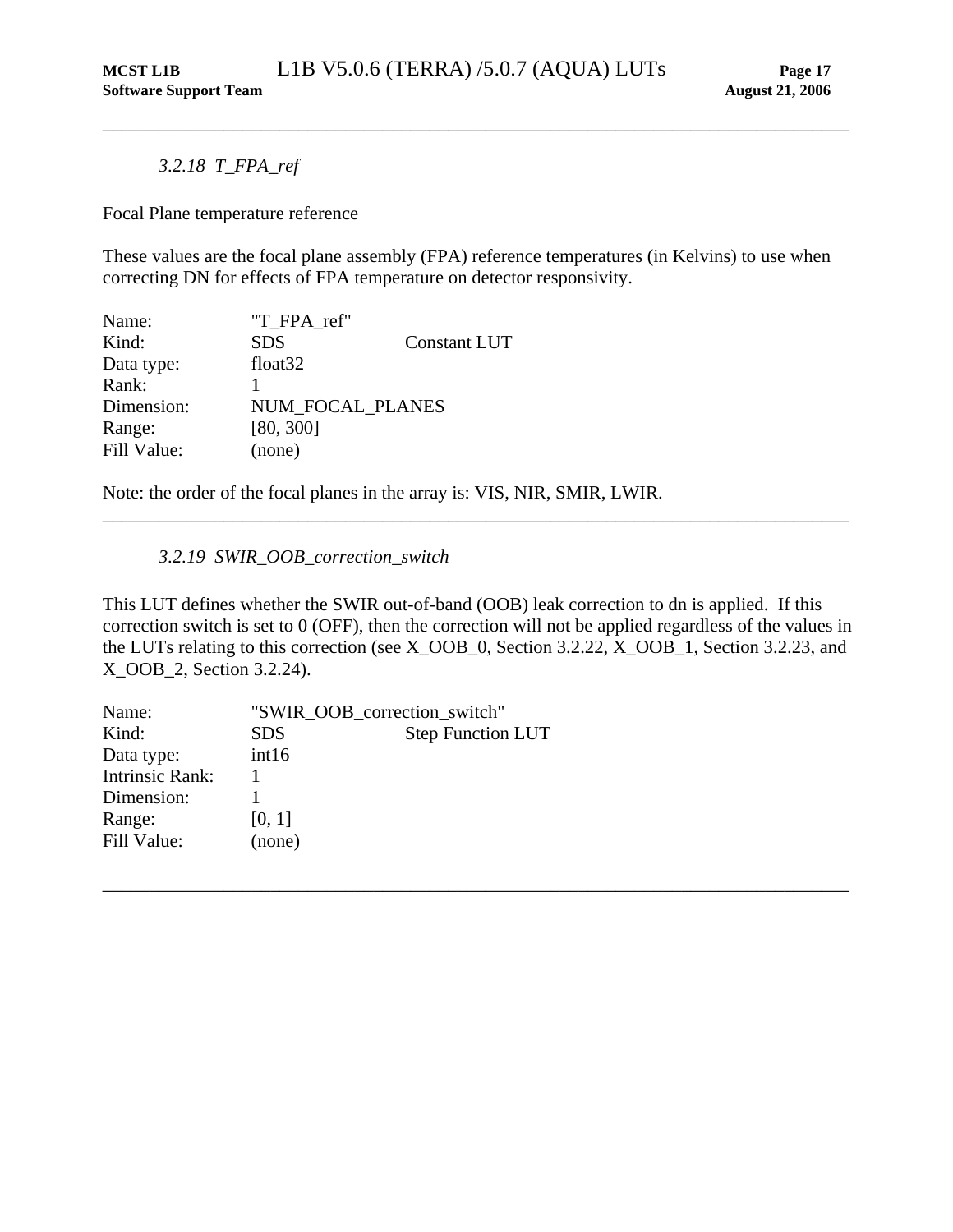<span id="page-22-0"></span>*3.2.20 SWIR\_OOB\_corr\_sending\_band* 

<span id="page-22-1"></span>This LUT defines the number of the "sending band" for the SWIR out-of-band (OOB) leak correction. It is normally set to Band 25 for MODIS/Aqua and Band 28 for MODIS/Terra. See X\_OOB\_0, Section 3.2.22, X\_OOB\_1, Section 3.2.23, and X\_OOB\_2, Section 3.2.24.

| Name:                  | "SWIR_OOB_corr_sending_band" |                          |
|------------------------|------------------------------|--------------------------|
| Kind:                  | <b>SDS</b>                   | <b>Step Function LUT</b> |
| Data type:             | int16                        |                          |
| <b>Intrinsic Rank:</b> |                              |                          |
| Dimension:             |                              |                          |
| Range:                 | [20, 36]                     |                          |
| Fill Value:            | (none)                       |                          |

## *3.2.21 SWIR\_OOB\_corr\_sending\_detector*

This LUT defines the number of the detector in the "sending band" to use as "sending" detector for the SWIR out-of-band (OOB) leak correction.

\_\_\_\_\_\_\_\_\_\_\_\_\_\_\_\_\_\_\_\_\_\_\_\_\_\_\_\_\_\_\_\_\_\_\_\_\_\_\_\_\_\_\_\_\_\_\_\_\_\_\_\_\_\_\_\_\_\_\_\_\_\_\_\_\_\_\_\_\_\_\_

| Name:                  | "SWIR_OOB_corr_sending_detector" |                          |
|------------------------|----------------------------------|--------------------------|
| Kind:                  | <b>SDS</b>                       | <b>Step Function LUT</b> |
| Data type:             | int16                            |                          |
| <b>Intrinsic Rank:</b> |                                  |                          |
| Dimension:             | DETECTORS_PER_1KM_BAND           |                          |
| Range:                 | [0, 9]                           |                          |
| Fill Value:            | (none)                           |                          |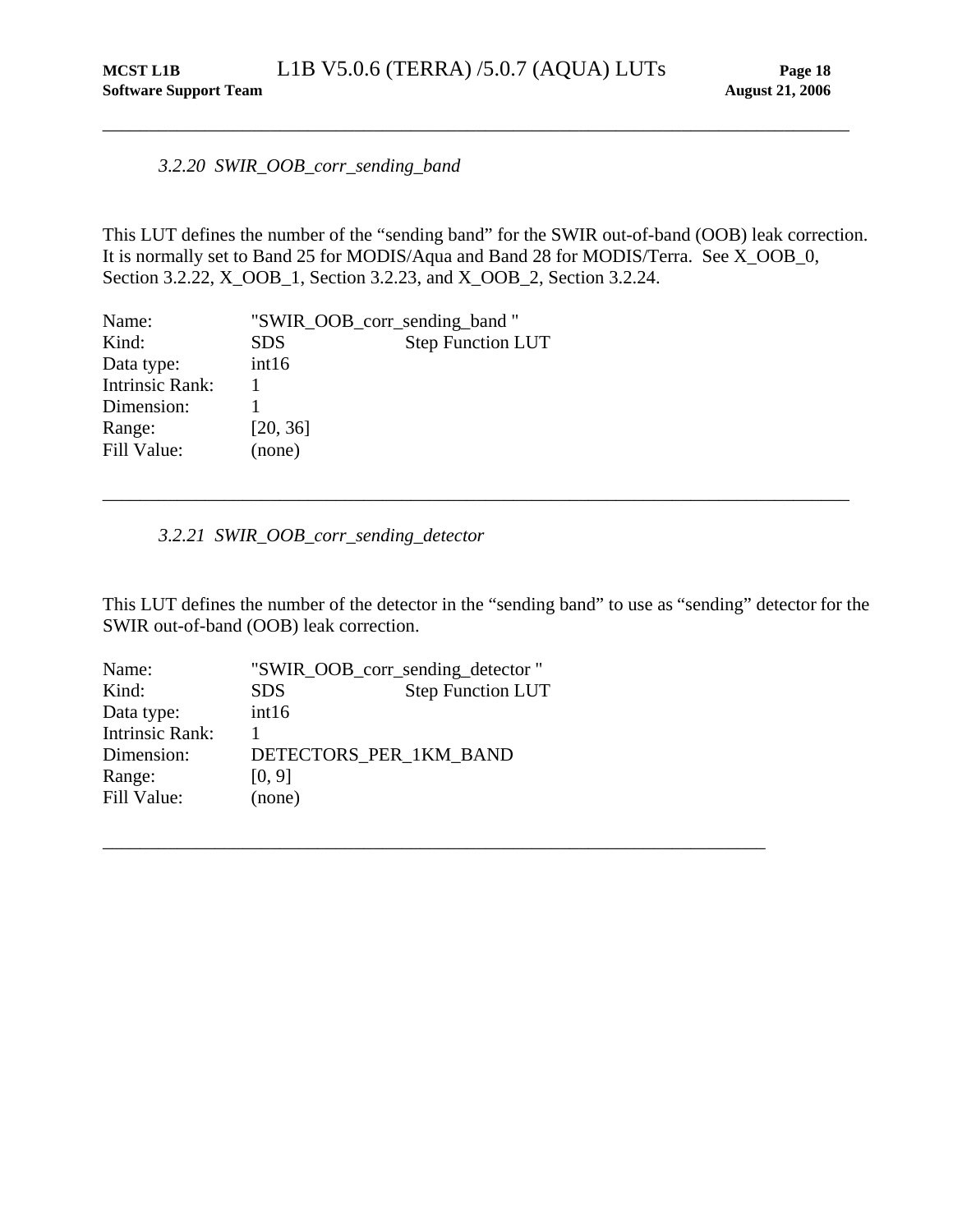*3.2.22 X\_OOB\_0* 

<span id="page-23-1"></span><span id="page-23-0"></span>This LUT contains the constant coefficient of the quadratic relation empirically derived between the SWIR OOB correction sending band ("Band X", see Section [3.3.20](#page-22-1) above) dn, dn<sub>x</sub>, and the correction to the SWIR band, dn<sub>corr</sub>. The correction is applied as:

\_\_\_\_\_\_\_\_\_\_\_\_\_\_\_\_\_\_\_\_\_\_\_\_\_\_\_\_\_\_\_\_\_\_\_\_\_\_\_\_\_\_\_\_\_\_\_\_\_\_\_\_\_\_\_\_\_\_\_\_\_\_\_\_\_\_\_\_\_\_\_\_\_\_\_\_\_\_\_\_

 $dn = dn - dn_{corr}$  where

 $dn_{corr} = X^{OOB}{}_{0} + X^{OOB}{}_{1} * dn_{x} + X^{OOB}{}_{2} * dn_{x}^{2}$ 

| Name:       | "X OOB 0"           |                             |
|-------------|---------------------|-----------------------------|
| Kind:       | <b>SDS</b>          | Constant LUT                |
| Data type:  | float <sub>32</sub> |                             |
| Rank:       | 4                   |                             |
| Dimensions: | $dim1$ :            | <b>NUM SWIR BANDS</b>       |
|             | $dim2$ :            | MAX DETECTORS PER SWIR BAND |
|             | $dim3$ :            | MAX_NUM_SWIR_SUBSAMPLES     |
|             | $dim4$ :            | <b>NUM MIRROR SIDES</b>     |
| Range:      | $[-100, 100]$       |                             |
| Fill Value: | -999                |                             |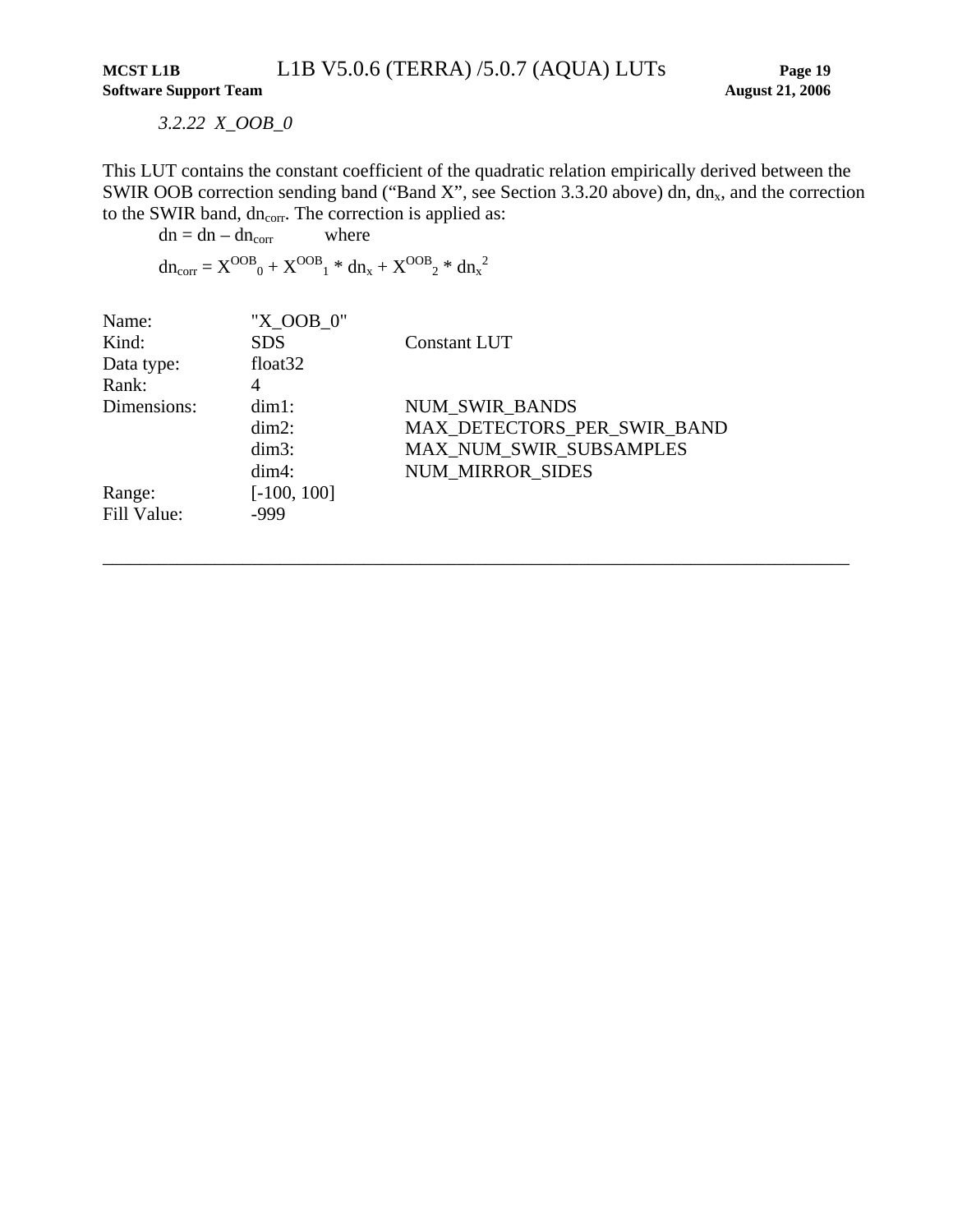## <span id="page-24-0"></span>*3.2.23 X\_OOB\_1*

This LUT contains the first order coefficient of the quadratic relation empirically derived between the SWIR OOB correction sending band ("Band X") dn, dn<sub>x</sub>, and the correction to the SWIR band, dn<sub>corr</sub>. See X\_OOB\_0 above (Section [3.3.21\)](#page-23-1) for how the correction is applied.

| Name:           | "X OOB 1"           |                             |
|-----------------|---------------------|-----------------------------|
| Kind:           | <b>SDS</b>          | <b>Step Function LUT</b>    |
| Data type:      | float <sub>32</sub> |                             |
| Intrinsic Rank: | 4                   |                             |
| Dimensions:     | $dim1$ :            | NUM_SWIR_BANDS              |
|                 | $dim2$ :            | MAX DETECTORS PER SWIR BAND |
|                 | $dim3$ :            | MAX_NUM_SWIR_SUBSAMPLES     |
|                 | $dim4$ :            | <b>NUM MIRROR SIDES</b>     |
| Range:          | $[-100, 100]$       |                             |
| Fill Value:     | -999                |                             |

## *3.2.24 X\_OOB\_2*

This LUT contains the second order coefficient of the quadratic relation empirically derived between the SWIR OOB correction sending band ("Band X") dn,  $dn<sub>x</sub>$ , and the correction to the SWIR band,  $dn_{\text{corr}}$ . See X\_OOB\_0 above (Section [3.3.21\)](#page-23-1) for how the correction is applied.

\_\_\_\_\_\_\_\_\_\_\_\_\_\_\_\_\_\_\_\_\_\_\_\_\_\_\_\_\_\_\_\_\_\_\_\_\_\_\_\_\_\_\_\_\_\_\_\_\_\_\_\_\_\_\_\_\_\_\_\_\_\_\_\_\_\_\_\_\_\_\_\_\_\_\_\_\_\_\_\_

| Name:       | "X OOB 2"           |                             |
|-------------|---------------------|-----------------------------|
| Kind:       | <b>SDS</b>          | Constant LUT                |
| Data type:  | float <sub>32</sub> |                             |
| Rank:       | 4                   |                             |
| Dimensions: | $dim1$ :            | <b>NUM SWIR BANDS</b>       |
|             | $dim2$ :            | MAX_DETECTORS_PER_SWIR_BAND |
|             | $dim3$ :            | MAX_NUM_SWIR_SUBSAMPLES     |
|             | $dim4$ :            | <b>NUM MIRROR SIDES</b>     |
| Range:      | $[-100, 100]$       |                             |
| Fill Value: | -999                |                             |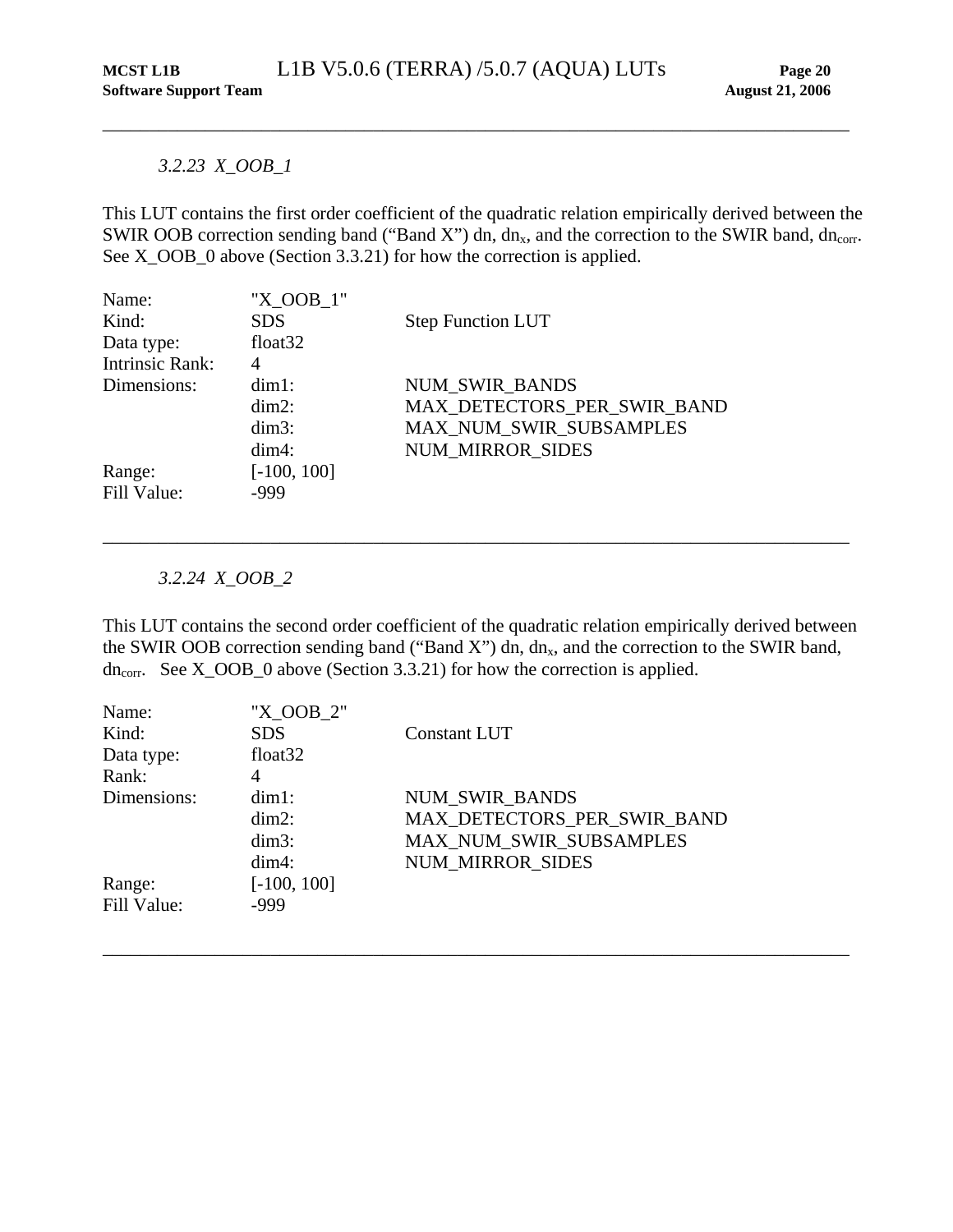<span id="page-25-0"></span>*3.2.25 DN\_obc\_avg\_first\_frame\_to\_use* 

| Name:       | "DN_obc_avg_first_frame_to_use" |                     |
|-------------|---------------------------------|---------------------|
| Kind:       | <b>SDS</b>                      | <b>Constant LUT</b> |
| Data type:  | int16                           |                     |
| Rank:       |                                 |                     |
| Dimension:  |                                 |                     |
| Range:      | [0, 49]                         |                     |
| Fill Value: | (none)                          |                     |
| Value:      | Presently set to 10.            |                     |

#### *3.2.26 DN\_obc\_avg\_number\_of\_frames\_to\_use*

This LUT holds the index (0 through N-1) of the first frame to use in computing the average OBC DN, used as a zero-point value in the reflective Solar band calibration algorithms. The space-view (SV) DN is typically used in calculating this number. However, if the moon is in the SV keep-out-box or there is some other problem with the SV data, the blackbody (BB) DNs are used.

| Name:       | "DN_obc_avg_number_of_frames_to_use" |  |  |
|-------------|--------------------------------------|--|--|
| Kind:       | <b>SDS</b><br><b>Constant LUT</b>    |  |  |
| Data type:  | int16                                |  |  |
| Rank:       |                                      |  |  |
| Dimension:  |                                      |  |  |
| Range:      | [1, 50]                              |  |  |
| Fill Value: | (none)                               |  |  |
| Value:      | Presently set to 30.                 |  |  |
|             |                                      |  |  |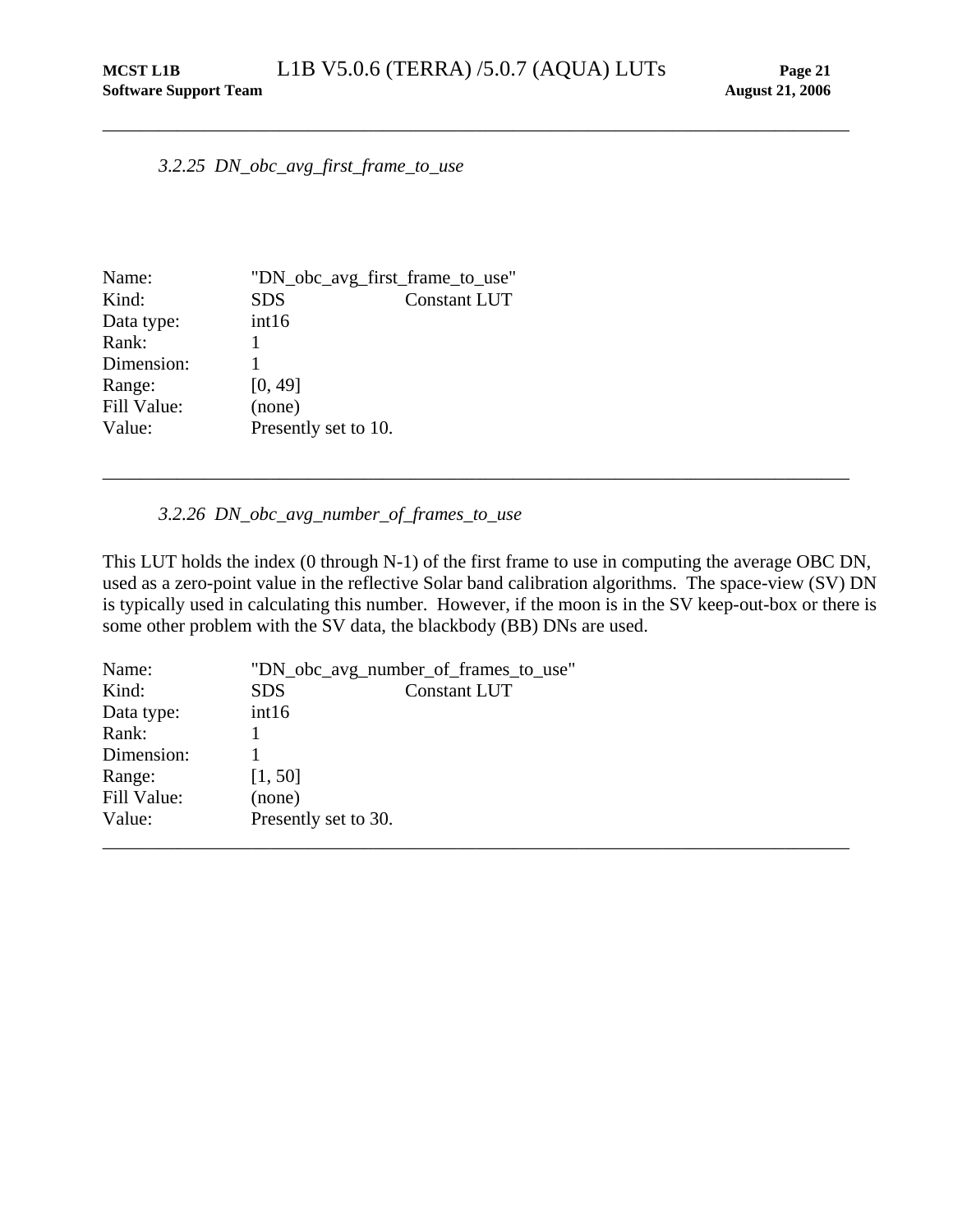## <span id="page-26-0"></span>*3.2.27 dn\_star\_Max*

This value defines the upper limit of the dynamic range of dn\*\* for the purpose of scaling to the product scaled integer. The name of this is somewhat misleading since we scale dn\*\*, not dn\*, to the product scaled integer.

| Name:       | "dn star Max"        |                                                      |
|-------------|----------------------|------------------------------------------------------|
| Kind:       | <b>SDS</b>           | <b>Constant LUT</b>                                  |
| Data type:  | float <sub>32</sub>  |                                                      |
| Rank:       |                      |                                                      |
| Dimension:  | NUM REFLECTIVE BANDS |                                                      |
| Range:      | [4095, 4095]         |                                                      |
| Fill Value: | (none)               |                                                      |
| Values:     |                      | Derived pre-launch. The value for each band is 4095. |

*3.2.28 dn\_star\_Min* 

This value defines the lower limit of the dynamic range of dn\*\* for the purpose of scaling to the product scaled integer. (See other comments above for dn\_star\_Max).

\_\_\_\_\_\_\_\_\_\_\_\_\_\_\_\_\_\_\_\_\_\_\_\_\_\_\_\_\_\_\_\_\_\_\_\_\_\_\_\_\_\_\_\_\_\_\_\_\_\_\_\_\_\_\_\_\_\_\_\_\_\_\_\_\_\_\_\_\_\_\_\_\_\_\_\_\_\_\_\_

| Name:       | "dn star Min"                                                                                                                                                                                                                                                                          |
|-------------|----------------------------------------------------------------------------------------------------------------------------------------------------------------------------------------------------------------------------------------------------------------------------------------|
| Kind:       | <b>SDS</b><br><b>Constant LUT</b>                                                                                                                                                                                                                                                      |
| Data type:  | float <sub>32</sub>                                                                                                                                                                                                                                                                    |
| Rank:       |                                                                                                                                                                                                                                                                                        |
| Dimension:  | NUM REFLECTIVE BANDS                                                                                                                                                                                                                                                                   |
| Range:      | $[-40, 0]$                                                                                                                                                                                                                                                                             |
| Fill Value: | (none)                                                                                                                                                                                                                                                                                 |
| Values:     | Derived pre-launch. For Bands 1-7, the value is $0$ (zero). For other bands, the<br>value is -40. If the nadir aperture door is closed on any scan in the granule, then<br>the values in this LUT for Bands 1-7 will be dynamically over-written by the L1B<br>code and re-set to -40. |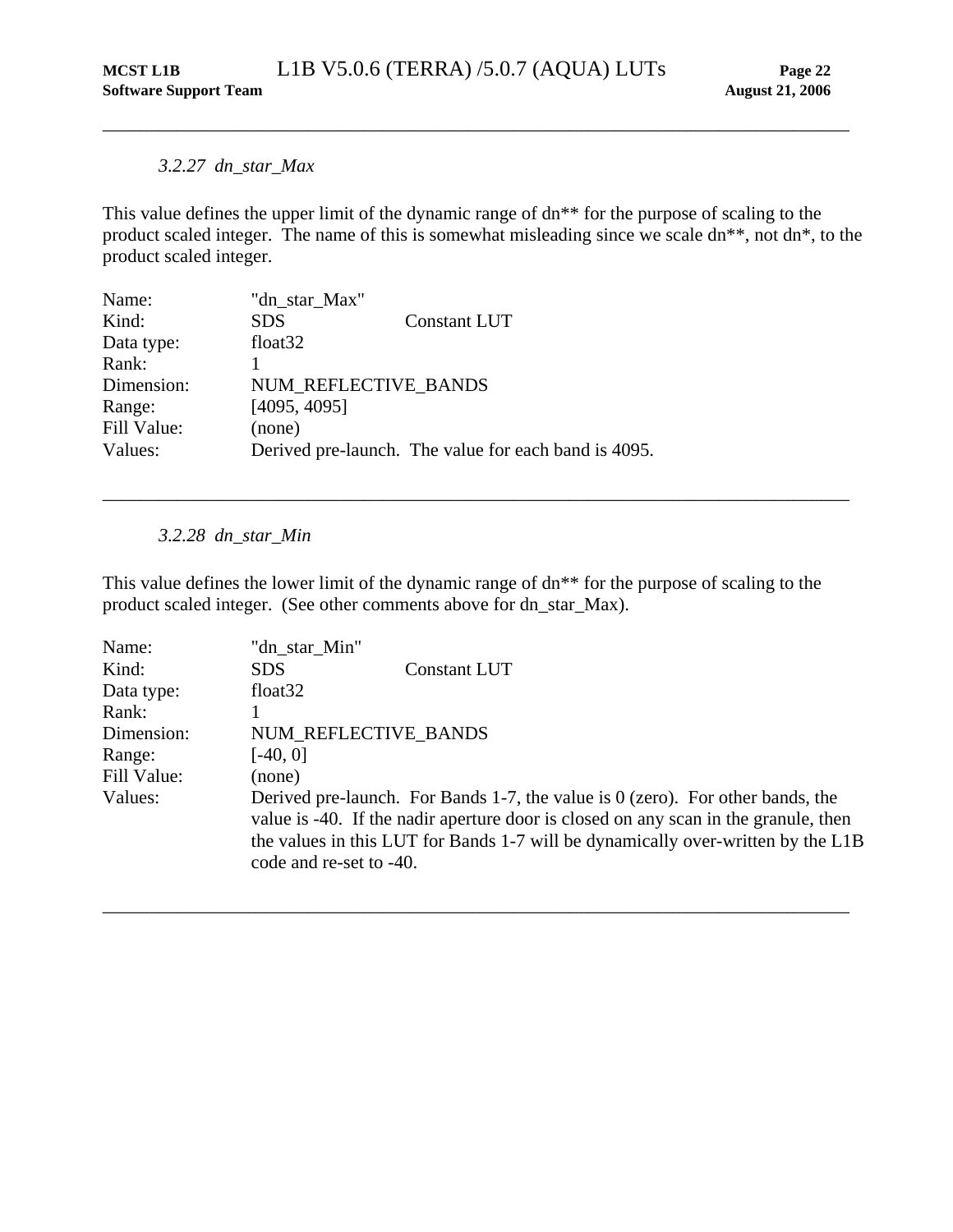#### *3.2.29 RSB\_specified\_uncertainty*

This LUT contains the specified uncertainty factor for each reflective Solar band, which is used along with the scaling factor described by the LUT "RSB\_UI\_scaling\_factor" (see Section [3.3.29](#page-27-1)) to convert percent uncertainty to an uncertainty index.

<span id="page-27-2"></span><span id="page-27-0"></span>\_\_\_\_\_\_\_\_\_\_\_\_\_\_\_\_\_\_\_\_\_\_\_\_\_\_\_\_\_\_\_\_\_\_\_\_\_\_\_\_\_\_\_\_\_\_\_\_\_\_\_\_\_\_\_\_\_\_\_\_\_\_\_\_\_\_\_\_\_\_\_\_\_\_\_\_\_\_\_\_

| Name:       | "RSB_specified_uncertainty" |                     |
|-------------|-----------------------------|---------------------|
| Kind:       | <b>SDS</b>                  | <b>Constant LUT</b> |
| Data type:  | float <sub>32</sub>         |                     |
| Rank:       |                             |                     |
| Dimension:  | NUM REFLECTIVE BANDS        |                     |
| Range:      | N/A                         |                     |
| Fill Value: | (none)                      |                     |

#### *3.2.30 RSB\_UI\_scaling\_factor*

This LUT contains the uncertainty scaling factor for each reflective Solar band, which is used along with the calculated uncertainty described by the LUT "RSB\_specified\_uncertainty" (see Section [3.3.28](#page-27-2))to convert percent uncertainty to an uncertainty index. The formula for uncertainty index (UI) in terms of uncertainty\_in\_percent, specified\_uncertainty, and scaling\_factor is:

<span id="page-27-1"></span>\_\_\_\_\_\_\_\_\_\_\_\_\_\_\_\_\_\_\_\_\_\_\_\_\_\_\_\_\_\_\_\_\_\_\_\_\_\_\_\_\_\_\_\_\_\_\_\_\_\_\_\_\_\_\_\_\_\_\_\_\_\_\_\_\_\_\_\_\_\_\_\_\_\_\_\_\_\_\_\_

 $UI = scaling_factor * In (uncertainty_in_pereent / specified_uncertainty)$ 

where "ln" is the natural logarithm. The uncertainty in percent is computed within the Level 1B code dynamically.

| Name:       | "RSB_UI_scaling_factor" |                     |
|-------------|-------------------------|---------------------|
| Kind:       | <b>SDS</b>              | <b>Constant LUT</b> |
| Data type:  | float <sub>32</sub>     |                     |
| Rank:       |                         |                     |
| Dimension:  | NUM REFLECTIVE BANDS    |                     |
| Range:      | N/A                     |                     |
| Fill Value: | (none)                  |                     |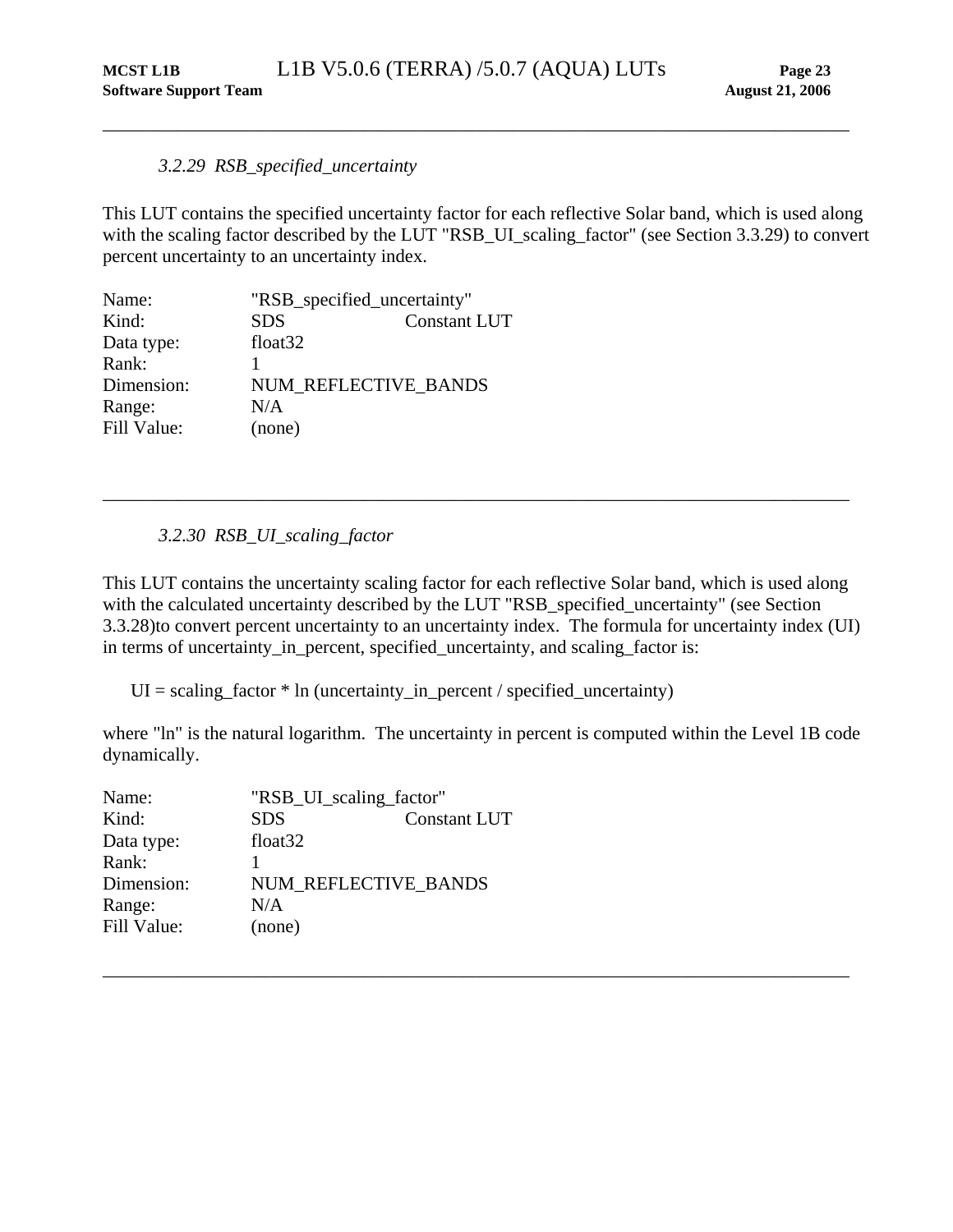#### *3.2.31 E\_sun\_over\_pi*

For each RSB detector, this LUT contains the Solar irradiance at 1 AU divided by  $\pi$  and weighted by the detector's relative spectral response (RSR).

<span id="page-28-0"></span>\_\_\_\_\_\_\_\_\_\_\_\_\_\_\_\_\_\_\_\_\_\_\_\_\_\_\_\_\_\_\_\_\_\_\_\_\_\_\_\_\_\_\_\_\_\_\_\_\_\_\_\_\_\_\_\_\_\_\_\_\_\_\_\_\_\_\_\_\_\_\_\_\_\_\_\_\_\_\_\_

| "E_sun_over_pi"          |              |
|--------------------------|--------------|
| <b>SDS</b>               | Constant LUT |
| float <sub>32</sub>      |              |
|                          |              |
| NUM REFLECTIVE_DETECTORS |              |
| N/A                      |              |
| (none)                   |              |
|                          |              |

#### *3.2.32 RSB\_SV\_DN\_moon\_include\_frames*

This LUT holds the number of frames to use when calculating average space-view (SV) DN when the moon is in the SV keep-out box (KOB). If the moon is determined to be in the SV KOB, the 50 SV DN frames are sorted from the lowest to the highest values. The lowest

\_\_\_\_\_\_\_\_\_\_\_\_\_\_\_\_\_\_\_\_\_\_\_\_\_\_\_\_\_\_\_\_\_\_\_\_\_\_\_\_\_\_\_\_\_\_\_\_\_\_\_\_\_\_\_\_\_\_\_\_\_\_\_\_\_\_\_\_\_\_\_\_\_\_\_\_\_\_\_\_

"RSB\_SV\_DN\_moon\_include\_frames" are used to calculate average SV DN using the same logic as is done for the case when the moon is not in the SV KOB.

| Name:       |            | "RSB_SV_DN_moon_include_frames" |
|-------------|------------|---------------------------------|
| Kind:       | <b>SDS</b> | Constant LUT                    |
| Data type:  | int16      |                                 |
| Rank:       |            |                                 |
| Dimension:  |            |                                 |
| Range:      | [0, 50]    |                                 |
| Fill Value: | (none)     |                                 |
|             |            |                                 |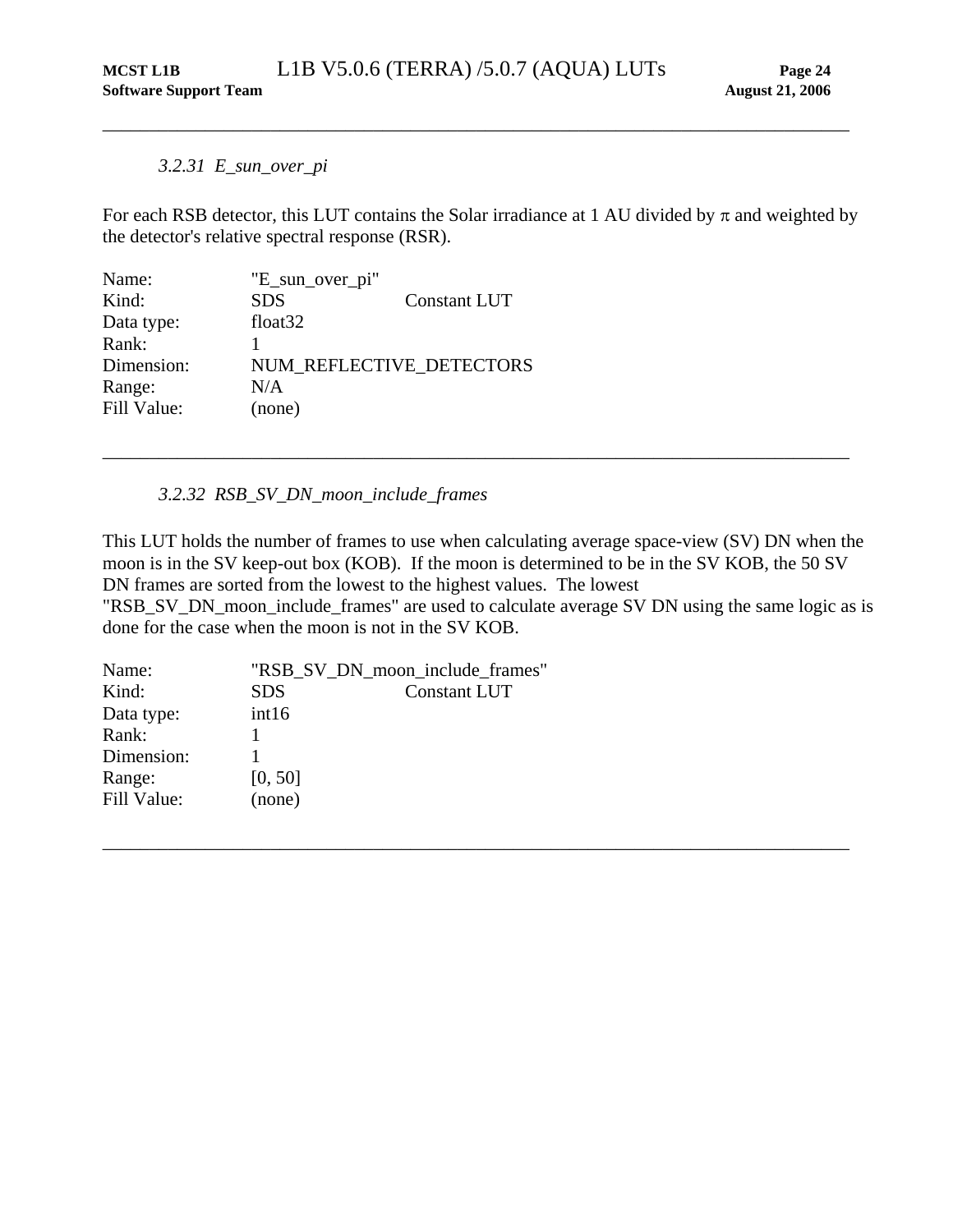<span id="page-29-0"></span>*3.2.33 dn\_sat\_ev* 

Value of EV pixel dn to treat as saturated

For some RSB detectors, saturation occurs before the ADC saturates at DN=4095. This premature saturation is best detected by using the space-view subtracted digital number, dn. For those cases, the value of this LUT will be less than 4095. If no premature saturation occurs for a detector, then the LUT values are set to 4095.

| Name:           | "dn_sat_ev"         |                          |                  |
|-----------------|---------------------|--------------------------|------------------|
| Kind:           | <b>SDS</b>          | <b>Step Function LUT</b> |                  |
| Data type:      | float <sub>64</sub> |                          |                  |
|                 |                     | $L1B$ Execution*         | LUT HDF File*    |
| Intrinsic Rank: |                     | 4                        |                  |
| Dimensions:     | $dim1$ :            | NUM REFLECTIVE BANDS     | NUM REFL INDICES |
|                 | $dim2$ :            | MAX DETECTORS PER BAND   |                  |
|                 | $dim3$ :            | MAX_SAMPLES_PER_BAND     |                  |
|                 | $dim4$ :            | <b>NUM MIRROR SIDES</b>  |                  |
| Range:          | [0, 4095]           |                          |                  |
| Fill Value:     | $-999$              |                          |                  |
|                 |                     | * See Section 3.1        |                  |

*3.2.34 B26\_B5\_Corr\_Switch* 

This LUT defines whether the Band 5 correction to Band 26 scaled integers is applied. If this correction switch is set to 0 (OFF), then the correction will not be applied regardless of the values in the next two LUTs relating to this correction. See "B26\_B5\_Corr" (Section [3.3.35](#page-31-1)) for the correction formula. This LUT was originally added for MODIS/Terra only but has subsequently been inserted for MODIS/Aqua as well.

\_\_\_\_\_\_\_\_\_\_\_\_\_\_\_\_\_\_\_\_\_\_\_\_\_\_\_\_\_\_\_\_\_\_\_\_\_\_\_\_\_\_\_\_\_\_\_\_\_\_\_\_\_\_\_\_\_\_\_\_\_\_\_\_\_\_\_\_\_\_\_\_\_\_\_\_\_\_\_\_

| Name:                  | "B26 B5 Corr Switch" |                          |
|------------------------|----------------------|--------------------------|
| Kind:                  | <b>SDS</b>           | <b>Step Function LUT</b> |
| Data type:             | int16                |                          |
| <b>Intrinsic Rank:</b> |                      |                          |
| Dimension:             |                      |                          |
| Range:                 | [0, 1]               |                          |
| Fill Value:            | (none)               |                          |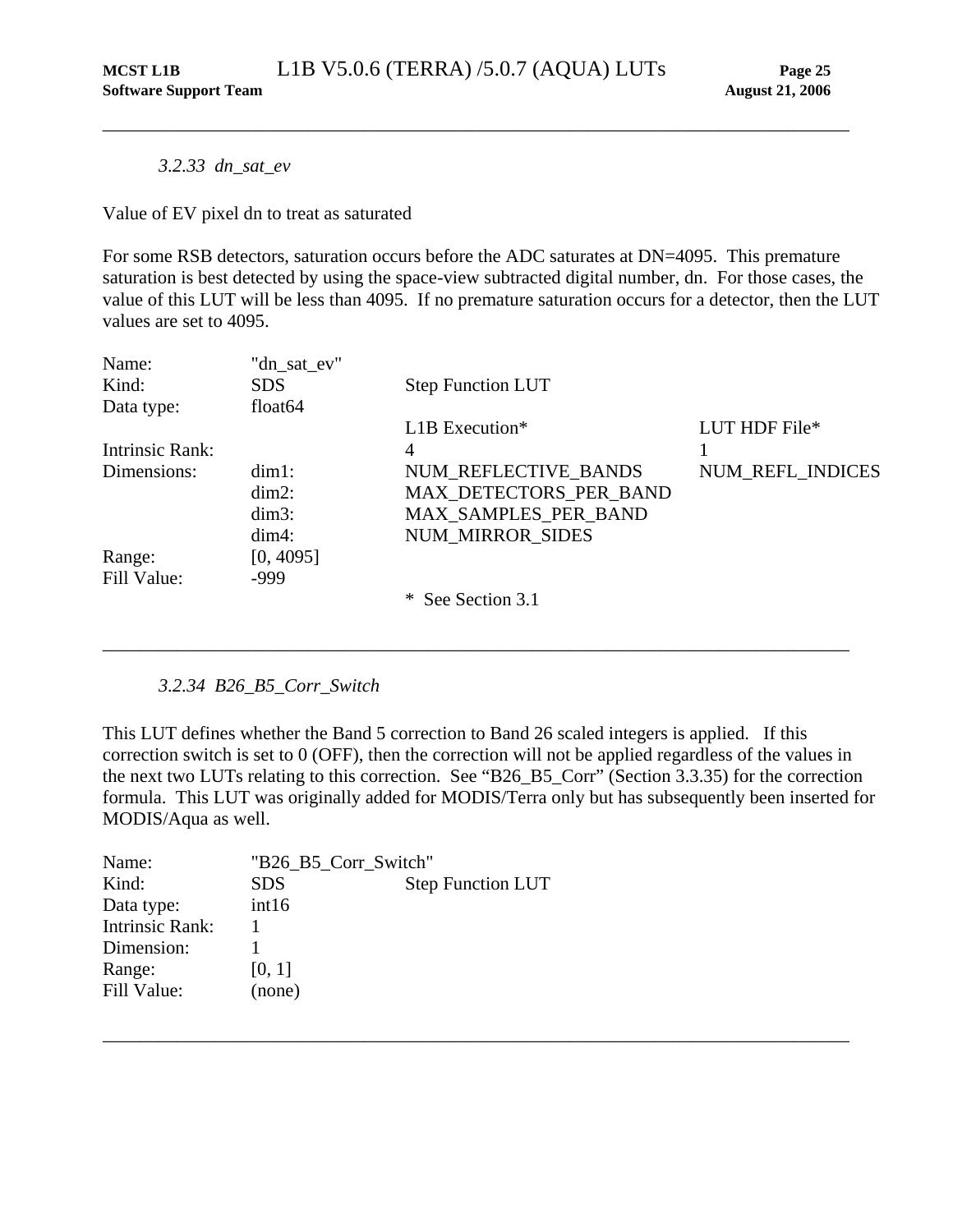## <span id="page-30-0"></span>*3.2.35 B26\_B5\_Frame\_Offset*

This LUT gives the frame offsets used in calculating the Band 5 correction to Band 26 scaled integers (SIs). See "B26\_B5\_Corr" (Section [3.3.35](#page-31-1)) for the correction formula. This LUT was originally added for MODIS/Terra only but has subsequently been inserted for MODIS/Aqua as well.

| Name:       | "B26_B5_Frame_Offset" |                        |  |
|-------------|-----------------------|------------------------|--|
| Kind:       | <b>SDS</b>            | Constant LUT           |  |
| Data type:  | int16                 |                        |  |
| Rank:       |                       |                        |  |
| Dimension:  |                       | DETECTORS_PER_1KM_BAND |  |
| Range:      | $[-10, 10]$           |                        |  |
| Fill Value: | -999                  |                        |  |
|             |                       |                        |  |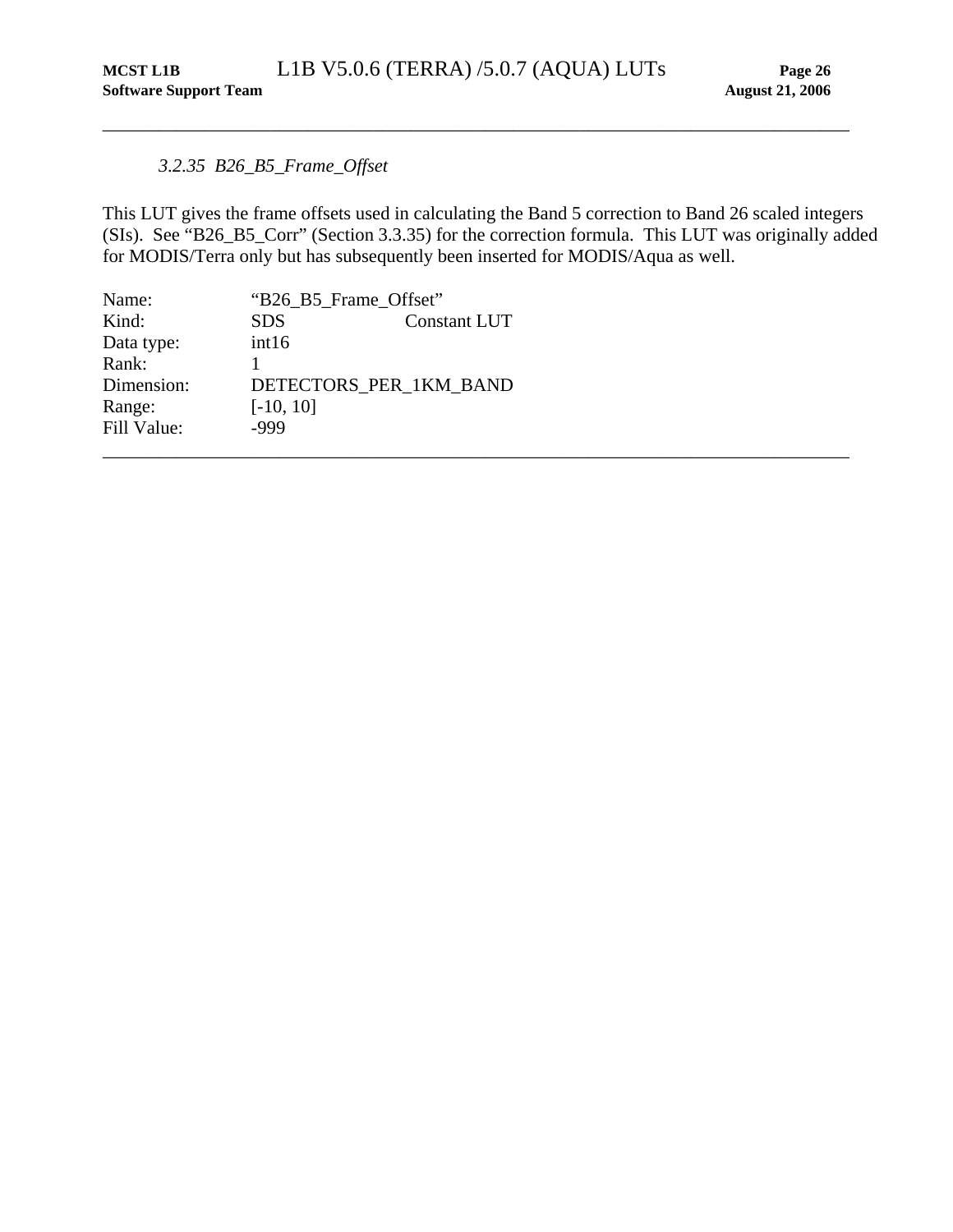## <span id="page-31-0"></span>*3.2.36 B26\_B5\_Corr*

<span id="page-31-1"></span>This LUT gives detector-by-detector correction factors to be used for correction of the Band 26 scaled integers (SIs) by the aggregated Band 5 SIs. This LUT was originally added for MODIS/Terra only, but has subsequently been inserted for MODIS/Aqua as well. The correction formula is

|                        |                     | $SI_26(D, F)_{Corr} = SI_26(D, F) -$                                                   |
|------------------------|---------------------|----------------------------------------------------------------------------------------|
|                        |                     | $SL_5$ <sub>Aggr</sub> (D, F + F <sub>Off</sub> (D))*B26_B5_Corr(D)*Rad_Sc_5/Rad_Sc_26 |
| where                  |                     |                                                                                        |
| $SI_26$                |                     | $=$ Band 26 scaled integer after reflective Solar band calibration.                    |
| $SI_{Aggr}$            | $=$                 | Band 5 scaled integer aggregated to 1KM resolution after reflective Solar              |
|                        |                     | band calibration.                                                                      |
| D                      |                     | $=$ Detector Number                                                                    |
| F                      |                     | $=$ Frame Number (0 - 1353)                                                            |
| $F_{\rm Off}$          | $=$                 | Frame Offset from "B26_B5_Frame_Offset_Terra" above                                    |
| $Rad_Sc_5$             | $\equiv$            | The Band 5 Radiance scale (calculated dynamically in L1B)                              |
| $Rad_Sc_26$            |                     | $=$ The Band 26 Radiance scale (calculated dynamically in L1B)                         |
| B26 B5 Corr            |                     | $=$ The correction value from this table.                                              |
| Name:                  | " $B26\_B5_Corr$ "  |                                                                                        |
| Kind:                  | <b>SDS</b>          | <b>Step Function LUT</b>                                                               |
| Data type:             | float <sub>32</sub> |                                                                                        |
| <b>Intrinsic Rank:</b> | 1                   |                                                                                        |
| Dimension:             |                     | DETECTORS_PER_1KM_BAND                                                                 |
| Range:                 | [0.0, 1.0]          |                                                                                        |
| Fill Value:            | -999                |                                                                                        |
|                        |                     |                                                                                        |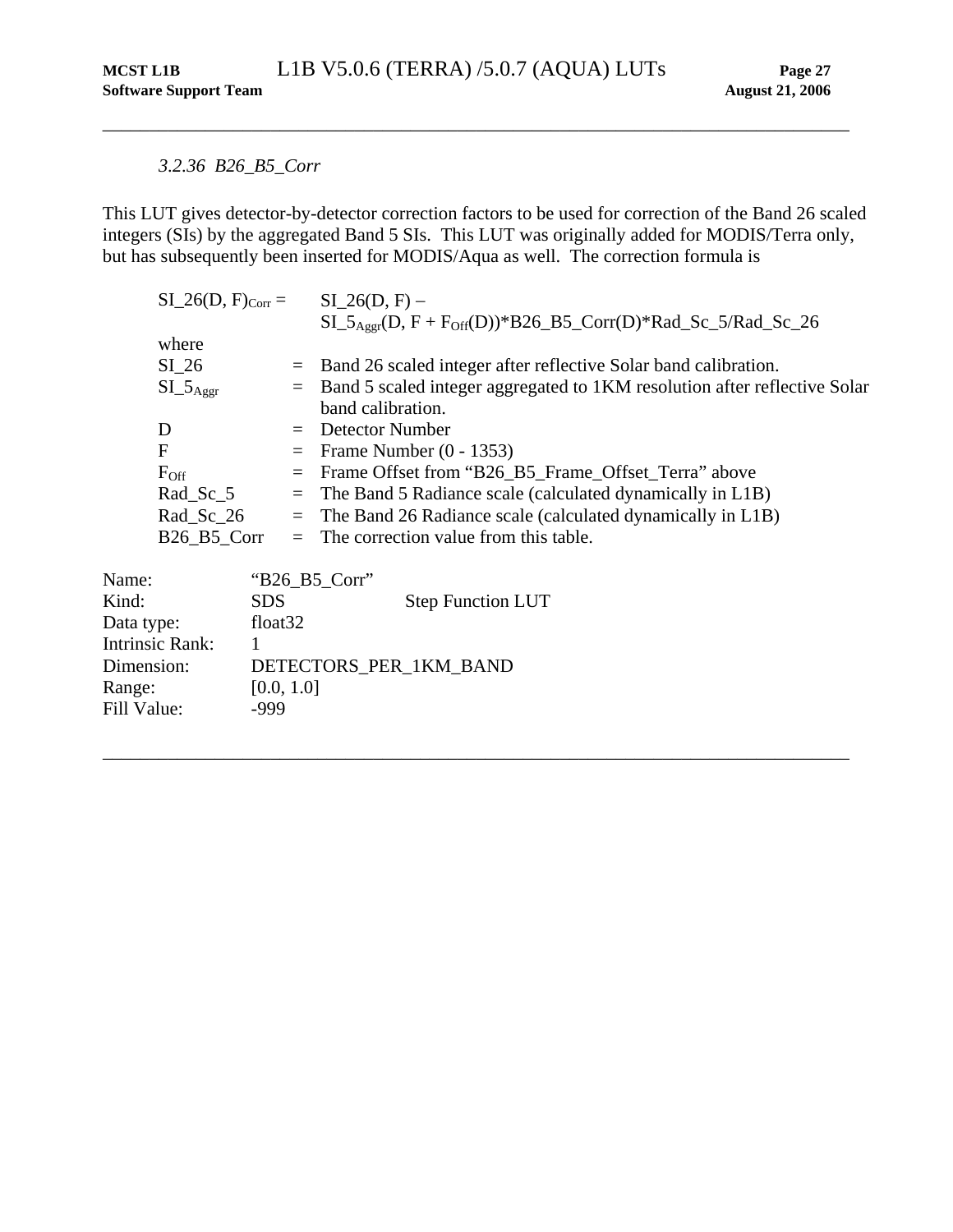## <span id="page-32-1"></span><span id="page-32-0"></span>**4 EMISSIVE LUTS**

## **4.1 Summary of Emissive LUTs and their Dimensions**

| <b>LUT</b> name                      | <b>Section</b> | <b>Meaning</b>                                                                                     |
|--------------------------------------|----------------|----------------------------------------------------------------------------------------------------|
| <b>Serial Number of Emissive LUT</b> | 4.2.1          | Version number of emissive calibration LUTs                                                        |
| <b>PGE_Version</b>                   | 4.2.2          | 3-component PGE version number                                                                     |
| <b>MCST_Version</b>                  | 4.2.3          | 4-component version, placed in<br>ALGORITHMPACKAGEVERSION                                          |
| Epsilon_cav                          | 4.2.4          | Effective cavity emissivity.                                                                       |
| epsilon_bb                           | 4.2.5          | Blackbody emissivity.                                                                              |
| Delta_T_bb_beta                      | 4.2.6          | The " $\beta$ " term in the equation for calculating $\Delta T_b$ bb.                              |
| Delta_T_bb_delta                     | 4.2.7          | The " $\Delta$ " term in the equation for calculating $\Delta T_b$ bb.                             |
| <b>RSR</b>                           | 4.2.8          | <b>Relative spectral responses</b>                                                                 |
| <b>WAVELENGTH</b>                    | 4.2.9          | <b>Wavelengths at points of RSRs</b>                                                               |
| <b>NWL</b>                           | 4.2.10         | Number of values in RSR distribution.                                                              |
| A0, A2                               | 4.2.11, 4.2.12 | Quadratic coefficients for calculating a0 and a2.                                                  |
| <b>Ucoeff</b>                        | 4.2.13         | Coefficients of polynomial fit of uncertainty weight vs. DN.                                       |
| Sigma_TEB_PV_resid_elec              | 4.2.14         | PV bands residual electronic cross-talk uncertainty                                                |
| Sigma_TEB_ADC                        | 4.2.15         | <b>ADC</b> uncertainty                                                                             |
| Ucoeff_Calibr_resid                  | 4.2.16         | Residual uncertainty to the calibration polynomial fit.                                            |
| BB_DN_first_frame_to_use             | 4.2.17         | Index of 1 <sup>st</sup> frame for computing BB DN averages                                        |
| BB DN number of frames to use        | 4.2.18         | Number of frames for computing BB DN averages                                                      |
| SV_DN_first_frame_to_use             | 4.2.19         | Index of 1 <sup>st</sup> frame for computing SV DN averages                                        |
| SV_DN_number_of_frames_to_use        | 4.2.20         | Number of frames for computing SV DN averages                                                      |
| SV_DN_moon_include_frames            | 4.2.21         | Number of frames after sorting if moon in SVP                                                      |
| Num_overlap_scans_b1                 | 4.2.22         | Number of scans in leading and trailing granules for cross-<br>granule averaging of b1             |
| T_ins_function_flag                  | 4.2.23         | Identifies suitable instrument temperature thermistors.                                            |
| T_ins_default                        | 4.2.24         | Default value of instrument temperature in Kelvins                                                 |
| T_ins_offset                         | 4.2.25         | Instrument temperature offset in Kelvins.                                                          |
| T_cav_function_flag                  | 4.2.26         | Identifies suitable cavity temperature thermistors.                                                |
| T_cav_default                        | 4.2.27         | Default value of cavity temperature in Kelvins                                                     |
| T_mir_function_flag                  | 4.2.28         | Identifies suitable mirror temperature thermistors.                                                |
| T_mir_default                        | 4.2.29         | Default value of mirror temperature in Kelvins                                                     |
| <b>BB_Weight</b>                     | 4.2.30         | Weight factor used for computing average BB temperature.                                           |
| <b>RVS_TEB</b>                       | 4.2.31         | Polynomial coefficients to calculate RVS correction for<br>thermal Emissive Bands                  |
| <b>Band_21_b1</b>                    | 4.2.33         | The value of b1 for each Band 21 detector.                                                         |
| Band_21_Uncert_Lsat                  | 4.2.34         | Part of extra uncertainty term for Band 21.                                                        |
| L_Max                                | 4.2.35         | Top end of radiance dynamic range                                                                  |
| L_Min                                | 4.2.36         | Bottom end of radiance dynamic range                                                               |
| TEB_specified_uncertainty            | 4.2.37         | Factor used in computing uncertainty index                                                         |
| TEB_UI_scaling_factor                | 4.2.38         | Factor used in computing uncertainty index                                                         |
| PC_XT                                | 4.2.39         | PC bands cross-talk correction parameters.                                                         |
| PCX_correction_switch                | 4.2.40         | Switch (0=OFF, 1=ON) for crosstalk correction                                                      |
| BB_T_sat_switch_aqua                 | 4.2.39         | MODIS/AQUA only. On/off (1=ON; 0=OFF) switch for<br>blackbody warm-up saturation correction.       |
| BB T sat aqua                        | 4.2.42         | MODIS/AQUA only. Temperatures at which affected bands<br>saturate on blackbody warm-up.)           |
| BB_T_sat_default_b1_aqua             | 4.2.43         | MODIS/AQUA only. Default b1 values to use when<br>blackbody temperature is over saturation values. |

## **Table 4.1 Summary of Emissive Calibration Lookup Tables**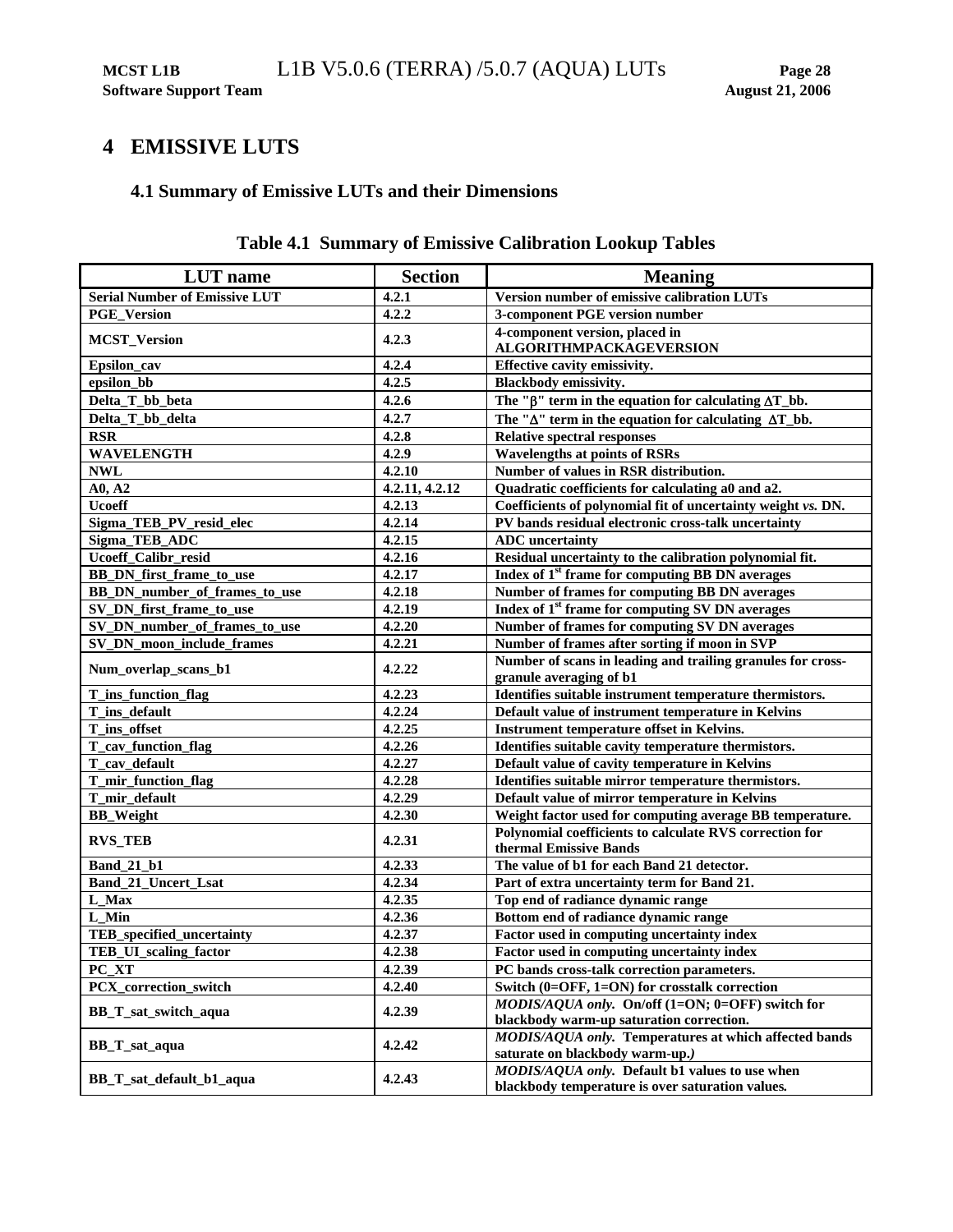<span id="page-33-0"></span>

| <b>Dimension macro</b>          | value                   | meaning                                                                                     |
|---------------------------------|-------------------------|---------------------------------------------------------------------------------------------|
| DETECTORS PER 1KM BAND          | 10                      | Number of detectors per 1km band                                                            |
| <b>MAX_MCST_VERSION_BUFFER</b>  | 21                      | <b>Largest allowable string length</b>                                                      |
| <b>MAX_PGE_VERSION_BUFFER</b>   | 11                      | Largest allowable string length                                                             |
| <b>MAX_SERIAL_NUMBER_BUFFER</b> | 31                      | Largest allowable string length                                                             |
|                                 | 49 (Terra)              | Maximum number of RSR vs. wavelength samples of an                                          |
| <b>MAX_NUM_RSR_vs_LAMBDA</b>    | <b>66 (Aqua)</b>        | <b>RSR</b> distribution.                                                                    |
| NUM_2ND_ORDER_COEFFS            | $\overline{\mathbf{3}}$ | Number of polynomial coefficients in 2 <sup>nd</sup> order<br>polynomial.                   |
| <b>NUM 4TH ORDER COEFFS</b>     | 5                       | Number of polynomial coefficients in 4 <sup>th</sup> order<br>polynomial.                   |
| NUM_a0_vs_T_inst_COEFF,         | 3                       | Number of coefficients of a polynomial representation of                                    |
| NUM_a2_vs_T_inst_COEFF          |                         | a0 or a2 vs. instrument temperature.                                                        |
| NUM_AQUA_BB_SAT_BANDS           | 3                       | Number of thermal bands on MODIS/AQUA where<br>saturation on blackbody warm-up is observed. |
| <b>NUM BB THERMISTORS</b>       | 12                      | Number of blackbody thermistors.                                                            |
| <b>NUM_EMISSIVE_BANDS</b>       | 16                      | Number of emissive bands.                                                                   |
| <b>NUM EMISSIVE DETECTORS</b>   | 160                     | Number of emissive detectors.                                                               |
| <b>NUM_MIRROR_SIDES</b>         | $\overline{2}$          | Number of mirror sides.                                                                     |
| <b>NUM PC XT BANDS</b>          | $\overline{5}$          | Number of bands affected by electronic cross-talk.                                          |
| NUM_PC_XT_PARAMETERS            | $\overline{\mathbf{4}}$ | Number of electronic cross-talk parameters.                                                 |
|                                 |                         | Number of thermistor points that may be used for                                            |
| NUM_T_CAV_THERMISTORS           | 4                       | determining cavity temperature.                                                             |
| NUM_T_INS_THERMISTORS           | 4                       | Number of thermistor points that may be used for                                            |
|                                 |                         | determining instrument temperature.                                                         |
| NUM_T_MIR_THERMISTORS           | $\boldsymbol{2}$        | Number of thermistor points that may be used for                                            |
|                                 |                         | determining average mirror temperature.                                                     |
| <b>NUM_UL_PARAMETERS</b>        | 8                       | Number of algorithmic parameters influencing the<br>uncertainty index.                      |
| NUM_UI_POLYNOMIAL_COEFF         | $\overline{2}$          | Number of polynomial coefficients of fit vs. L.                                             |

## **Table 4.2 Dimensions used in Emissive LUTs**

## **4.2 Emissive LUT Listing**

## *4.2.1 Serial Number of Emissive LUT*

This serial number serves to identify the "science content" version of the emissive lookup tables. It is stored as a string and has the form: "Evvv yyyy:MM:dd:hh:mm", where "E" is for emissive, "vvv" is an integer version number that gets incremented each time values of any LUT other than PGE\_Version and MCST\_Version are changed, and "yyyy:MM:dd:hh:mm" is the date and time of the last change to any LUT other than PGE\_Version and MCST\_Version. This serial number is updated as lookup tables are modified during operations. It is placed in each of the L1B Earth-view products.

<span id="page-33-1"></span>\_\_\_\_\_\_\_\_\_\_\_\_\_\_\_\_\_\_\_\_\_\_\_\_\_\_\_\_\_\_\_\_\_\_\_\_\_\_\_\_\_\_\_\_\_\_\_\_\_\_\_\_\_\_\_\_\_\_\_\_\_\_\_\_\_\_\_\_\_\_\_\_\_\_\_\_\_\_\_\_

Name: "Serial Number of Emissive LUT" Kind: Global Attribute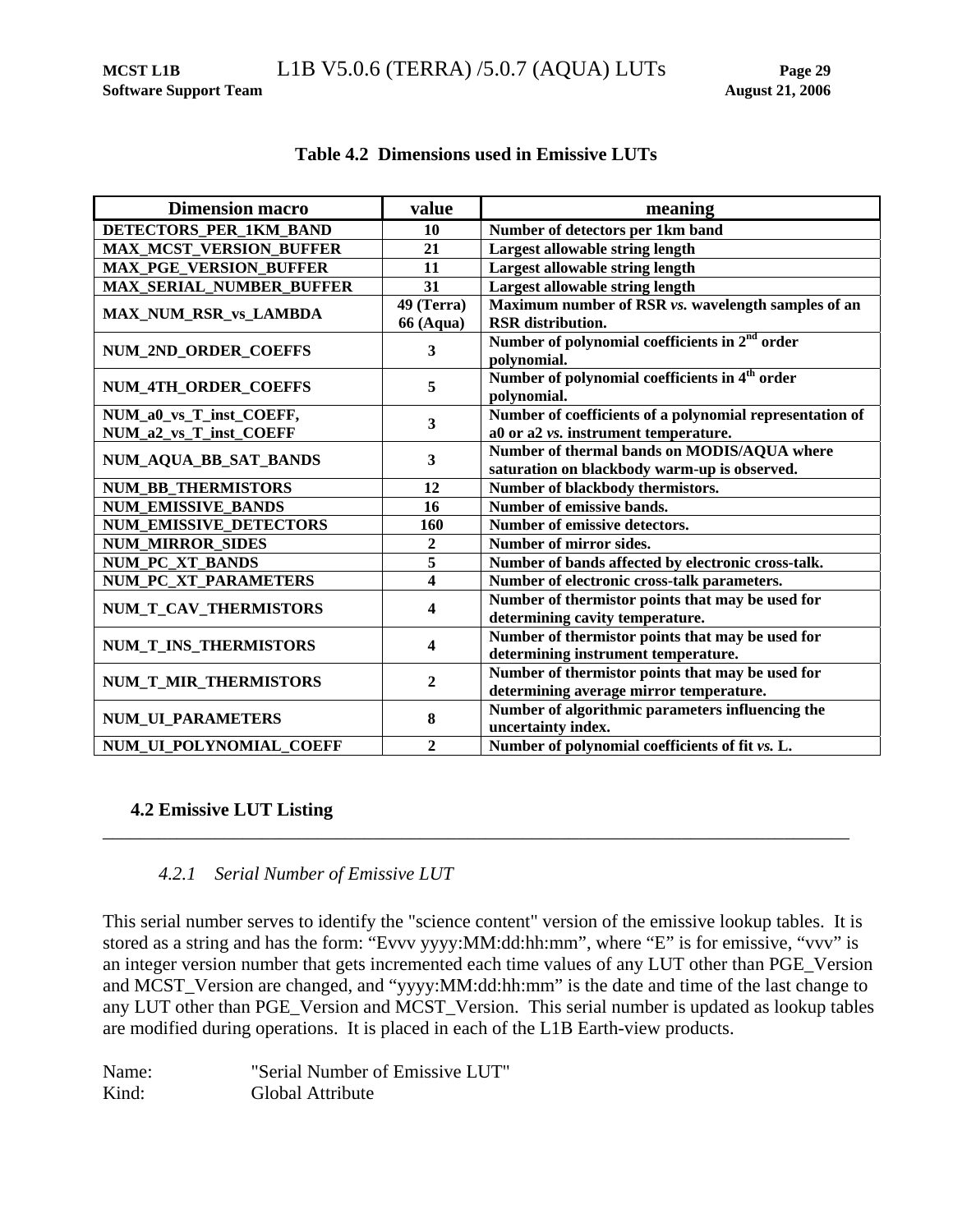## <span id="page-34-0"></span>**MCST L1B** L1B V5.0.6 (TERRA) /5.0.7 (AQUA) LUTs **Page 30 Software Support Team August 21, 2006**

Data type: string Rank: 1 Dimension: MAX\_SERIAL\_NUMBER\_BUFFER Range: N/A Fill Value: (none)

## *4.2.2 PGE Version*

<span id="page-34-1"></span>This LUT contains the value of PGEVERSION, written to the ECS core metadata in each of the L1B products (see amplified description in Section [3.3.2](#page-12-1)).

\_\_\_\_\_\_\_\_\_\_\_\_\_\_\_\_\_\_\_\_\_\_\_\_\_\_\_\_\_\_\_\_\_\_\_\_\_\_\_\_\_\_\_\_\_\_\_\_\_\_\_\_\_\_\_\_\_\_\_\_\_\_\_\_\_\_\_\_\_\_\_\_\_\_\_\_\_\_\_\_

| Name:       | "PGE Version LUT"             |
|-------------|-------------------------------|
| Kind:       | Global Attribute              |
| Data type:  | <b>String</b>                 |
| Rank:       |                               |
| Dimension:  | <b>MAX PGE VERSION BUFFER</b> |
| Range:      | N/A                           |
| Fill Value: | (none)                        |
|             |                               |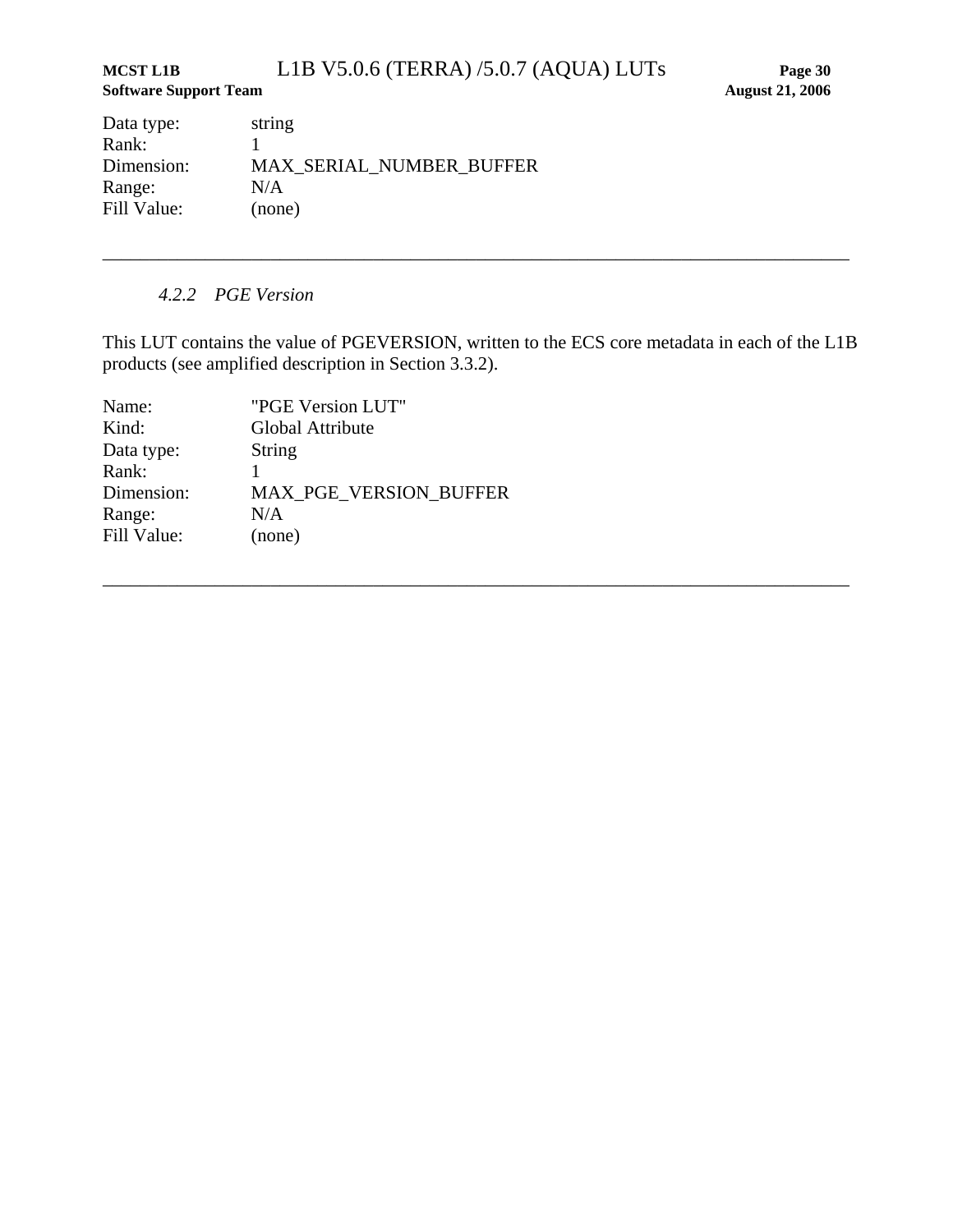#### *4.2.3 MCST Version*

<span id="page-35-1"></span>This LUT contains the MCST version of Level 1B algorithms, code and LUTs (see amplified description in Section [3.3.3\)](#page-13-1).

<span id="page-35-0"></span>\_\_\_\_\_\_\_\_\_\_\_\_\_\_\_\_\_\_\_\_\_\_\_\_\_\_\_\_\_\_\_\_\_\_\_\_\_\_\_\_\_\_\_\_\_\_\_\_\_\_\_\_\_\_\_\_\_\_\_\_\_\_\_\_\_\_\_\_\_\_\_\_\_\_\_\_\_\_\_\_

<span id="page-35-2"></span>\_\_\_\_\_\_\_\_\_\_\_\_\_\_\_\_\_\_\_\_\_\_\_\_\_\_\_\_\_\_\_\_\_\_\_\_\_\_\_\_\_\_\_\_\_\_\_\_\_\_\_\_\_\_\_\_\_\_\_\_\_\_\_\_\_\_\_\_\_\_\_\_\_\_\_\_\_\_\_\_

<span id="page-35-3"></span>\_\_\_\_\_\_\_\_\_\_\_\_\_\_\_\_\_\_\_\_\_\_\_\_\_\_\_\_\_\_\_\_\_\_\_\_\_\_\_\_\_\_\_\_\_\_\_\_\_\_\_\_\_\_\_\_\_\_\_\_\_\_\_\_\_\_\_\_\_\_\_\_\_\_\_\_\_\_\_\_

\_\_\_\_\_\_\_\_\_\_\_\_\_\_\_\_\_\_\_\_\_\_\_\_\_\_\_\_\_\_\_\_\_\_\_\_\_\_\_\_\_\_\_\_\_\_\_\_\_\_\_\_\_\_\_\_\_\_\_\_\_\_\_\_\_\_\_\_\_\_\_\_\_\_\_\_\_\_\_\_

| Name:       | "MCST Version LUT"             |
|-------------|--------------------------------|
| Kind:       | Global Attribute               |
| Data type:  | string                         |
| Rank:       |                                |
| Dimension:  | <b>MAX MCST VERSION BUFFER</b> |
| Range:      | N/A                            |
| Fill Value: | (none)                         |
|             |                                |

## *4.2.4 epsilon\_cav*

This lookup table holds values of the MODIS scan cavity effective emissivity,  $\varepsilon_{\text{cav}}$ .

| Name:       | "epsilon_cav"          |                     |
|-------------|------------------------|---------------------|
| Kind:       | <b>SDS</b>             | <b>Constant LUT</b> |
| Data type:  | float <sub>32</sub>    |                     |
| Rank:       |                        |                     |
| Dimension:  | NUM EMISSIVE DETECTORS |                     |
| Range:      | [0.5, 1.0]             |                     |
| Fill Value: | (none)                 |                     |

*4.2.5 epsilon\_bb* 

This lookup table holds values of the OBC blackbody emissivity,  $\varepsilon_{BB}$ .

| Name:       | "epsilon_bb"                  |                     |
|-------------|-------------------------------|---------------------|
| Kind:       | <b>SDS</b>                    | <b>Constant LUT</b> |
| Data type:  | float <sub>32</sub>           |                     |
| Rank:       |                               |                     |
| Dimension:  | <b>NUM EMISSIVE DETECTORS</b> |                     |
| Range:      | [0.9, 1.1]                    |                     |
| Fill Value: | (none)                        |                     |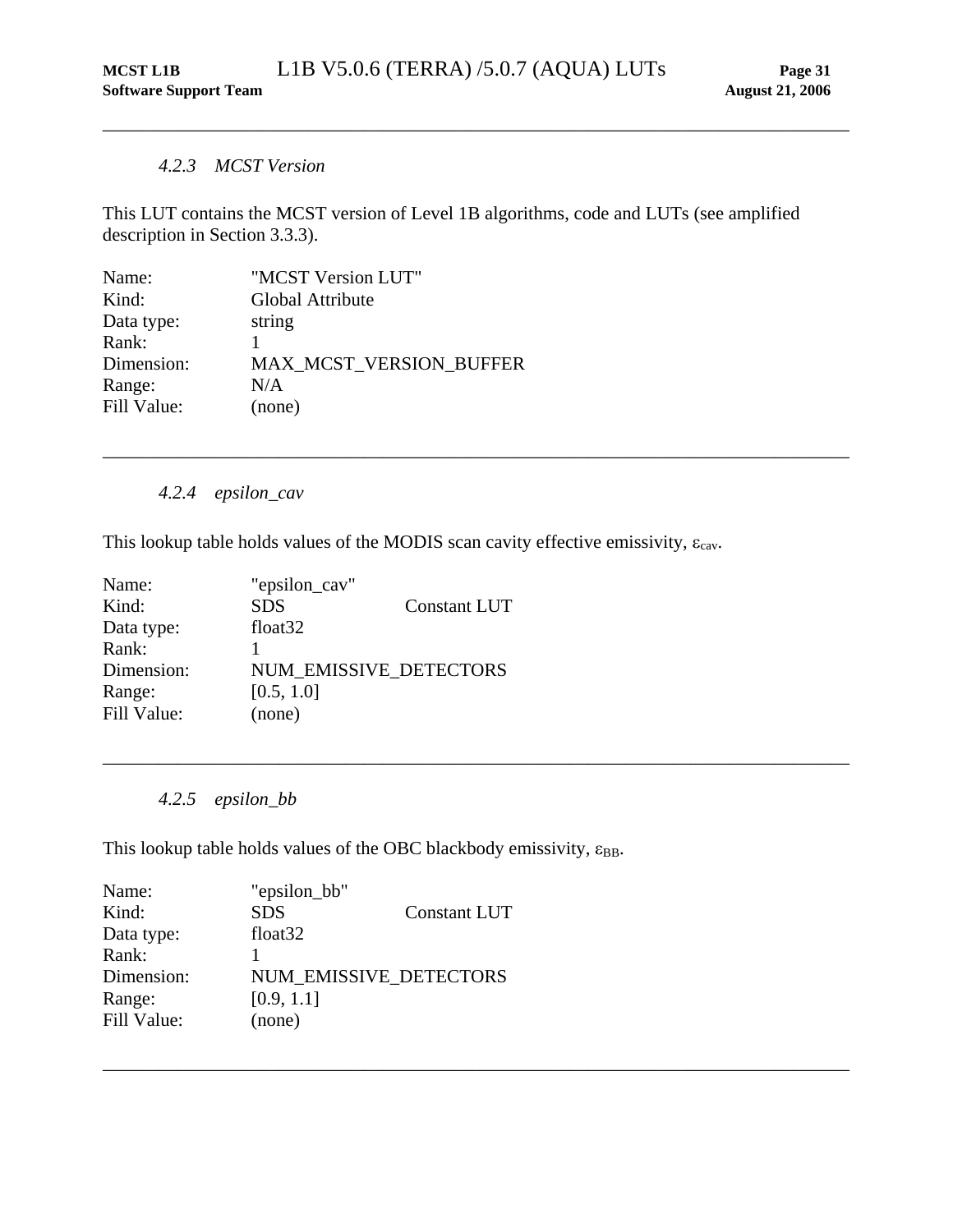#### *4.2.6 delta\_T\_bb\_beta*

This value represents "β", used for calculating a correction to the OBC blackbody temperature.

<span id="page-36-2"></span><span id="page-36-0"></span>\_\_\_\_\_\_\_\_\_\_\_\_\_\_\_\_\_\_\_\_\_\_\_\_\_\_\_\_\_\_\_\_\_\_\_\_\_\_\_\_\_\_\_\_\_\_\_\_\_\_\_\_\_\_\_\_\_\_\_\_\_\_\_\_\_\_\_\_\_\_\_\_\_\_\_\_\_\_\_\_

| Name:       | "delta_T_bb_beta"   |                        |  |
|-------------|---------------------|------------------------|--|
| Kind:       | <b>SDS</b>          | Constant LUT           |  |
| Data type:  | float <sub>32</sub> |                        |  |
| Rank:       |                     |                        |  |
| Dimension:  |                     | NUM_EMISSIVE_DETECTORS |  |
| Range:      | $[-0.5, 0.5]$       |                        |  |
| Fill Value: | (none)              |                        |  |
|             |                     |                        |  |

#### *4.2.7 delta\_T\_bb\_delta*

<span id="page-36-3"></span>This value represents the additional "Δ" term at the end of the equation used for calculating a correction to the OBC blackbody temperature.

| Name:       | "delta_T_bb_delta" |                        |  |
|-------------|--------------------|------------------------|--|
| Kind:       | <b>SDS</b>         | <b>Constant LUT</b>    |  |
| Data type:  | float $32$         |                        |  |
| Rank:       |                    |                        |  |
| Dimension:  |                    | NUM EMISSIVE DETECTORS |  |
| Range:      | $[-0.5, 0.5]$      |                        |  |
| Fill Value: | (none)             |                        |  |
|             |                    |                        |  |

#### *4.2.8 RSR*

<span id="page-36-1"></span>This LUT holds a discrete approximation to the relative spectral response (RSR) curve for each of the emissive band detectors. Each emissive detector's RSR is given by these values for a given number of wavelengths (specified by the "NWL" LUT; see Section [4.2.10\)](#page-37-2) and the wavelength values are given by the "Wavelength" LUT (see Section [4.2.9\)](#page-37-1).

| Name:       | "RSR"       |                        |
|-------------|-------------|------------------------|
| Kind:       | <b>SDS</b>  | Constant LUT           |
| Data type:  | float $32$  |                        |
| Rank:       |             |                        |
| Dimensions: | $dim1$ :    | NUM EMISSIVE DETECTORS |
|             | $dim2$ :    | MAX NUM RSR vs LAMBDA  |
| Range:      | [0.01, 1.0] |                        |
| Fill Value: | 0.0         |                        |
|             |             |                        |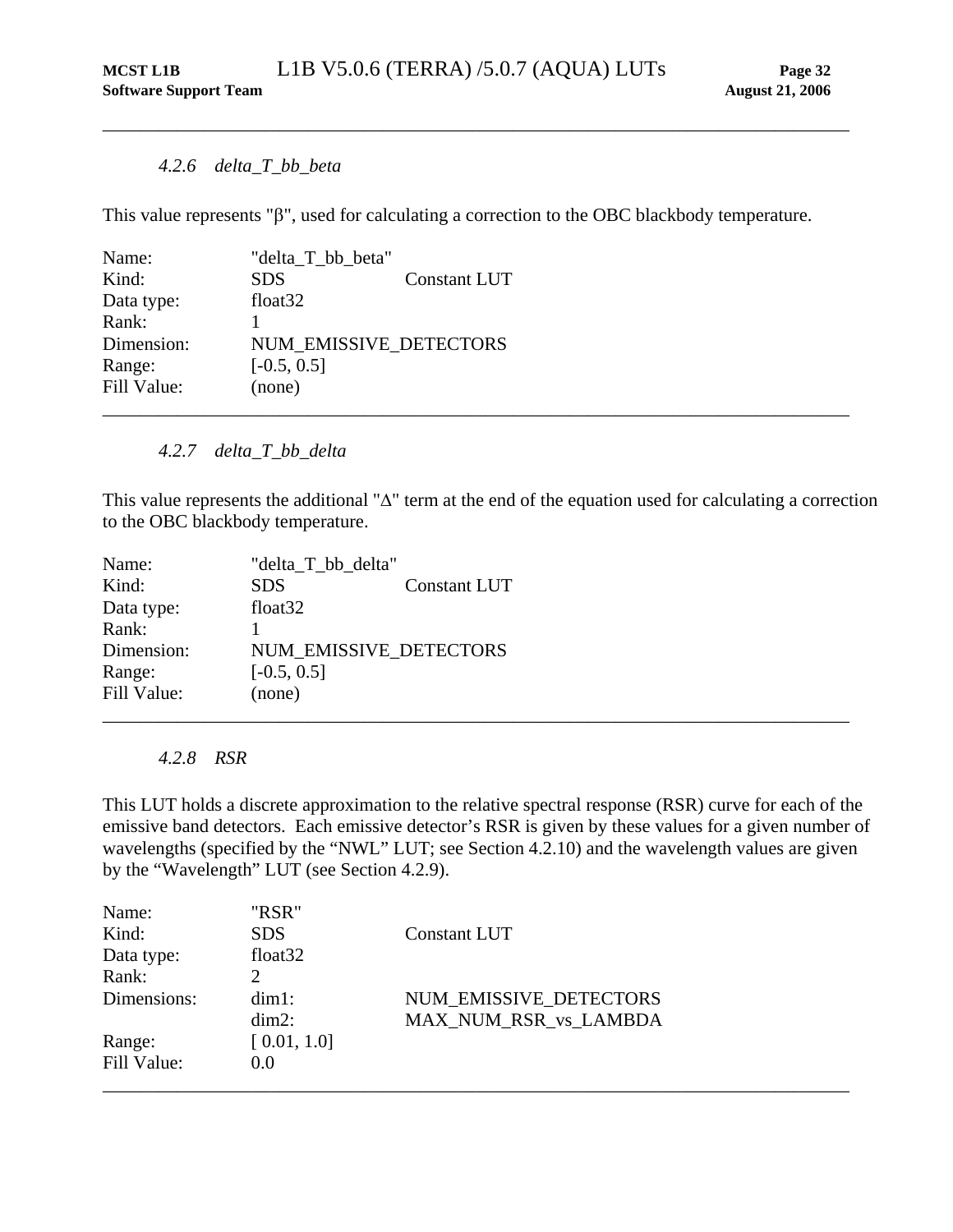#### *4.2.9 WAVELENGTH*

This lookup table holds the wavelength values used to compute the relative signal response (RSR) for each of the emissive detectors. (See LUTs "RSR", Section [4.2.8,](#page-36-1) and "NWL", Section [4.2.10\)](#page-37-2).

<span id="page-37-1"></span><span id="page-37-0"></span>\_\_\_\_\_\_\_\_\_\_\_\_\_\_\_\_\_\_\_\_\_\_\_\_\_\_\_\_\_\_\_\_\_\_\_\_\_\_\_\_\_\_\_\_\_\_\_\_\_\_\_\_\_\_\_\_\_\_\_\_\_\_\_\_\_\_\_\_\_\_\_\_\_\_\_\_\_\_\_\_

| "WAVELENGTH"        |                             |
|---------------------|-----------------------------|
| <b>SDS</b>          | Constant LUT                |
| float <sub>32</sub> |                             |
|                     |                             |
| $dim1$ :            | NUM EMISSIVE DETECTORS      |
| $dim2$ :            | MAX NUM_RSR_vs_LAMBDA       |
|                     | $[3.0, 15.5]$ (MODIS/AQUA)  |
|                     | $[3.0, 15.0]$ (MODIS/TERRA) |
| $-999.$             |                             |
|                     |                             |

*4.2.10 NWL* 

<span id="page-37-2"></span>This lookup table holds number of relative signal response (RSR) *vs.* wavelength values for each of the emissive detectors that L1B should actually use.. For example, if NWL is 20 for detector 100, L1B will use the first 20 wavelengths for detector 100 from the "Wavelength" LUT (see Section [4.2.9](#page-37-1)) and the first 20 RSR values for detector 100 from the "RSR" LUT (see Section [4.2.8\)](#page-36-1) to compute the integrated RSR.

\_\_\_\_\_\_\_\_\_\_\_\_\_\_\_\_\_\_\_\_\_\_\_\_\_\_\_\_\_\_\_\_\_\_\_\_\_\_\_\_\_\_\_\_\_\_\_\_\_\_\_\_\_\_\_\_\_\_\_\_\_\_\_\_\_\_\_\_\_\_\_\_\_\_\_\_\_\_\_\_

| Name:       | "NWL"                    |                     |
|-------------|--------------------------|---------------------|
| Kind:       | <b>SDS</b>               | <b>Constant LUT</b> |
| Data type:  | int16                    |                     |
| Rank:       |                          |                     |
| Dimension:  | NUM EMISSIVE DETECTORS   |                     |
| Range:      | $[24, 67]$ (MODIS/AQUA)  |                     |
|             | $[24, 50]$ (MODIS/TERRA) |                     |
| Fill Value: | (none)                   |                     |
|             |                          |                     |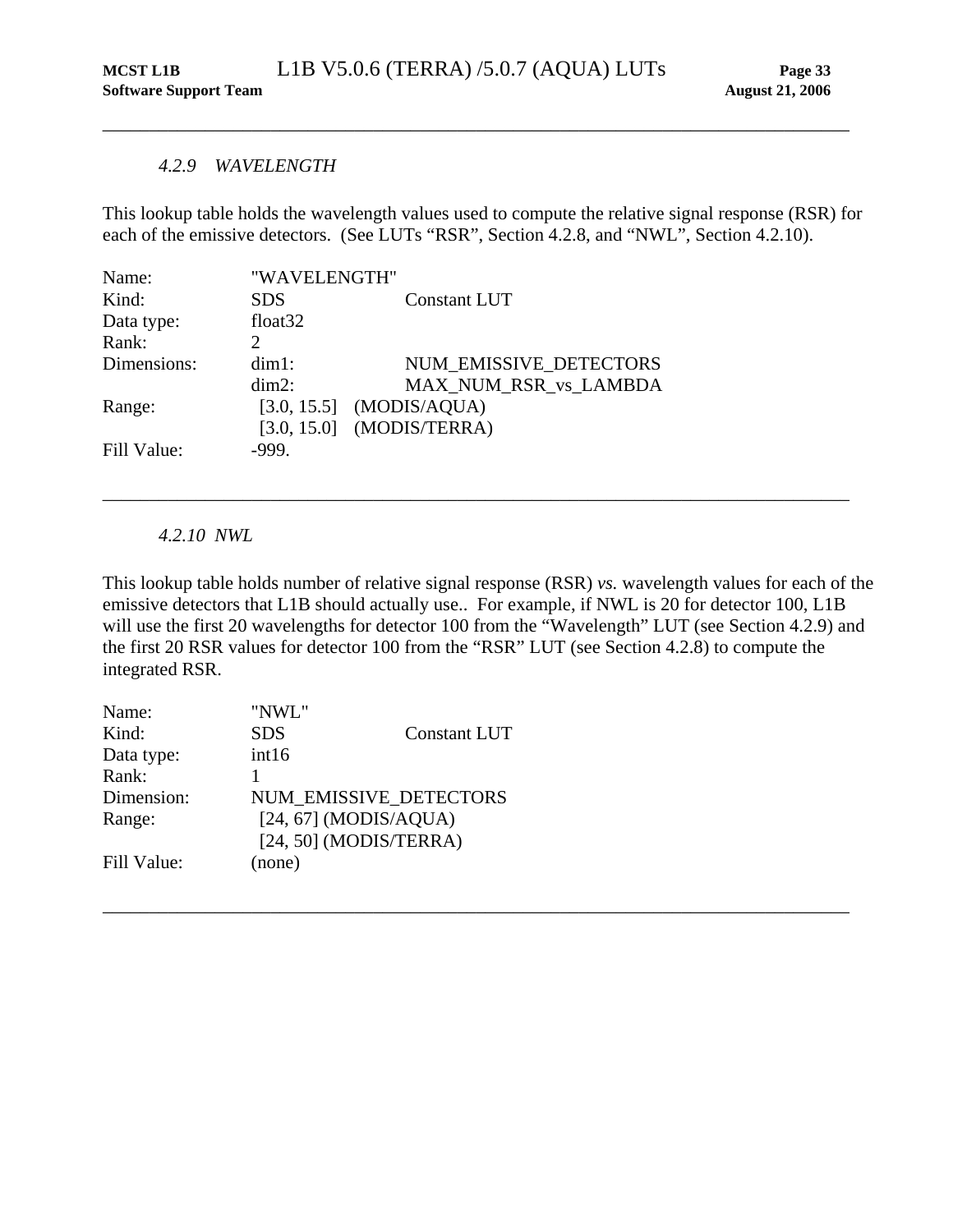#### *4.2.11 A0*

<span id="page-38-1"></span>This LUT holds the coefficients of polynomial fits of a0 *vs.* instrument temperature, where a0 is the constant coefficient of fits of radiance to dn.

<span id="page-38-0"></span>\_\_\_\_\_\_\_\_\_\_\_\_\_\_\_\_\_\_\_\_\_\_\_\_\_\_\_\_\_\_\_\_\_\_\_\_\_\_\_\_\_\_\_\_\_\_\_\_\_\_\_\_\_\_\_\_\_\_\_\_\_\_\_\_\_\_\_\_\_\_\_\_\_\_\_\_\_\_\_\_

| "A0"                |                          |
|---------------------|--------------------------|
| <b>SDS</b>          | <b>Step Function LUT</b> |
| float <sub>32</sub> |                          |
| 3                   |                          |
| $dim1$ :            | NUM_a0_vs_T_inst_COEFF   |
| $dim2$ :            | <b>NUM MIRROR SIDES</b>  |
| $dim3$ :            | NUM EMISSIVE DETECTORS   |
| (none)              |                          |
|                     |                          |

*4.2.12 A2* 

<span id="page-38-2"></span>This LUT holds the coefficients of polynomial fits of a2 *vs.* instrument temperature, where a2 is the quadratic coefficient of fits of radiance to dn.

\_\_\_\_\_\_\_\_\_\_\_\_\_\_\_\_\_\_\_\_\_\_\_\_\_\_\_\_\_\_\_\_\_\_\_\_\_\_\_\_\_\_\_\_\_\_\_\_\_\_\_\_\_\_\_\_\_\_\_\_\_\_\_\_\_\_\_\_\_\_\_\_\_\_\_\_\_\_\_\_

| Name:                  | "A2"                |                          |
|------------------------|---------------------|--------------------------|
| Kind:                  | <b>SDS</b>          | <b>Step Function LUT</b> |
| Data type:             | float <sub>32</sub> |                          |
| <b>Intrinsic Rank:</b> | 3                   |                          |
| Dimensions:            | $dim1$ :            | NUM_a2_vs_T_inst_COEFF   |
|                        | $dim2$ :            | <b>NUM MIRROR SIDES</b>  |
|                        | $dim3$ :            | NUM EMISSIVE DETECTORS   |
| Range:                 | $[-1.0, 1.0]$       |                          |
| Fill Value:            | (none)              |                          |
|                        |                     |                          |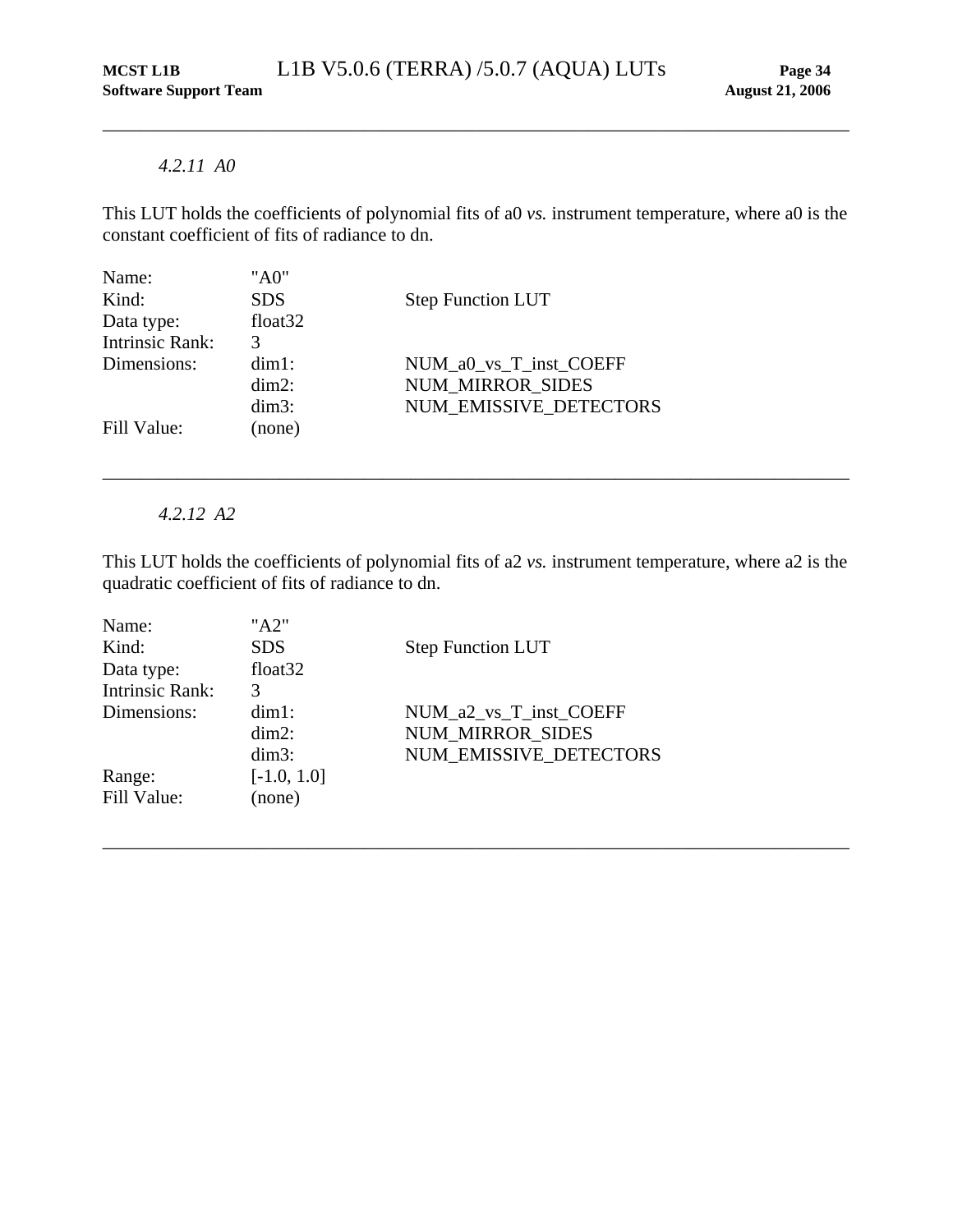## *4.2.13 Ucoeff*

<span id="page-39-1"></span>This LUT contains polynomial coefficients of a fit of uncertainty in various parameters to radiance level.

<span id="page-39-0"></span>\_\_\_\_\_\_\_\_\_\_\_\_\_\_\_\_\_\_\_\_\_\_\_\_\_\_\_\_\_\_\_\_\_\_\_\_\_\_\_\_\_\_\_\_\_\_\_\_\_\_\_\_\_\_\_\_\_\_\_\_\_\_\_\_\_\_\_\_\_\_\_\_\_\_\_\_\_\_\_\_

| Name:       | "Ucoeff"            |                          |
|-------------|---------------------|--------------------------|
| Kind:       | <b>SDS</b>          | <b>Constant LUT</b>      |
| Data type:  | float <sub>32</sub> |                          |
| Rank:       | 4                   |                          |
| Dimensions: | $dim1$ :            | NUM EMISSIVE DETECTORS   |
|             | $dim2$ :            | <b>NUM UI PARAMETERS</b> |
|             | $dim3$ :            | NUM UI POLYNOMIAL COEFF  |
|             | $dim4$ :            | NUM_FI_POLYNOMIAL_COEFF  |
| Range:      | N/A                 |                          |
| Fill Value: | -999                |                          |

## *4.2.14 Sigma\_TEB\_PV\_resid\_elec*

This LUT contains fractional uncertainties for the PV bands residual electronic cross-talk.

<span id="page-39-2"></span>\_\_\_\_\_\_\_\_\_\_\_\_\_\_\_\_\_\_\_\_\_\_\_\_\_\_\_\_\_\_\_\_\_\_\_\_\_\_\_\_\_\_\_\_\_\_\_\_\_\_\_\_\_\_\_\_\_\_\_\_\_\_\_\_\_\_\_\_\_\_\_\_\_\_\_\_\_\_\_\_

| Name:       | "Sigma_TEB_PV_resid_elec"         |
|-------------|-----------------------------------|
| Kind:       | <b>SDS</b><br><b>Constant LUT</b> |
| Data type:  | float <sub>32</sub>               |
| Rank:       |                                   |
| Dimension:  | NUM EMISSIVE DETECTORS            |
| Range:      | N/A                               |
| Fill Value: | $-999$                            |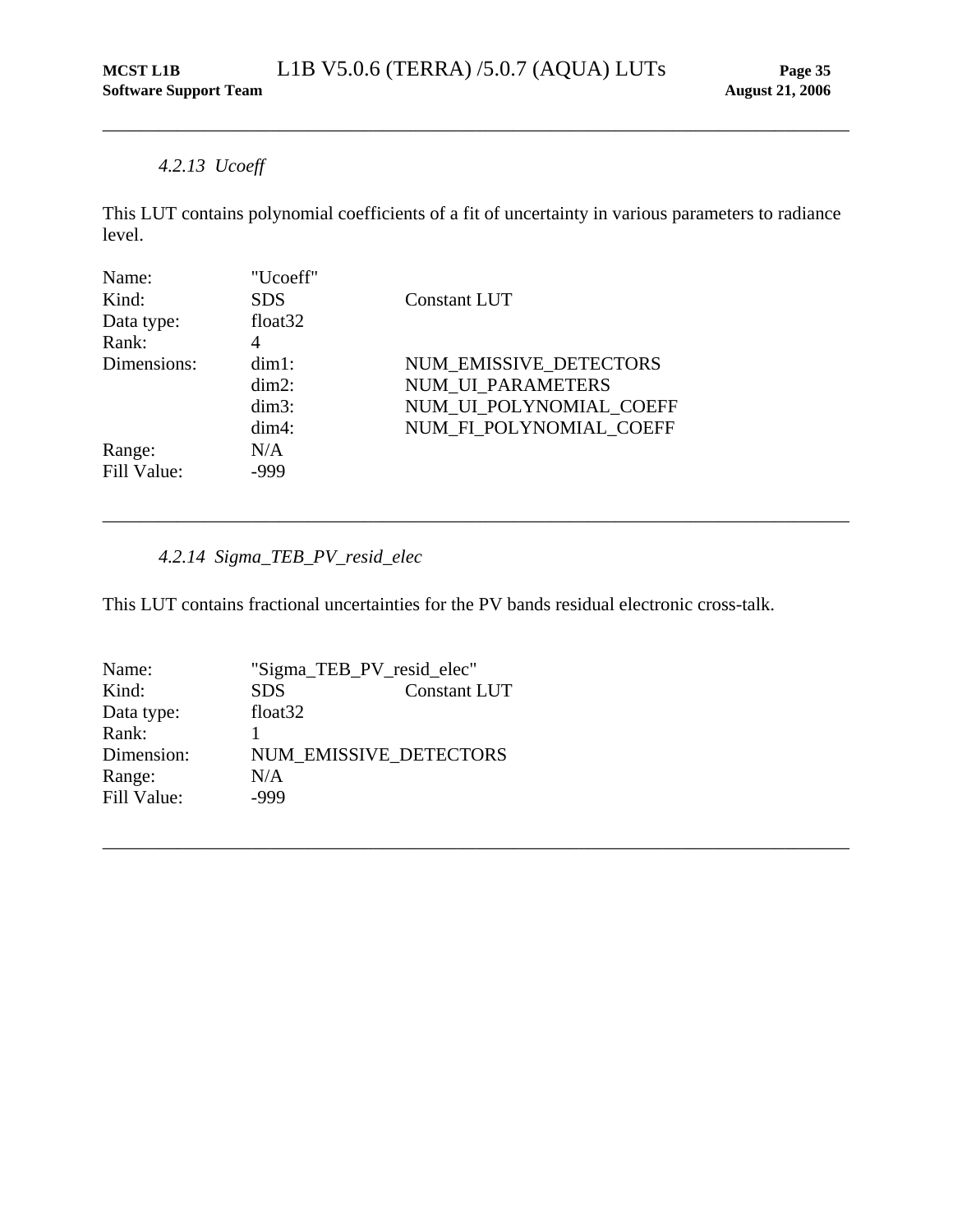## <span id="page-40-0"></span>*4.2.15 Sigma\_TEB\_ADC*

<span id="page-40-1"></span>This LUT contains the uncertainty in dn ascribed to the detector ADCs.

| Name:       | "Sigma_TEB_ADC"               |                     |
|-------------|-------------------------------|---------------------|
| Kind:       | <b>SDS</b>                    | <b>Constant LUT</b> |
| Data type:  | float <sub>32</sub>           |                     |
| Rank:       |                               |                     |
| Dimension:  | <b>NUM EMISSIVE DETECTORS</b> |                     |
| Range:      | N/A                           |                     |
| Fill Value: | -999                          |                     |

## *4.2.16 Ucoeff\_Calibr\_resid*

<span id="page-40-2"></span>This LUT contains the residual uncertainty to the calibration fit expressed in terms of  $4<sup>th</sup>$  order polynomial coefficients of the retrieved radiance.

\_\_\_\_\_\_\_\_\_\_\_\_\_\_\_\_\_\_\_\_\_\_\_\_\_\_\_\_\_\_\_\_\_\_\_\_\_\_\_\_\_\_\_\_\_\_\_\_\_\_\_\_\_\_\_\_\_\_\_\_\_\_\_\_\_\_\_\_\_\_\_\_\_\_\_\_\_\_\_\_

| Name:                  | "Ucoeff Calibr resid"       |                          |  |
|------------------------|-----------------------------|--------------------------|--|
| Kind:                  | <b>SDS</b>                  | <b>Step Function LUT</b> |  |
| Data type:             | float <sub>32</sub>         |                          |  |
| <b>Intrinsic Rank:</b> | $\mathcal{D}_{\mathcal{L}}$ |                          |  |
| Dimensions:            | $dim1$ :                    | NUM EMISSIVE DETECTORS   |  |
|                        | $dim2$ :                    | NUM 4TH ORDER COEFFS     |  |
| Range:                 | N/A                         |                          |  |
| Fill Value:            | -999                        |                          |  |
|                        |                             |                          |  |

*4.2.17 BB\_DN\_first\_frame\_to\_use* 

<span id="page-40-3"></span>This LUT holds the index (0 through N-1) of the first frame to use in computing the average blackbody (BB) DN.

\_\_\_\_\_\_\_\_\_\_\_\_\_\_\_\_\_\_\_\_\_\_\_\_\_\_\_\_\_\_\_\_\_\_\_\_\_\_\_\_\_\_\_\_\_\_\_\_\_\_\_\_\_\_\_\_\_\_\_\_\_\_\_\_\_\_\_\_\_\_\_\_\_\_\_\_\_\_\_\_

| "BB_DN_first_frame_to_use" |                     |
|----------------------------|---------------------|
| <b>SDS</b>                 | <b>Constant LUT</b> |
| int16                      |                     |
|                            |                     |
|                            |                     |
| [0, 49]                    |                     |
| (none)                     |                     |
|                            |                     |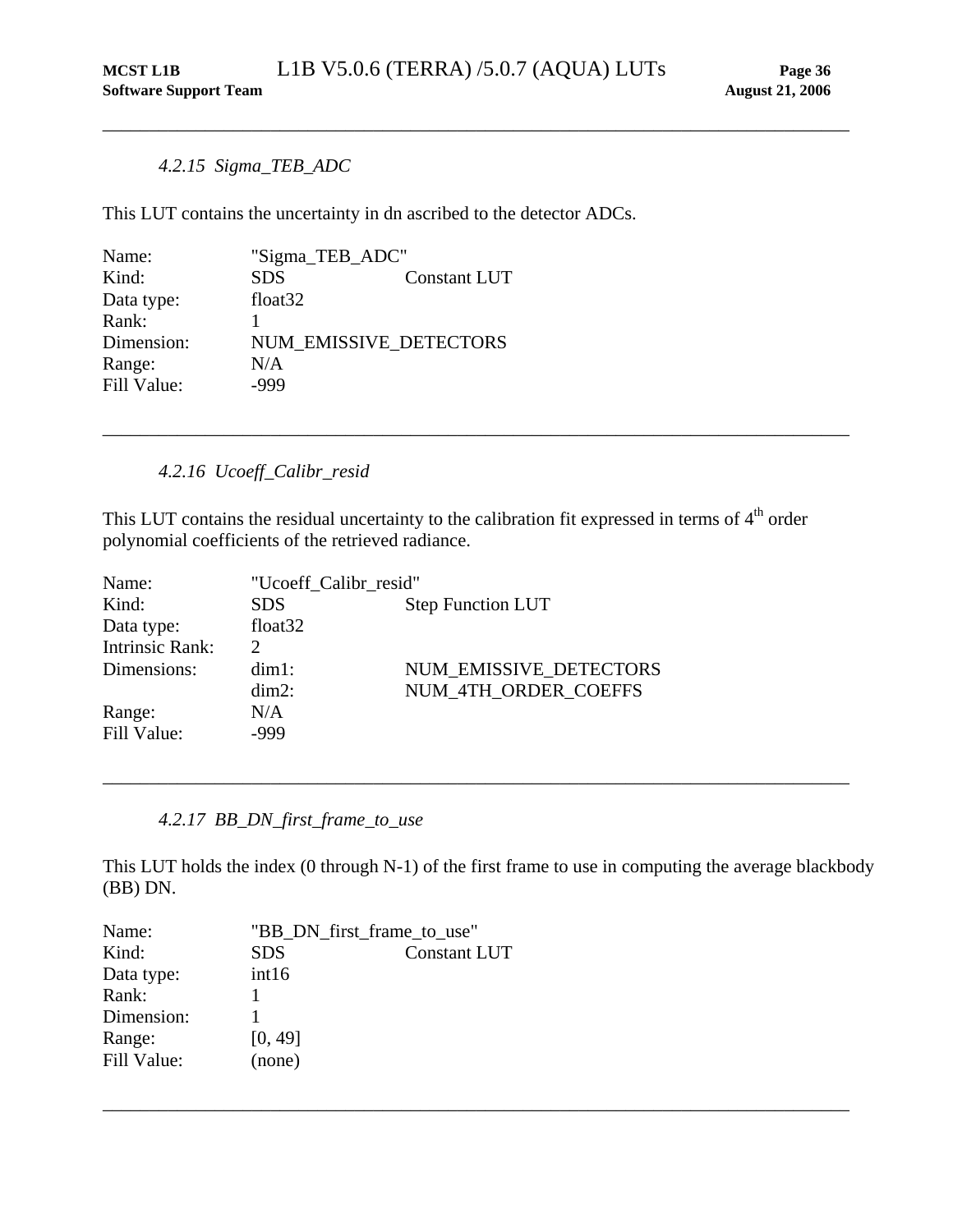#### *4.2.18 BB\_DN\_number\_of\_frames\_to\_use*

This LUT holds the number of frames to use in computing the average blackbody (BB) DN.

<span id="page-41-1"></span><span id="page-41-0"></span>\_\_\_\_\_\_\_\_\_\_\_\_\_\_\_\_\_\_\_\_\_\_\_\_\_\_\_\_\_\_\_\_\_\_\_\_\_\_\_\_\_\_\_\_\_\_\_\_\_\_\_\_\_\_\_\_\_\_\_\_\_\_\_\_\_\_\_\_\_\_\_\_\_\_\_\_\_\_\_\_

| Name:       | "BB_DN_number_of_frames_to_use" |                     |
|-------------|---------------------------------|---------------------|
| Kind:       | <b>SDS</b>                      | <b>Constant LUT</b> |
| Data type:  | int16                           |                     |
| Rank:       |                                 |                     |
| Dimension:  |                                 |                     |
| Range:      | [1, 50]                         |                     |
| Fill Value: | (none)                          |                     |
|             |                                 |                     |

#### *4.2.19 SV\_DN\_first\_frame\_to\_use*

<span id="page-41-2"></span>This LUT holds the index (0 through N-1) of the first frame to use in computing the average spaceview (SV) DN.

\_\_\_\_\_\_\_\_\_\_\_\_\_\_\_\_\_\_\_\_\_\_\_\_\_\_\_\_\_\_\_\_\_\_\_\_\_\_\_\_\_\_\_\_\_\_\_\_\_\_\_\_\_\_\_\_\_\_\_\_\_\_\_\_\_\_\_\_\_\_\_\_\_\_\_\_\_\_\_\_

| Name:       | "SV_DN_first_frame_to_use" |                     |  |
|-------------|----------------------------|---------------------|--|
| Kind:       | <b>SDS</b>                 | <b>Constant LUT</b> |  |
| Data type:  | int16                      |                     |  |
| Rank:       |                            |                     |  |
| Dimension:  |                            |                     |  |
| Range:      | [0, 49]                    |                     |  |
| Fill Value: | (none)                     |                     |  |

*4.2.20 SV\_DN\_number\_of\_frames\_to\_use* 

<span id="page-41-3"></span>This LUT holds the number of frames to use in computing the average space-view (SV) DN.

\_\_\_\_\_\_\_\_\_\_\_\_\_\_\_\_\_\_\_\_\_\_\_\_\_\_\_\_\_\_\_\_\_\_\_\_\_\_\_\_\_\_\_\_\_\_\_\_\_\_\_\_\_\_\_\_\_\_\_\_\_\_\_\_\_\_\_\_\_\_\_\_\_\_\_\_\_\_\_\_

| Name:       | "SV_DN_number_of_frames_to_use" |                     |
|-------------|---------------------------------|---------------------|
| Kind:       | <b>SDS</b>                      | <b>Constant LUT</b> |
| Data type:  | int16                           |                     |
| Rank:       |                                 |                     |
| Dimension:  |                                 |                     |
| Range:      | [1, 50]                         |                     |
| Fill Value: | (none)                          |                     |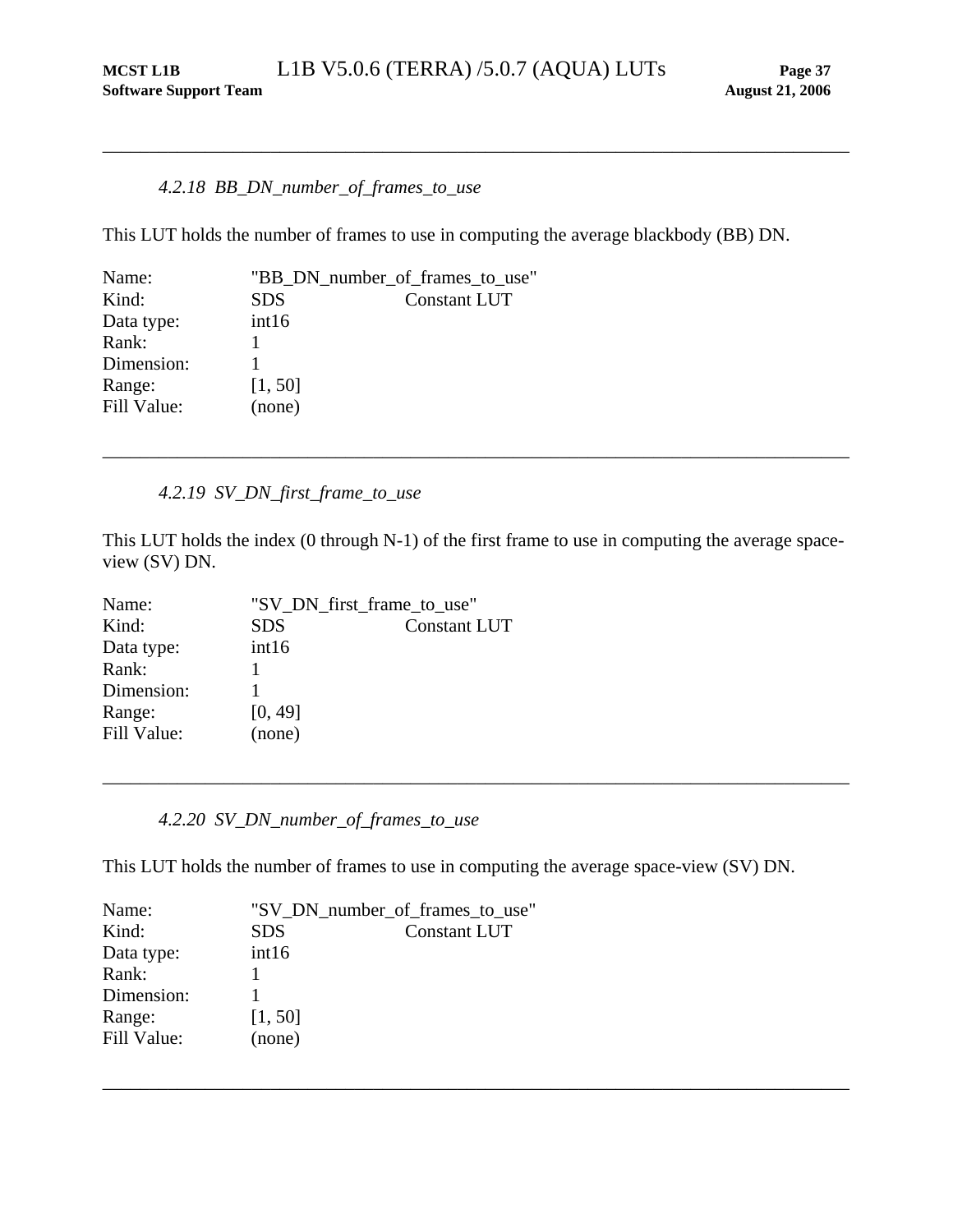## <span id="page-42-0"></span>*4.2.21 SV\_DN\_moon\_include\_frames*

<span id="page-42-1"></span>This LUT holds the number of frames to use when calculating average space-view (SV) DN, when the moon is in the SV keep-out-box. If the moon is determined to be in the SV KOB, the 50 SV DN frames are sorted from the lowest to the highest values. The lowest "SV\_DN\_moon\_include\_frames" are used to calculate average SV DN using the same logic as is done for the case when the moon is not in the SV KOB.

| Name:       |            | "SV_DN_moon_include_frames" |
|-------------|------------|-----------------------------|
| Kind:       | <b>SDS</b> | <b>Constant LUT</b>         |
| Data type:  | int16      |                             |
| Rank:       |            |                             |
| Dimension:  |            |                             |
| Range:      | [0, 50]    |                             |
| Fill Value: | (none)     |                             |
|             |            |                             |

#### *4.2.22 num\_overlap\_scans\_b1*

<span id="page-42-2"></span>This LUT defines the number of scans in leading and trailing granules to use for cross-granule averaging of b1. In the leading granule, these scans come from the end of the granule. In the trailing granule these scans from the beginning of the granule.

| Name:       | "num_overlap_scans_b1" |                     |  |
|-------------|------------------------|---------------------|--|
| Kind:       | <b>SDS</b>             | <b>Constant LUT</b> |  |
| Data type:  | int16                  |                     |  |
| Rank:       |                        |                     |  |
| Dimension:  |                        |                     |  |
| Range:      | [0, 100]               |                     |  |
| Fill Value: | (none)                 |                     |  |
| Values:     | Presently 40.          |                     |  |
|             |                        |                     |  |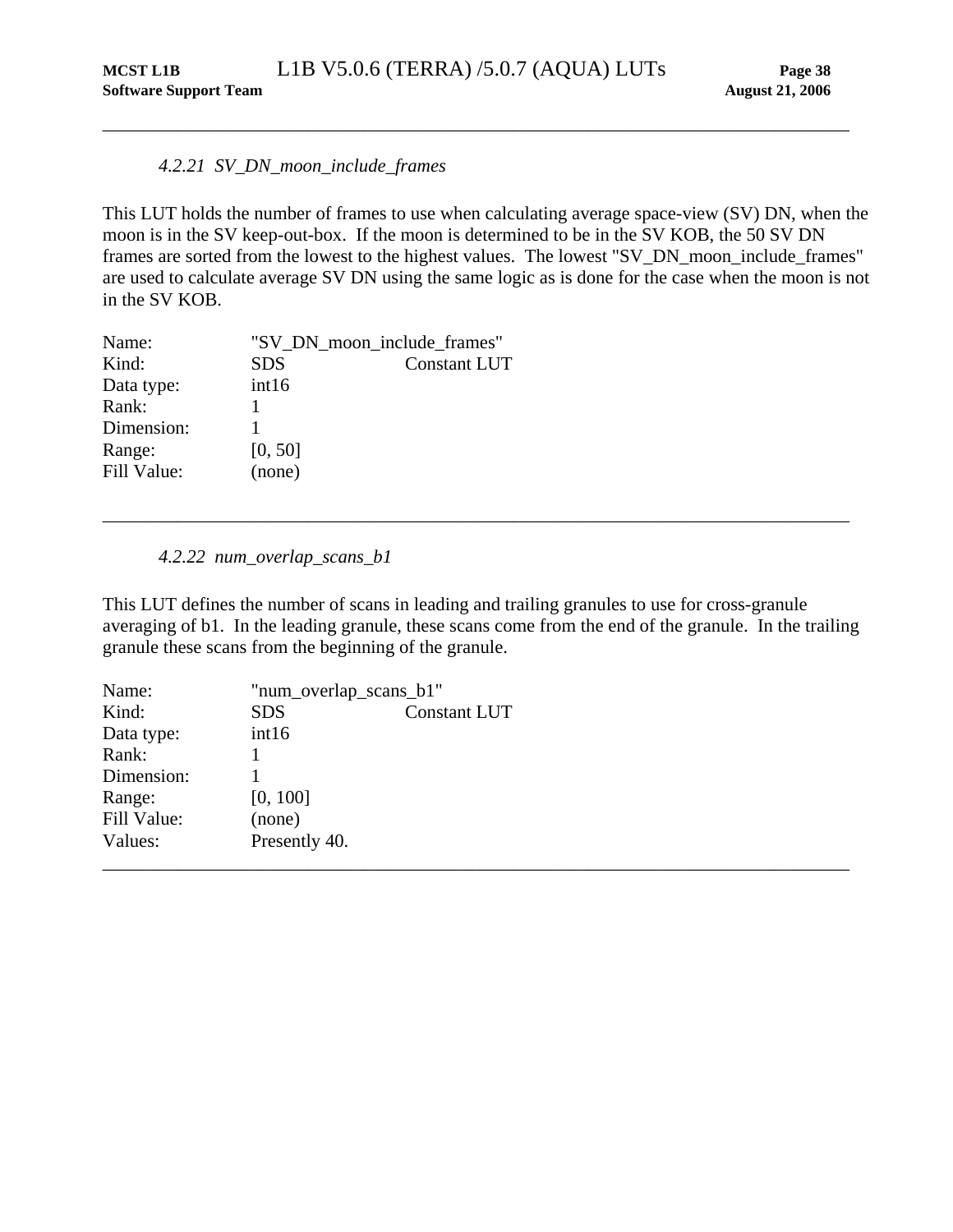## <span id="page-43-0"></span>*4.2.23 T\_ins\_function\_flag*

<span id="page-43-1"></span>There are 4 thermistors, which may be used to determine the instrument temperature. This LUT holds the off-line determination of whether any of these may be used to perform this function. A value of 1 (one) means that the thermistor may be used to determine instrument temperature. A value of zero means that the thermistor should not be used.

| Name:       | "T_ins_function_flag" |                     |
|-------------|-----------------------|---------------------|
| Kind:       | <b>SDS</b>            | <b>Constant LUT</b> |
| Data type:  | int32                 |                     |
| Rank:       |                       |                     |
| Dimension:  | NUM T INS THERMISTORS |                     |
| Range:      | [0, 1]                |                     |
| Fill Value: | (none)                |                     |

| index | telemetry point |
|-------|-----------------|
|       | TP AO SMIR OBJ  |
|       | TP AO LWIR OBJ  |
|       | TP AO SMIR LENS |
|       | TP AO LWIR LENS |

## *4.2.24 T\_ins\_default*

<span id="page-43-2"></span>This LUT holds the default value of instrument temperature in Kelvins to use if, on any scan, none of the four thermistors (described above in the T\_ins\_function\_flag LUT, Section [4.2.23](#page-43-1)) was found suitable for providing the on line instrument temperature.

\_\_\_\_\_\_\_\_\_\_\_\_\_\_\_\_\_\_\_\_\_\_\_\_\_\_\_\_\_\_\_\_\_\_\_\_\_\_\_\_\_\_\_\_\_\_\_\_\_\_\_\_\_\_\_\_\_\_\_\_\_\_\_\_\_\_\_\_\_\_\_\_\_\_\_\_\_\_\_\_

| Name:       | "T ins default"     |                     |
|-------------|---------------------|---------------------|
| Kind:       | <b>SDS</b>          | <b>Constant LUT</b> |
| Data type:  | Float <sub>32</sub> |                     |
| Rank:       |                     |                     |
| Dimension:  |                     |                     |
| Range:      | [200., 300.]        |                     |
| Fill Value: | (none)              |                     |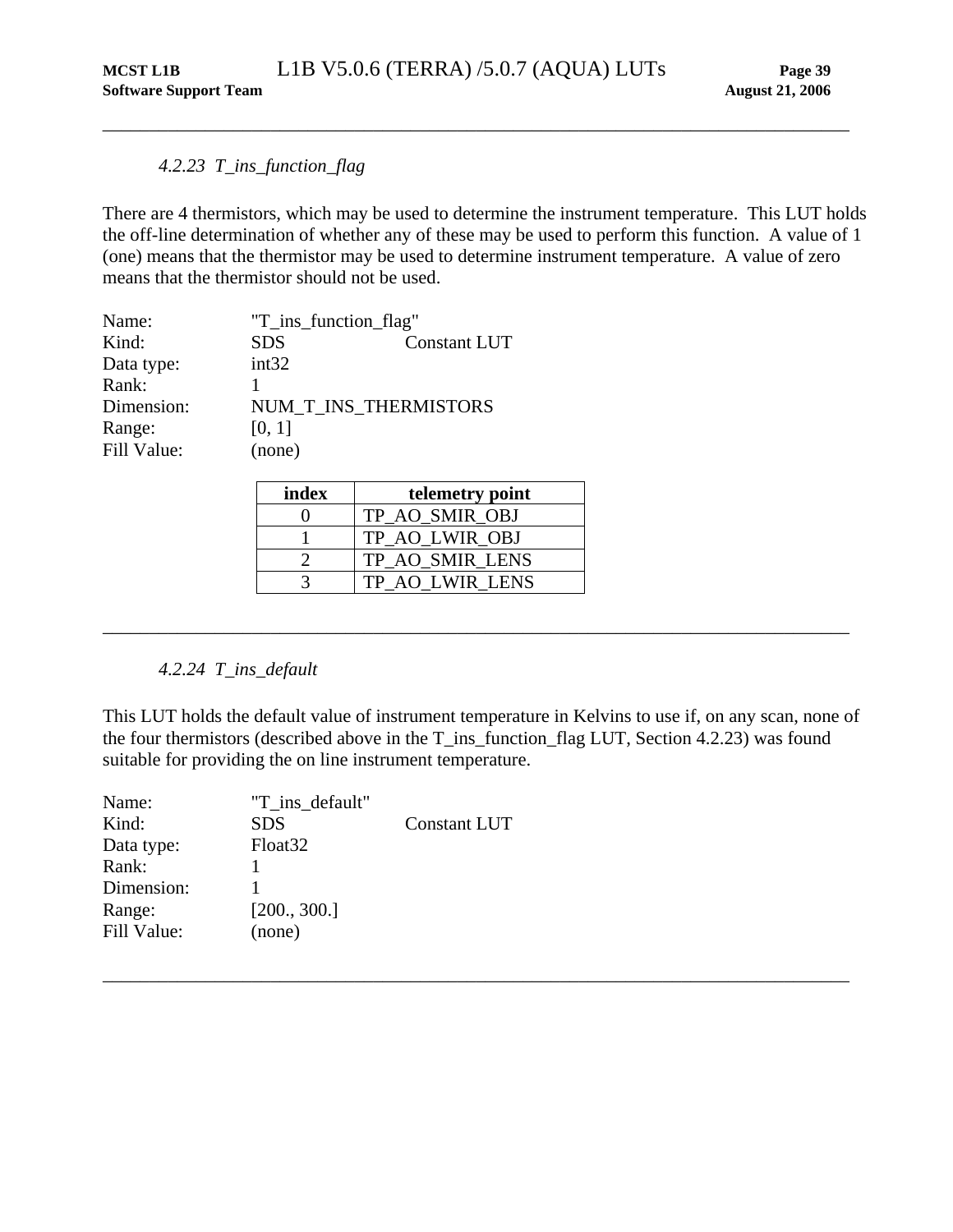## *4.2.25 T\_ins\_offset*

This LUT holds the thermistor-dependent offset value of instrument temperature in Kelvins to in the equation for computing the instrument temperature. These offsets are determined off-line.

<span id="page-44-1"></span><span id="page-44-0"></span>\_\_\_\_\_\_\_\_\_\_\_\_\_\_\_\_\_\_\_\_\_\_\_\_\_\_\_\_\_\_\_\_\_\_\_\_\_\_\_\_\_\_\_\_\_\_\_\_\_\_\_\_\_\_\_\_\_\_\_\_\_\_\_\_\_\_\_\_\_\_\_\_\_\_\_\_\_\_\_\_

| Name:       | "T ins offset"        |              |
|-------------|-----------------------|--------------|
| Kind:       | <b>SDS</b>            | Constant LUT |
| Data type:  | float $32$            |              |
| Rank:       |                       |              |
| Dimension:  | NUM T INS THERMISTORS |              |
| Range:      | $[-15., 15.]$         |              |
| Fill Value: | (none)                |              |

| index | telemetry point |
|-------|-----------------|
|       | TP AO SMIR OBJ  |
|       | TP AO LWIR OBJ  |
|       | TP AO SMIR LENS |
|       | TP AO LWIR LENS |

## *4.2.26 T\_cav\_function\_flag*

There are 4 thermistors that may be used for determining the instrument scan cavity temperature, T\_cav. This LUT holds the off-line determination of whether any of these may be used to perform this function. A value of 1 (one) means that the thermistor may be used to determine instrument temperature. A value of zero means that the thermistor should not be used.

<span id="page-44-2"></span>\_\_\_\_\_\_\_\_\_\_\_\_\_\_\_\_\_\_\_\_\_\_\_\_\_\_\_\_\_\_\_\_\_\_\_\_\_\_\_\_\_\_\_\_\_\_\_\_\_\_\_\_\_\_\_\_\_\_\_\_\_\_\_\_\_\_\_\_\_\_\_\_\_\_\_\_\_\_\_\_

| Name:       | "T_cav_function_flag" |              |
|-------------|-----------------------|--------------|
| Kind:       | <b>SDS</b>            | Constant LUT |
| Data type:  | int32                 |              |
| Rank:       |                       |              |
| Dimension:  | NUM T CAV THERMISTORS |              |
| Range:      | [0, 1]                |              |
| Fill Value: | (none)                |              |

| <b>Index</b> | telemetry point  |
|--------------|------------------|
|              | TP MF CALBKHD SR |
|              | TP SR SNOUT      |
|              | TP MF Z BKHD BB  |
|              | TP MF CVR OP SR  |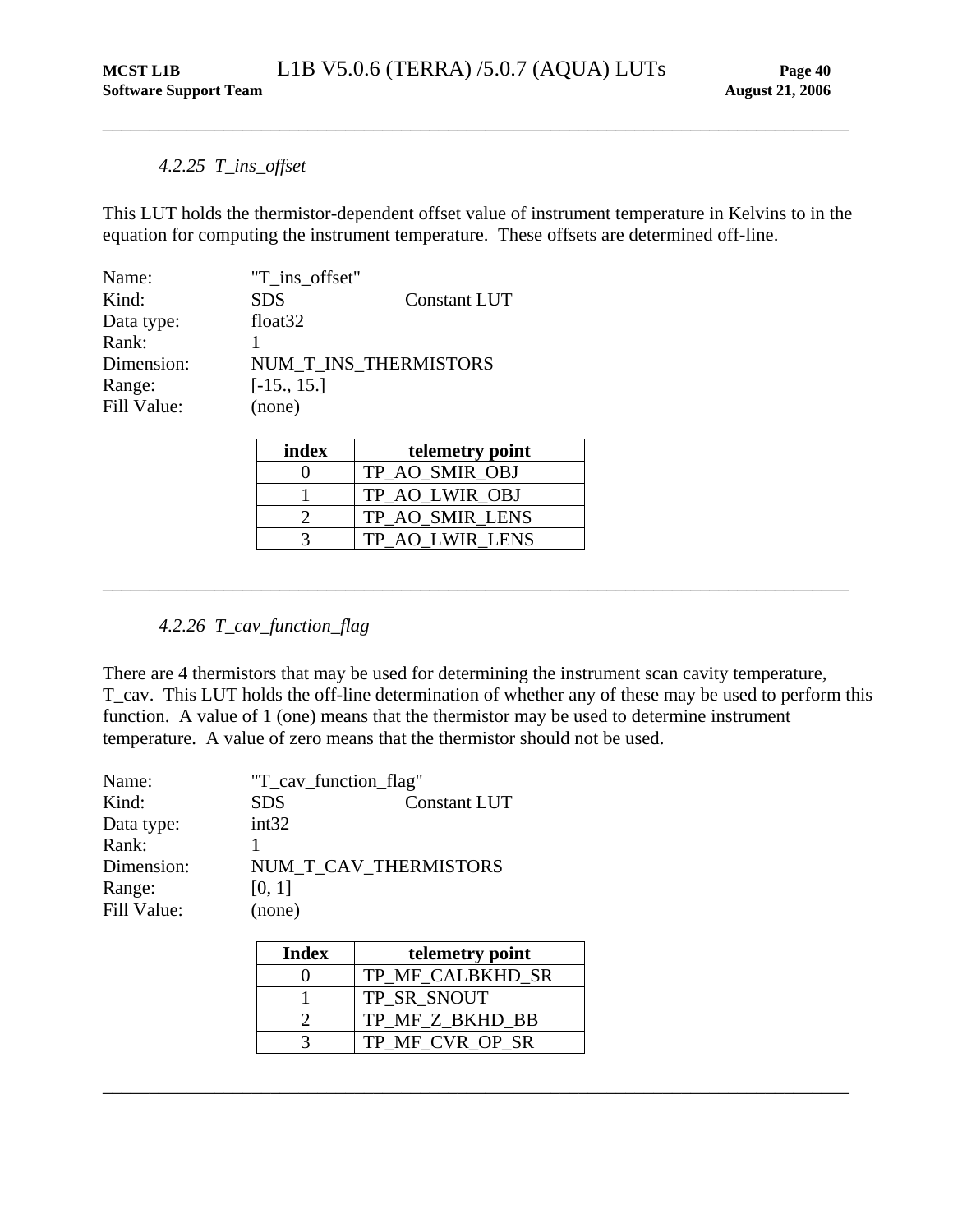## *4.2.27 T\_cav\_default*

This LUT holds the default value of instrument scan cavity temperature in Kelvins to use if, on any scan, none of the four thermistors (described above in the T\_cav\_function\_flag LUT) was found suitable for providing the on-line scan cavity temperature.

<span id="page-45-1"></span><span id="page-45-0"></span>\_\_\_\_\_\_\_\_\_\_\_\_\_\_\_\_\_\_\_\_\_\_\_\_\_\_\_\_\_\_\_\_\_\_\_\_\_\_\_\_\_\_\_\_\_\_\_\_\_\_\_\_\_\_\_\_\_\_\_\_\_\_\_\_\_\_\_\_\_\_\_\_\_\_\_\_\_\_\_\_

| Name:       | "T cav default"     |                     |
|-------------|---------------------|---------------------|
| Kind:       | <b>SDS</b>          | <b>Constant LUT</b> |
| Data type:  | float <sub>32</sub> |                     |
| Rank:       |                     |                     |
| Dimension:  |                     |                     |
| Range:      | [230, 300]          |                     |
| Fill Value: | (none)              |                     |

*4.2.28 T\_mir\_function\_flag* 

There are 2 thermistors that may be used for determining the average mirror temperature, T\_mir. This LUT holds the off-line determination of whether any of these may be used to perform this function. A value of 1 (one) means that the thermistor may be used to determine temperature. A value of zero means that the thermistor should not be used.

<span id="page-45-2"></span>\_\_\_\_\_\_\_\_\_\_\_\_\_\_\_\_\_\_\_\_\_\_\_\_\_\_\_\_\_\_\_\_\_\_\_\_\_\_\_\_\_\_\_\_\_\_\_\_\_\_\_\_\_\_\_\_\_\_\_\_\_\_\_\_\_\_\_\_\_\_\_\_\_\_\_\_\_\_\_\_

| Name:       |            | "T_mir_function_flag" |  |
|-------------|------------|-----------------------|--|
| Kind:       | <b>SDS</b> | <b>Constant LUT</b>   |  |
| Data type:  | int32      |                       |  |
| Rank:       |            |                       |  |
| Dimension:  |            | NUM T MIR THERMISTORS |  |
| Range:      | [0, 1]     |                       |  |
| Fill Value: | (none)     |                       |  |

| Index | telemetry point |
|-------|-----------------|
|       | TP SA RCT1 MIRE |
|       | TP SA RCT2 MIRE |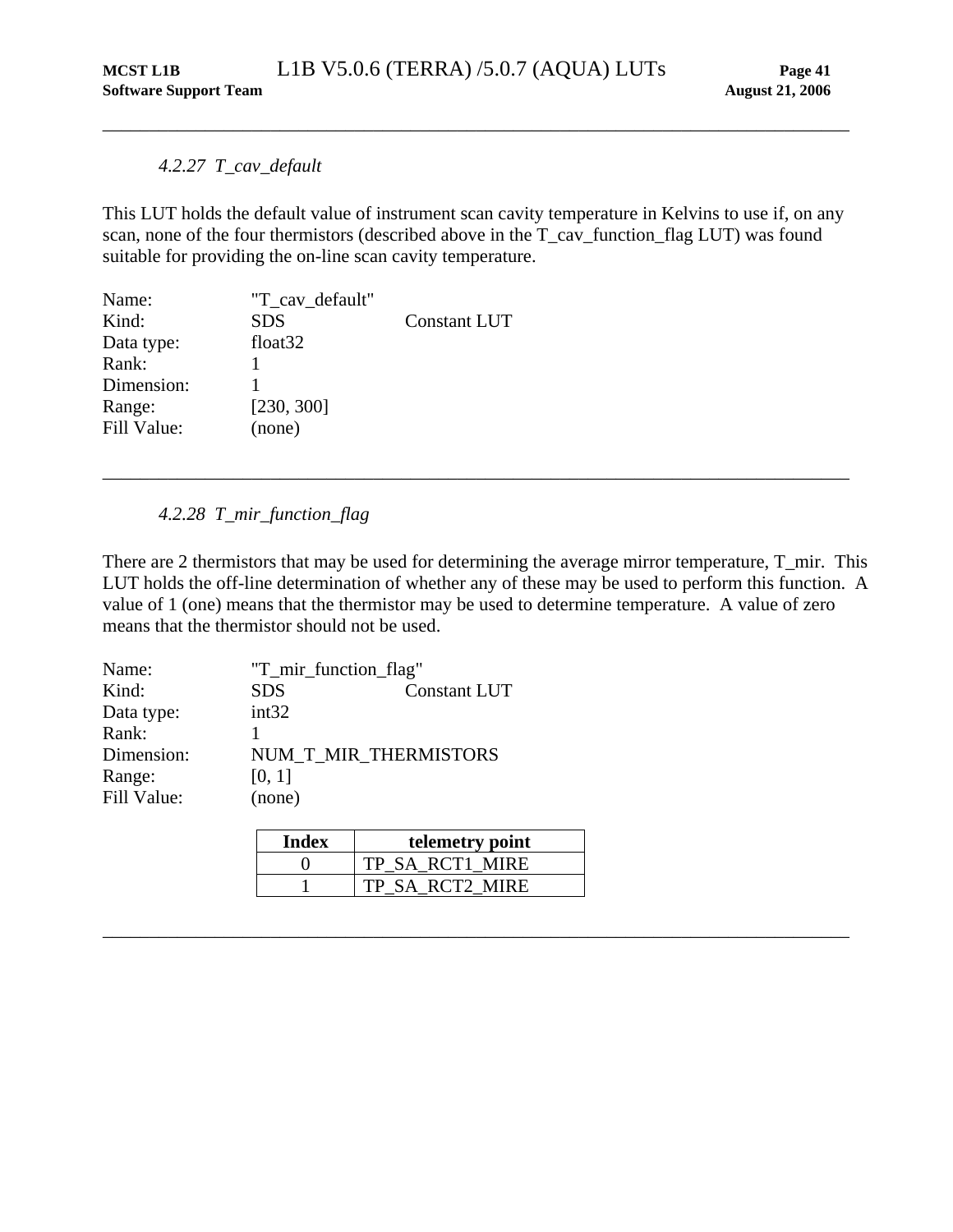## *4.2.29 T\_mir\_default*

This LUT holds the default value of average mirror temperature in Kelvins to use if, on any scan, neither of the two mirror thermistors (described above) was found suitable for providing the on-line scan average mirror temperature.

<span id="page-46-1"></span><span id="page-46-0"></span>\_\_\_\_\_\_\_\_\_\_\_\_\_\_\_\_\_\_\_\_\_\_\_\_\_\_\_\_\_\_\_\_\_\_\_\_\_\_\_\_\_\_\_\_\_\_\_\_\_\_\_\_\_\_\_\_\_\_\_\_\_\_\_\_\_\_\_\_\_\_\_\_\_\_\_\_\_\_\_\_

| Name:       | "T mir default"     |                     |
|-------------|---------------------|---------------------|
| Kind:       | <b>SDS</b>          | <b>Constant LUT</b> |
| Data type:  | float <sub>32</sub> |                     |
| Rank:       |                     |                     |
| Dimension:  |                     |                     |
| Range:      | [230, 300]          |                     |
| Fill Value: | (none)              |                     |

*4.2.30 BB\_Weight* 

<span id="page-46-2"></span>There are 12 blackbody (BB) thermistors that may be used for determining the average blackbody temperature. This LUT holds a weighting factor to be applied in computing the average. This array should only be populated with 1's and 0's.

\_\_\_\_\_\_\_\_\_\_\_\_\_\_\_\_\_\_\_\_\_\_\_\_\_\_\_\_\_\_\_\_\_\_\_\_\_\_\_\_\_\_\_\_\_\_\_\_\_\_\_\_\_\_\_\_\_\_\_\_\_\_\_\_\_\_\_\_\_\_\_\_\_\_\_\_\_\_\_\_

| Name:       | "BB_Weight"         |                     |
|-------------|---------------------|---------------------|
| Kind:       | <b>SDS</b>          | <b>Constant LUT</b> |
| Data type:  | float <sub>32</sub> |                     |
| Rank:       |                     |                     |
| Dimension:  | NUM_BB_THERMISTORS  |                     |
| Range:      | [0, 1]              |                     |
| Fill Value: | (none)              |                     |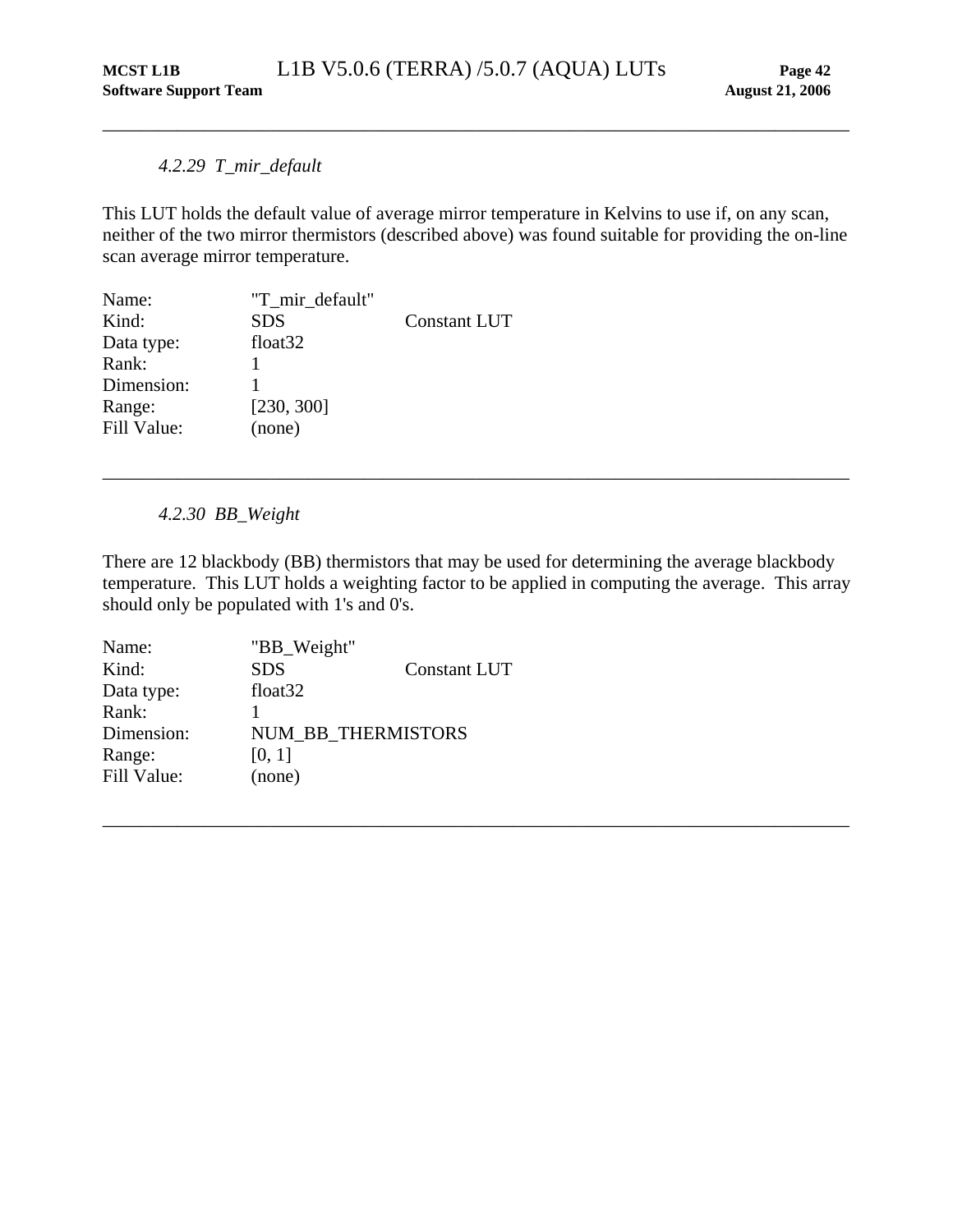#### <span id="page-47-0"></span>*4.2.31 RVS\_TEB*

<span id="page-47-1"></span>This LUT holds the 2<sup>nd</sup> order polynomial coefficients used to compute the response *vs*. scan angle (RVS) as a function of frame number for the emissive bands. Polynomial evaluation will result in a normalized value of 1.0 at the center frame of the Solar diffuser sector (approximately 50.25 degrees).

| Name:                  | "RVS TEB"        |                         |
|------------------------|------------------|-------------------------|
| Kind:                  | <b>SDS</b>       | Piecewise Linear LUT    |
| Data type:             | float $32$       |                         |
| <b>Intrinsic Rank:</b> | 4                |                         |
| Dimensions:            | $dim1$ :         | NUM EMISSIVE_BANDS      |
|                        | $dim2$ :         | DETECTORS PER 1KM BAND  |
|                        | $dim3$ :         | <b>NUM MIRROR SIDES</b> |
|                        | $dim4$ :         | NUM_2ND_ORDER_COEFFS    |
| Range:                 | $[-2.0E-4, 1.2]$ |                         |
| Fill Value:            | -999             |                         |

## *4.2.32 RVS\_BB\_SV\_Frame\_No*

This LUT give the reference frame numbers to use when calculating the blackbody and space view RVS corrections respectively. The coefficients to use in the second order polynomial are given by the RVS\_TEB LUT (see Section [4.2.31\)](#page-47-1).

\_\_\_\_\_\_\_\_\_\_\_\_\_\_\_\_\_\_\_\_\_\_\_\_\_\_\_\_\_\_\_\_\_\_\_\_\_\_\_\_\_\_\_\_\_\_\_\_\_\_\_\_\_\_\_\_\_\_\_\_\_\_\_\_\_\_\_\_\_\_\_\_\_\_\_\_\_\_\_\_

| Name:       | "RVS BB SV Frame No"        |                     |
|-------------|-----------------------------|---------------------|
| Kind:       | <b>SDS</b>                  | <b>Constant LUT</b> |
| Data type:  | int16                       |                     |
| Rank:       |                             |                     |
| Dimension:  | $\mathcal{D}_{\mathcal{L}}$ |                     |
| Range:      | [0, 1353]                   |                     |
| Fill Value: | (none)                      |                     |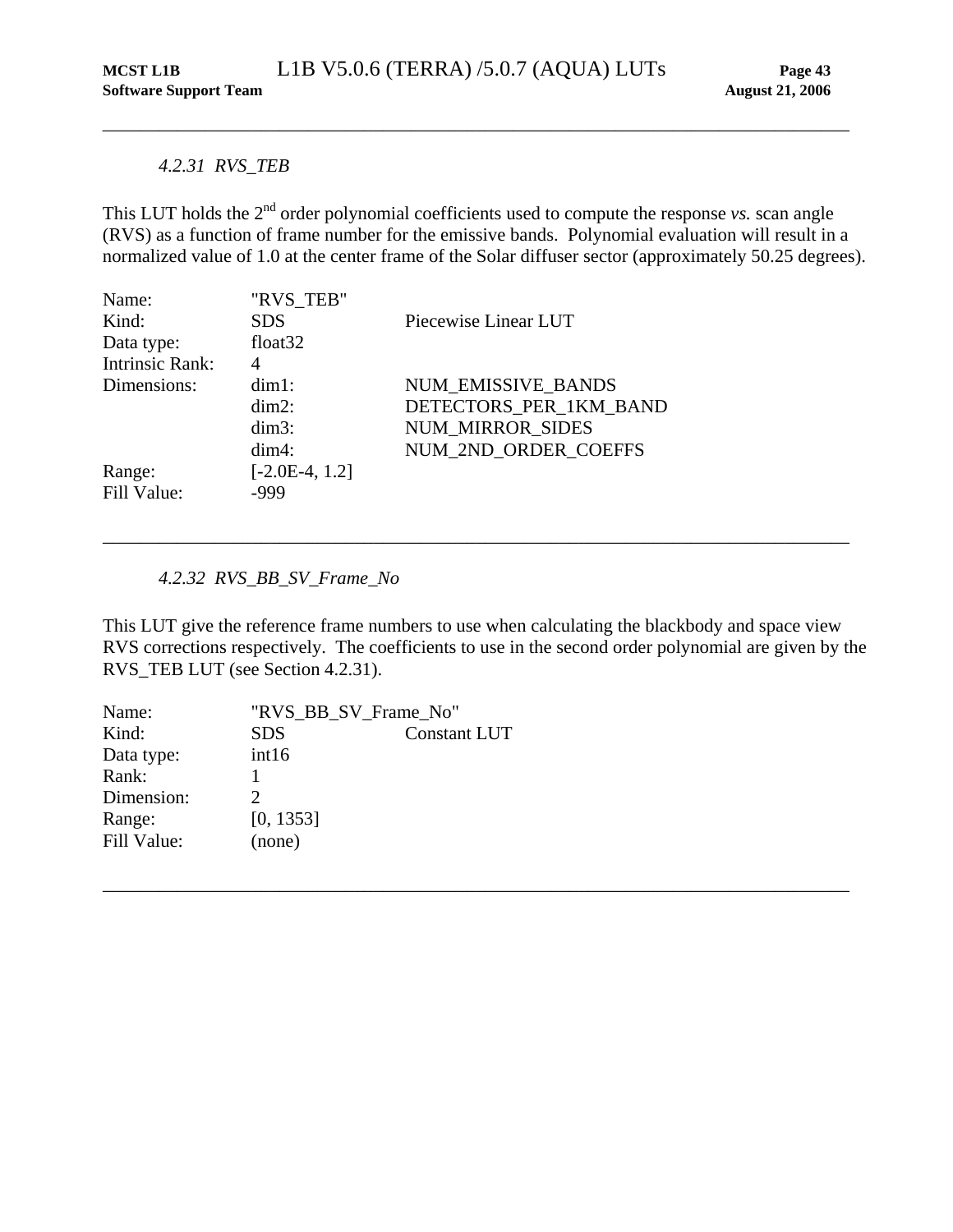## *4.2.33 Band\_21\_b1*

<span id="page-48-1"></span>This lookup table holds the value of b1 to be used for each detector of MODIS Band 21. While other bands have values of b1 computed on-line, these values for Band 21 are calculated off-line.

<span id="page-48-0"></span>\_\_\_\_\_\_\_\_\_\_\_\_\_\_\_\_\_\_\_\_\_\_\_\_\_\_\_\_\_\_\_\_\_\_\_\_\_\_\_\_\_\_\_\_\_\_\_\_\_\_\_\_\_\_\_\_\_\_\_\_\_\_\_\_\_\_\_\_\_\_\_\_\_\_\_\_\_\_\_\_

| "Band 21 b1"                |                          |
|-----------------------------|--------------------------|
| <b>SDS</b>                  | <b>Step Function LUT</b> |
| float $32$                  |                          |
| $\mathcal{D}_{\mathcal{L}}$ |                          |
| $dim1$ :                    | DETECTORS PER 1KM BAND   |
| $dim2$ :                    | <b>NUM MIRROR SIDES</b>  |
| [0.005, 0.1]                |                          |
| (none)                      |                          |
|                             |                          |

*4.2.34 Band\_21\_Uncert\_Lsat* 

<span id="page-48-2"></span>This lookup table holds part of an extra uncertainty term related only to Band 21. Units of this value are 1/radiance.

\_\_\_\_\_\_\_\_\_\_\_\_\_\_\_\_\_\_\_\_\_\_\_\_\_\_\_\_\_\_\_\_\_\_\_\_\_\_\_\_\_\_\_\_\_\_\_\_\_\_\_\_\_\_\_\_\_\_\_\_\_\_\_\_\_\_\_\_\_\_\_\_\_\_\_\_\_\_\_\_

| Name:       | "Band_21_Uncert_Lsat" |                     |
|-------------|-----------------------|---------------------|
| Kind:       | <b>SDS</b>            | <b>Constant LUT</b> |
| Data type:  | float <sub>32</sub>   |                     |
| Rank:       |                       |                     |
| Dimension:  |                       |                     |
| Range:      | [0.0, 0.2]            |                     |
| Fill Value: | (none)                |                     |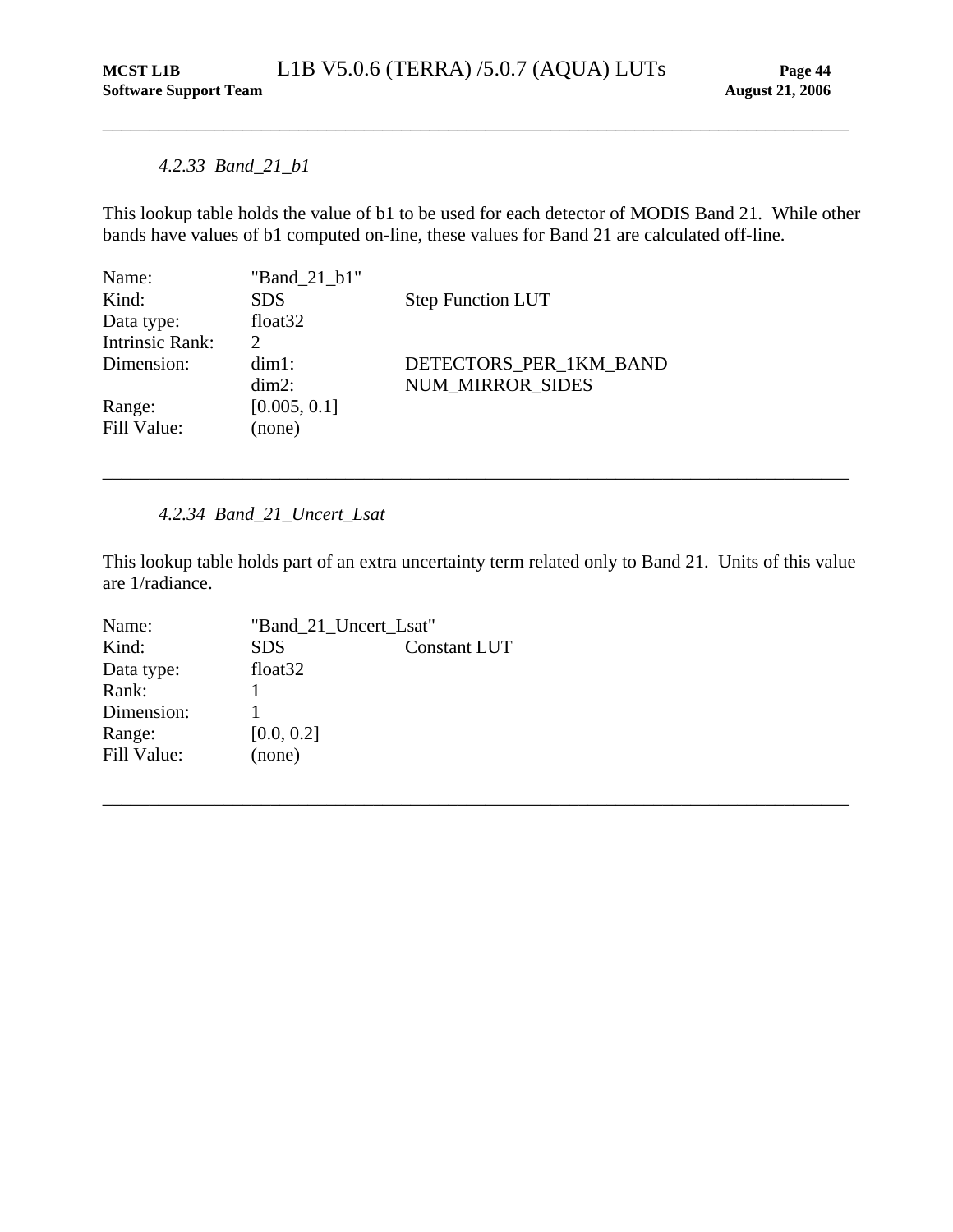## *4.2.35 L\_Max*

<span id="page-49-1"></span>In the Level 1B code, a calibrated radiance in the range of [L\_Min, L\_Max] is scaled to an integer in the range of [0, 32767]. This LUT contains L\_Max, the upper limit of the dynamic range, for each of the thermal emissive bands. Units are watts/ $m^2/\mu m/s$  teradians.

<span id="page-49-0"></span>\_\_\_\_\_\_\_\_\_\_\_\_\_\_\_\_\_\_\_\_\_\_\_\_\_\_\_\_\_\_\_\_\_\_\_\_\_\_\_\_\_\_\_\_\_\_\_\_\_\_\_\_\_\_\_\_\_\_\_\_\_\_\_\_\_\_\_\_\_\_\_\_\_\_\_\_\_\_\_\_

| Name:       | "L Max"             |                           |
|-------------|---------------------|---------------------------|
| Kind:       | <b>SDS</b>          | <b>Constant LUT</b>       |
| Data type:  | float <sub>32</sub> |                           |
| Rank:       |                     |                           |
| Dimension:  |                     | <b>NUM EMISSIVE BANDS</b> |
| Range:      |                     | $[0, 110]$ (MODIS/AQUA)   |
|             |                     | $[0, 100]$ (MODIS/TERRA)  |
| Fill Value: | (none)              |                           |

*4.2.36 L\_Min* 

<span id="page-49-2"></span>In the Level 1B code, a calibrated radiance in the range of [L\_Min, L\_Max] is scaled to an integer in the range of [0, 32767]. This LUT contains L\_Min, the lower limit of the dynamic range, for each of the thermal emissive bands. Units are watts/ $m^2/\mu m/s$  teradians.

\_\_\_\_\_\_\_\_\_\_\_\_\_\_\_\_\_\_\_\_\_\_\_\_\_\_\_\_\_\_\_\_\_\_\_\_\_\_\_\_\_\_\_\_\_\_\_\_\_\_\_\_\_\_\_\_\_\_\_\_\_\_\_\_\_\_\_\_\_\_\_\_\_\_\_\_\_\_\_\_

| Name:       | "L Min"                   |                     |
|-------------|---------------------------|---------------------|
| Kind:       | <b>SDS</b>                | <b>Constant LUT</b> |
| Data type:  | float <sub>32</sub>       |                     |
| Rank:       |                           |                     |
| Dimension:  | <b>NUM EMISSIVE BANDS</b> |                     |
| Range:      | $[-10., 0]$               |                     |
| Fill Value: | (none)                    |                     |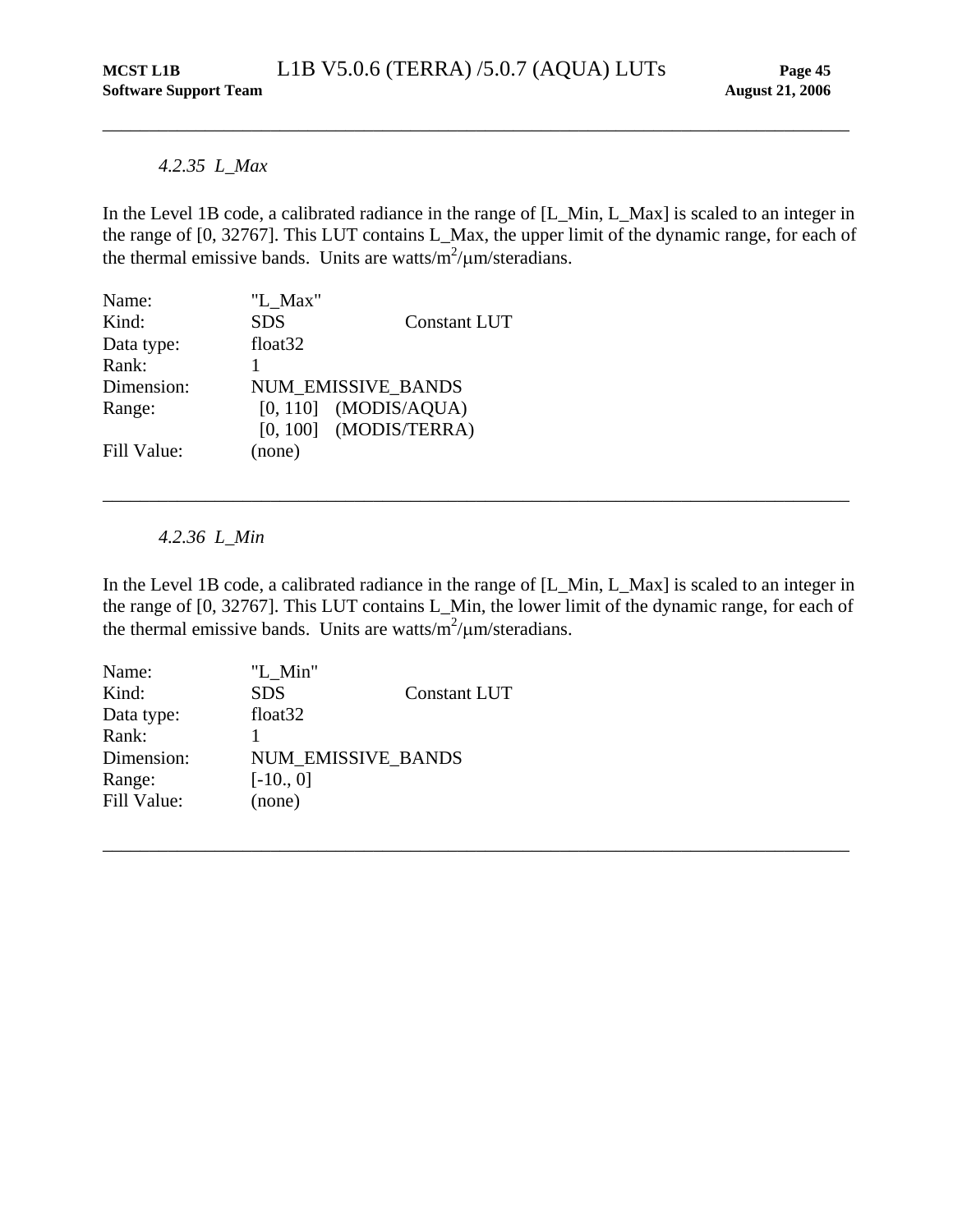## *4.2.37 TEB\_specified\_uncertainty*

This LUT contains the specified uncertainty factor for each thermal emissive band which is used (along with the scaling factor described by the LUT "TEB\_scaling\_factor") to convert percent uncertainty to an uncertainty index. The formula for uncertainty index (UI) in terms of uncertainty\_in\_percent, specified\_uncertainty and scaling\_factor is:

<span id="page-50-1"></span><span id="page-50-0"></span>\_\_\_\_\_\_\_\_\_\_\_\_\_\_\_\_\_\_\_\_\_\_\_\_\_\_\_\_\_\_\_\_\_\_\_\_\_\_\_\_\_\_\_\_\_\_\_\_\_\_\_\_\_\_\_\_\_\_\_\_\_\_\_\_\_\_\_\_\_\_\_\_\_\_\_\_\_\_\_\_

 $UI = scaling_factor * ln (uncertainty_in_pereent / specified_uncertainty)$ 

where "ln" is the natural logarithm. The uncertainty in percent is computed dynamically within the Level 1B code.

| Name:       | "TEB_specified_uncertainty" |                     |
|-------------|-----------------------------|---------------------|
| Kind:       | <b>SDS</b>                  | <b>Constant LUT</b> |
| Data type:  | float <sub>32</sub>         |                     |
| Rank:       |                             |                     |
| Dimension:  |                             | NUM EMISSIVE BANDS  |
| Range:      | N/A                         |                     |
| Fill Value: | (none)                      |                     |
|             |                             |                     |

*4.2.38 TEB\_UI\_scaling\_factor* 

<span id="page-50-2"></span>This LUT contains the scaling factor for each thermal emissive band for computing the uncertainty index from uncertainty in percent. (see comments above for "TEB\_specified\_uncertainty", Section [4.2.37](#page-50-1)).

\_\_\_\_\_\_\_\_\_\_\_\_\_\_\_\_\_\_\_\_\_\_\_\_\_\_\_\_\_\_\_\_\_\_\_\_\_\_\_\_\_\_\_\_\_\_\_\_\_\_\_\_\_\_\_\_\_\_\_\_\_\_\_\_\_\_\_\_\_\_\_\_\_\_\_\_\_\_\_\_

| Name:       | "TEB_UI_scaling_factor" |                     |
|-------------|-------------------------|---------------------|
| Kind:       | <b>SDS</b>              | <b>Constant LUT</b> |
| Data type:  | float <sub>32</sub>     |                     |
| Rank:       |                         |                     |
| Dimension:  |                         | NUM EMISSIVE BANDS  |
| Range:      | N/A                     |                     |
| Fill Value: | (none)                  |                     |
|             |                         |                     |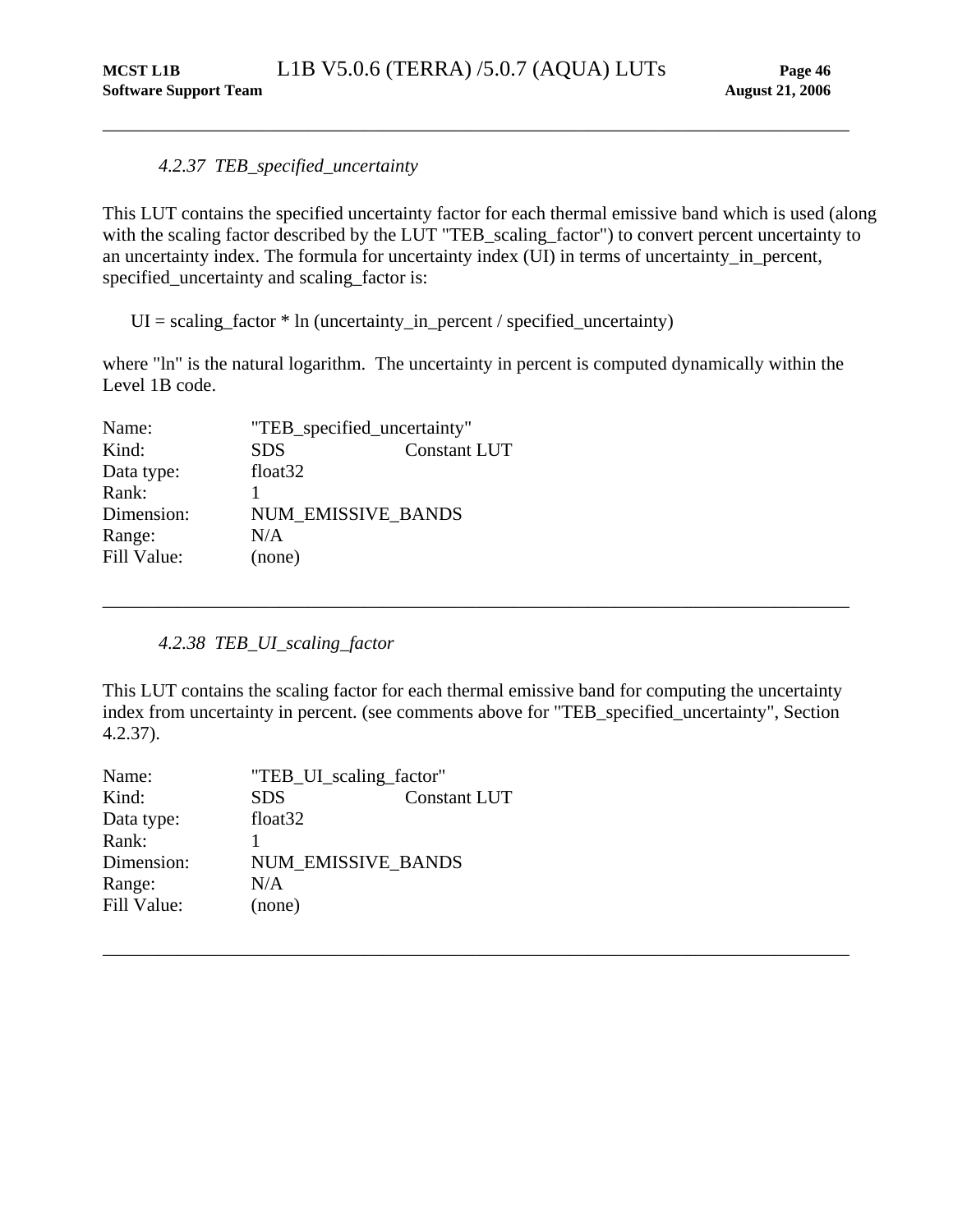## <span id="page-51-0"></span>*4.2.39 PC\_XT*

<span id="page-51-1"></span>This LUT holds coefficients used in the PC bands electronic cross-talk correction algorithm. The algorithm is used to correct dn\_bb (effective digital number for the black body) and dn\_ev (effective Earth-view digital number).

| Name:       | "PC XT"     |                        |
|-------------|-------------|------------------------|
| Kind:       | <b>SDS</b>  | Constant LUT           |
| Data type:  | float $32$  |                        |
| Rank:       |             |                        |
| Dimensions: | $dim1$ :    | NUM PC XT BANDS        |
|             | $dim2$ :    | DETECTORS PER 1KM BAND |
|             | $dim3$ :    | NUM PC XT PARAMETERS   |
| Range:      | $[-15, 15]$ |                        |
| Fill Value: | (none)      |                        |

For dimension 3, the meanings of the elements are:

 $XT[:][:][0]$  Percentage amount of cross-talk from Band 31 to Band i (quantity "Xtalk $_{Band(31)- Band(i)}$ ")  $XT[:][:][1]$  EV frame offset of Band 31 to Band i (not used for dn\_bb) (quantity " $FO_{31-i}$ ").  $XT[:][:][2]$  Quantity " $p_{Band(i)}$ ".  $XT[:][:][3]$  Quantity " $q_{Band(i)}$ ".

<span id="page-51-2"></span>\_\_\_\_\_\_\_\_\_\_\_\_\_\_\_\_\_\_\_\_\_\_\_\_\_\_\_\_\_\_\_\_\_\_\_\_\_\_\_\_\_\_\_\_\_\_\_\_\_\_\_\_\_\_\_\_\_\_\_\_\_\_\_\_\_\_\_\_\_\_\_\_\_\_\_\_\_\_\_\_

## *4.2.40 PCX\_correction\_switch*

This LUT defines whether the PC bands electronic cross-talk correction to DN is applied. The PCX correction utilizes the "PC\_XT" LUT described earlier (see Section [4.2.39\)](#page-51-1).

| Name:       |                  | "PCX correction switch" |  |
|-------------|------------------|-------------------------|--|
| Kind:       | <b>SDS</b>       | <b>Constant LUT</b>     |  |
| Data type:  | int <sub>8</sub> |                         |  |
| Rank:       |                  |                         |  |
| Dimension:  |                  |                         |  |
| Range:      | [0, 1]           |                         |  |
| Fill Value: | (none)           |                         |  |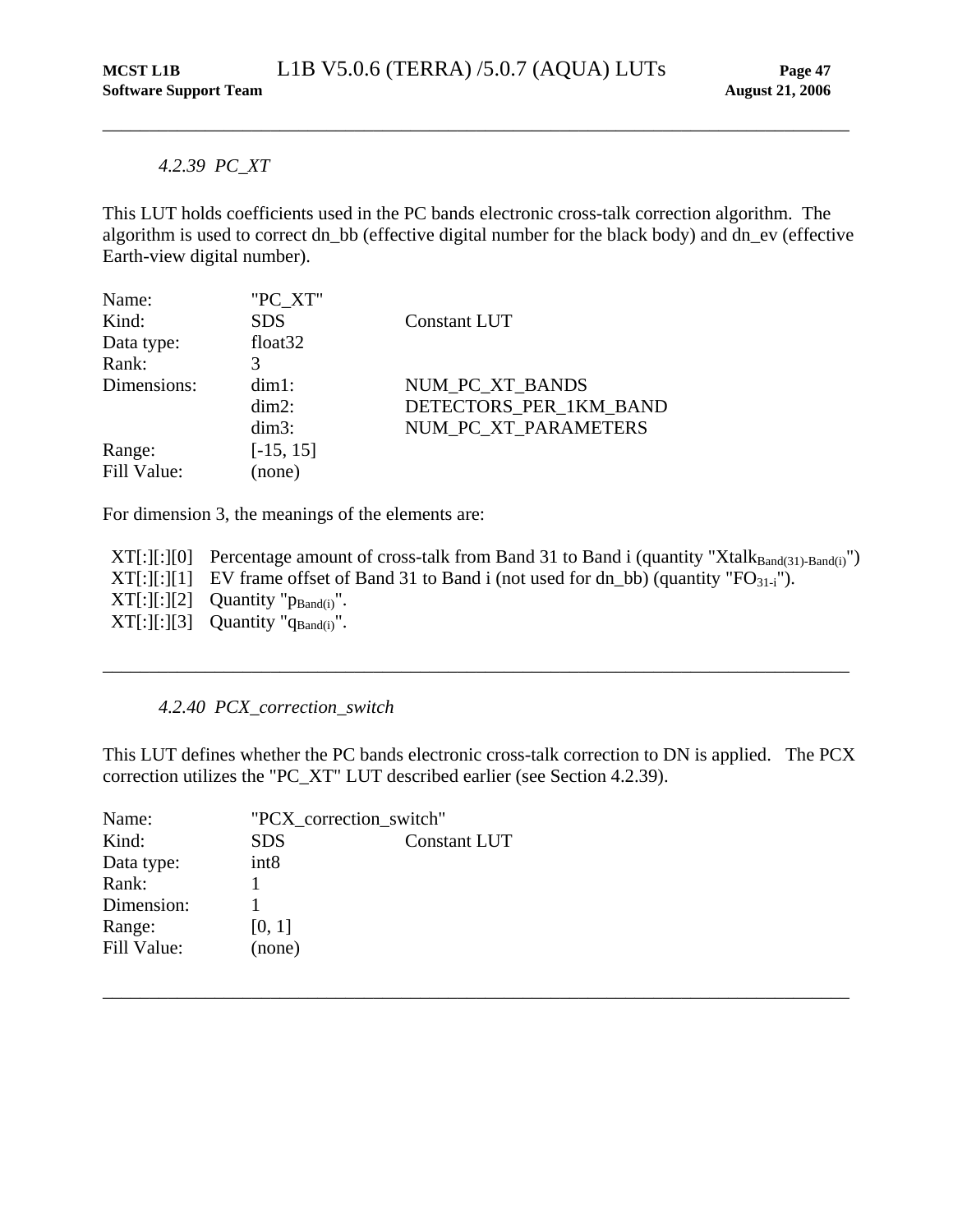## *4.2.41 BB\_T\_sat\_switch\_aqua (MODIS/AQUA only)*

For use with MODIS/Aqua data only, this LUT defines whether the blackbody warm-up temperature saturation correction is applied. If this correction switch is set to 0 (OFF), then the correction will not be applied regardless of the values in the LUTs relating to this correction (see BB\_T\_sat\_aqua, Section [4.2.42](#page-52-2), and BB\_T\_sat\_default\_b1\_aqua, Section [4.2.43\)](#page-53-1).

<span id="page-52-1"></span><span id="page-52-0"></span>\_\_\_\_\_\_\_\_\_\_\_\_\_\_\_\_\_\_\_\_\_\_\_\_\_\_\_\_\_\_\_\_\_\_\_\_\_\_\_\_\_\_\_\_\_\_\_\_\_\_\_\_\_\_\_\_\_\_\_\_\_\_\_\_\_\_\_\_\_\_\_\_\_\_\_\_\_\_\_\_

| Name:       | "BB_T_sat_switch_aqua" |                     |
|-------------|------------------------|---------------------|
| Kind:       | <b>SDS</b>             | <b>Constant LUT</b> |
| Data type:  | int8                   |                     |
| Rank:       |                        |                     |
| Dimension:  |                        |                     |
| Range:      | [0, 1]                 |                     |
| Fill Value: | (none)                 |                     |
|             |                        |                     |

## *4.2.42 BB\_T\_sat\_aqua (MODIS/AQUA only)*

<span id="page-52-2"></span>For use with MODIS/Aqua data only. For each emissive band affected, this LUT gives a blackbody temperature in Kelvins at which its detectors are considered saturated.

\_\_\_\_\_\_\_\_\_\_\_\_\_\_\_\_\_\_\_\_\_\_\_\_\_\_\_\_\_\_\_\_\_\_\_\_\_\_\_\_\_\_\_\_\_\_\_\_\_\_\_\_\_\_\_\_\_\_\_\_\_\_\_\_\_\_\_\_\_\_\_\_\_\_\_\_\_\_\_\_

| Name:       | "BB_T_sat_aqua"       |                     |
|-------------|-----------------------|---------------------|
| Kind:       | <b>SDS</b>            | <b>Constant LUT</b> |
| Data type:  | float <sub>32</sub>   |                     |
| Rank:       |                       |                     |
| Dimension:  | NUM_AQUA_BB_SAT_BANDS |                     |
| Range:      | [270.0, 315.0]        |                     |
| Fill Value: | (none)                |                     |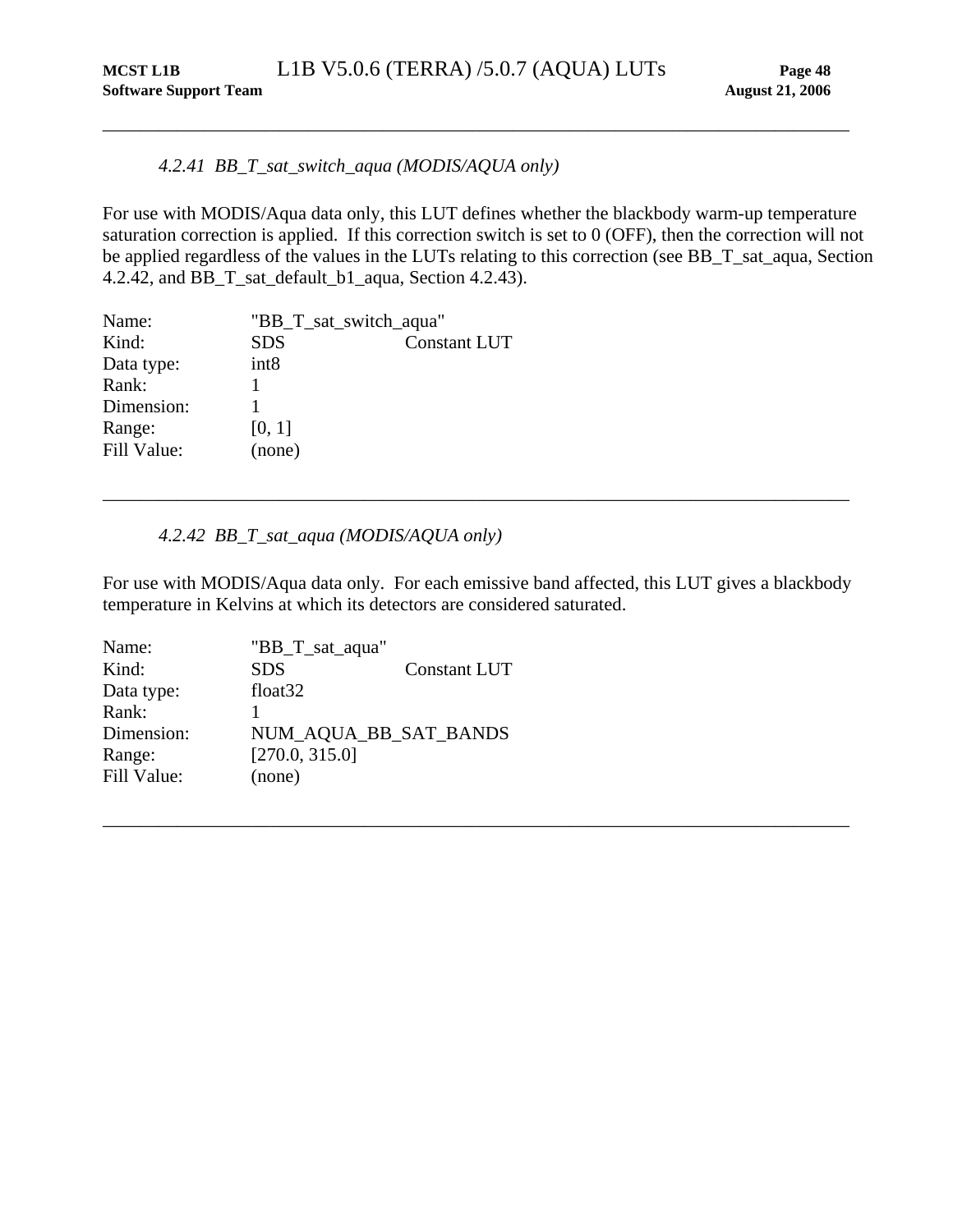## <span id="page-53-0"></span>*4.2.43 BB\_T\_sat\_default\_b1\_aqua (MODIS/AQUA only)*

<span id="page-53-1"></span>For use with MODIS/Aqua data only. For each emissive band/detector combination affected, this LUT gives a default b1 value to use when the blackbody temperature is over the saturation threshold defined by "BB\_T\_sat\_aqua" (see Section [4.2.42](#page-52-2)).

| Name:       | "BB_T_sat_default_b1_aqua" |                         |
|-------------|----------------------------|-------------------------|
| Kind:       | <b>SDS</b>                 | <b>Constant LUT</b>     |
| Data type:  | float <sub>32</sub>        |                         |
| Rank:       | 3                          |                         |
| Dimensions: | $dim1$ :                   | NUM_AQUA_BB_SAT_BANDS   |
|             | $dim2$ :                   | DETECTORS_PER_1KM_BAND  |
|             | $dim3$ :                   | <b>NUM MIRROR SIDES</b> |
| Range:      | [0.001, 0.01]              |                         |
| Fill Value: | (none)                     |                         |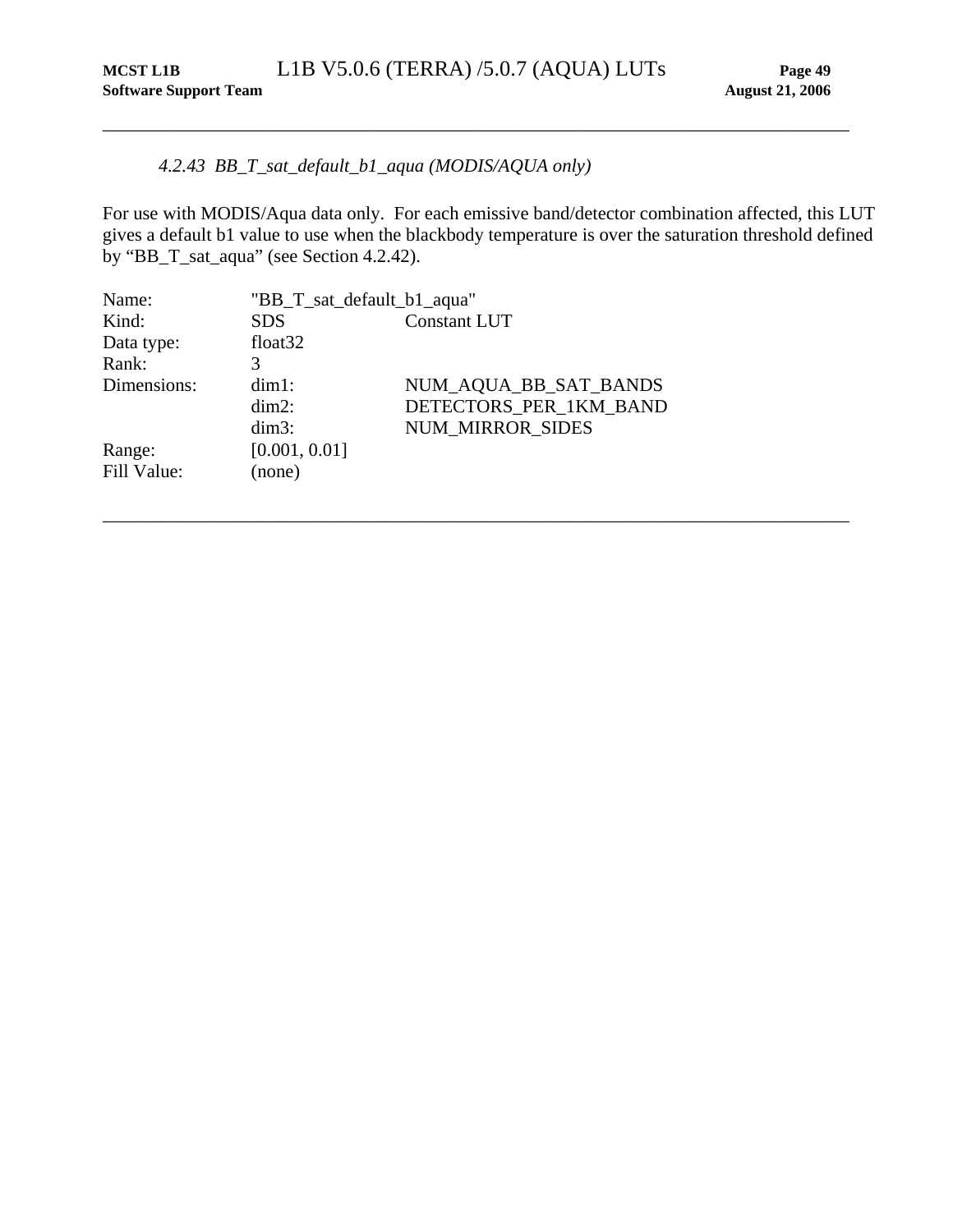## <span id="page-54-1"></span><span id="page-54-0"></span>**5 QUALITY ASSURANCE (QA) LUTS**

## **5.1 Summary of Quality Assurance LUTs and their Dimensions**

| <b>LUT</b> name                                  | <b>Section</b>     | <b>Meaning</b>                                                                                                                                                          |
|--------------------------------------------------|--------------------|-------------------------------------------------------------------------------------------------------------------------------------------------------------------------|
| <b>QA</b> serial number                          | 5.2.1              | Version of the science content of the QA LUTs                                                                                                                           |
| <b>PGE_Version</b>                               | $\overline{5.2.2}$ | <b>3-component PGE version number</b>                                                                                                                                   |
| <b>MCST_Version</b>                              | 5.2.3              | 4-component ALGORITHMPACKAGEVERSION                                                                                                                                     |
| <b>ASSOCIATEDPLATFORM</b><br><b>SHORTNAME</b>    | 5.2.4              | Identifies the platform (e.g. "Terra").                                                                                                                                 |
| <b>ALGORITHMPACKAGE</b><br><b>ACCEPTANCEDATE</b> | 5.2.5              | Identifies the algorithm package date, written to ECS<br>archive metadata.                                                                                              |
| <b>ALGORITHMPACKAGE</b><br><b>MATURITYCODE</b>   | 5.2.6              | Identifies the algorithm package maturity code, written<br>to ECS archive metadata.                                                                                     |
| mission phase                                    | 5.2.7              | Identifies the mission phase.                                                                                                                                           |
| <b>Control options</b>                           | 5.2.8              | <b>Miscellaneous code switches</b>                                                                                                                                      |
| <b>Detector Quality Flag Values</b>              | 5.2.9              | Array of integers identifying noisy, dead and anomalous<br>detectors.                                                                                                   |
| a1                                               | 5.2.10             | Pre-launch values of the average MODIS linear response<br>term for each emissive detector.                                                                              |
| <b>NedL</b>                                      | 5.2.11             | Pre-launch noise equivalent difference in radiance for<br>each emissive detector.                                                                                       |
| T_BB_Variance                                    | 5.2.12             | Pre-launch variance of each of the 12 BB temperatures.                                                                                                                  |
| <b>BB Average Temperature Variance</b>           | 5.2.13             | Pre-launch variance of the average BB temperature.                                                                                                                      |
| visual FPA base variance                         | 5.2.14             | pre-launch value of the variance of the VIS FPA<br>temperature                                                                                                          |
| <b>NIR FPA base variance</b>                     | 5.2.15             | pre-launch value of the variance of the NIR FPA<br>temperature                                                                                                          |
| <b>LWIR FPA Temperature Variance</b>             | 5.2.16             | Pre-launch variance of the LWIR FPA temperature.                                                                                                                        |
| <b>MWIR FPA Temperature Variance</b>             | 5.2.17             | Pre-launch variance of the MWIR FPA temperature.                                                                                                                        |
| <b>MirrorSide 1 Temperature Variance</b>         | 5.2.18             | Pre-launch variance of the mirror-side 1 temperature.                                                                                                                   |
| <b>MirrorSide 2 Temperature Variance</b>         | 5.2.19             | Pre-launch variance of the mirror-side 2 temperature.                                                                                                                   |
| <b>Mirror Average Temperature Variance</b>       | 5.2.20             | Pre-launch variance of the average mirror-side<br>temperature.                                                                                                          |
| <b>Instrument Temperature Variance</b>           | 5.2.21             | Pre-launch variance of the instrument temperature.                                                                                                                      |
| <b>Cavity Temperature Variance</b>               | 5.2.22             | Pre-launch variance of the cavity temperature.                                                                                                                          |
| <b>Moon Offset Limits</b>                        | 5.2.23             | Defines the limits of the "Keep-out" box relative to<br>center of the SVP. (This is not strictly a QA LUT<br>because it is used in processing)                          |
| <b>Spacecraft Roll Threshold Angle</b>           | 5.2.24             | Defines the upper limit of the absolute value in degrees<br>by which the spacecraft roll angle may deviate from<br>nominal before the spacecraft maneuver flag is set.  |
| <b>Spacecraft Pitch Threshold Angle</b>          | 5.2.25             | Defines the upper limit of the absolute value in degrees<br>by which the spacecraft pitch angle may deviate from<br>nominal before the spacecraft maneuver flag is set. |
| <b>Spacecraft Yaw Threshold Angle</b>            | 5.2.26             | Defines the upper limit of the absolute value in degrees<br>by which the spacecraft yaw angle may deviate from<br>nominal before the spacecraft maneuver flag is set.   |

## **Table 5.1 Summary of QA Lookup Tables**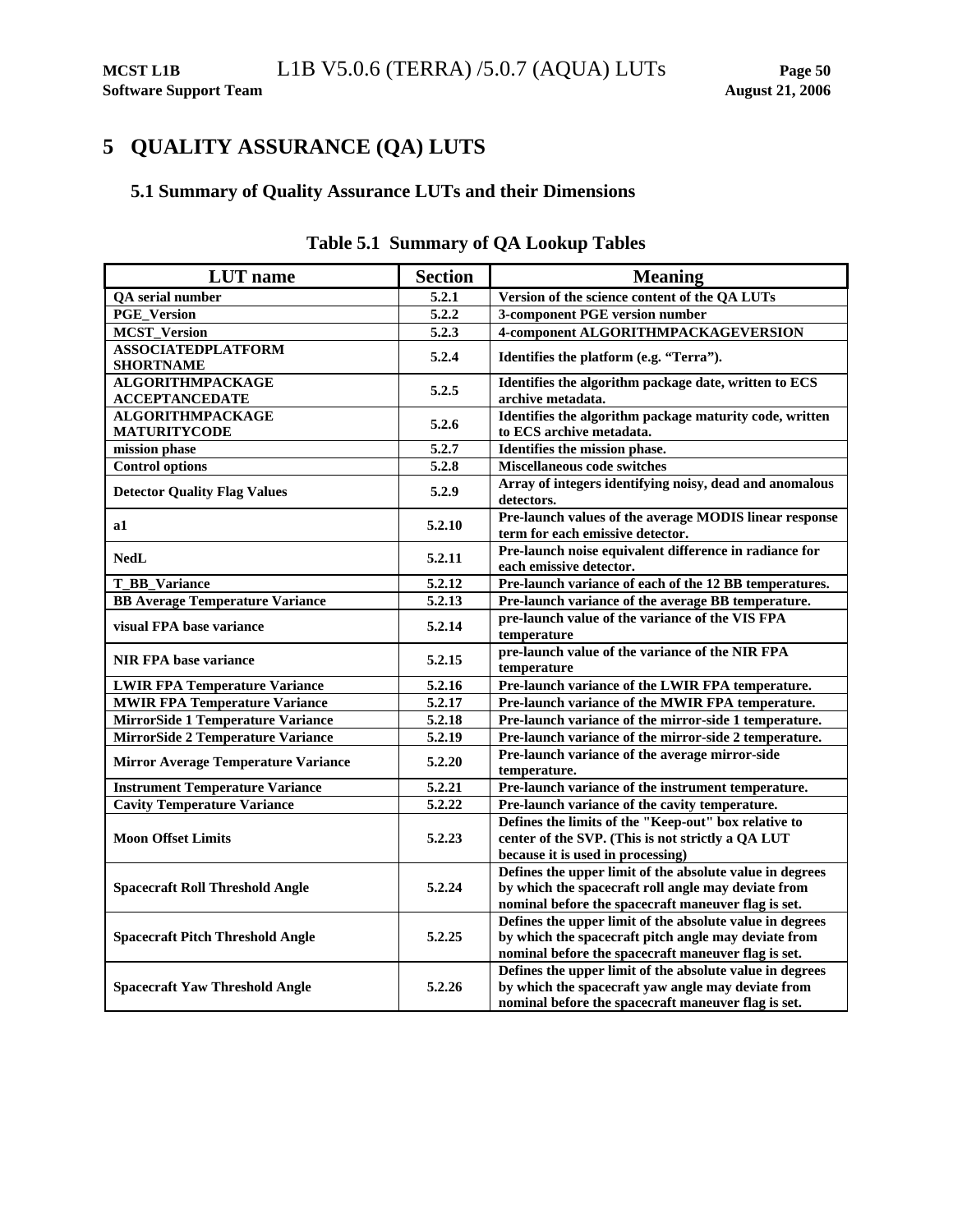<span id="page-55-0"></span>MCST L1B L1B V5.0.6 (TERRA) /5.0.7 (AQUA) LUTs Page 51 **Page 51 Page 51 August 21, 2006** 

**Software Support Team** 

| <b>Dimension macro</b>                    | value        | meaning                                |
|-------------------------------------------|--------------|----------------------------------------|
| MAX ALGORITHMPACKAGEACCEPTANCEDATE BUFFER | 11           | Largest allowable string length        |
| MAX ALGORITHMPACKAGEMATURITYCODE BUFFER   | 11           | Largest allowable string length        |
| MAX ASSOCIATEDPLATFORMSHORTNAME BUFFER    | 21           | Largest allowable string length        |
| <b>MAX MCST VERSION BUFFER</b>            | 21           | Largest allowable string length        |
| <b>MAX MISSION PHASE BUFFER</b>           | 11           | Largest allowable string length        |
| <b>MAX_PGE_VERSION_BUFFER</b>             | 11           | Largest allowable string length        |
| <b>MAX SERIAL NUMBER BUFFER</b>           | 31           | Largest allowable string length        |
| <b>NUM BANDS</b>                          | 38           | <b>Number of MODIS Bands</b>           |
| <b>NUM BB THERMISTORS</b>                 | 12           | <b>Number of blackbody thermistors</b> |
| <b>NUM BITS IN UINT8</b>                  | 8            | Number of bits in unsigned integer     |
| NUM CONTROL OPTIONS                       | $\mathbf{2}$ | <b>Number of control options</b>       |
| <b>NUM DETECTORS</b>                      | 490          | <b>Number of MODIS detectors</b>       |
| <b>NUM EMISSIVE DETECTORS</b>             | 160          | <b>Number of MODIS Emissive band</b>   |
|                                           |              | detectors                              |
| <b>NUM MOON OFFSET LIMITS</b>             | 4            | Number of moon offset limits           |

## **Table 5.2 Dimensions used in QA LUTs**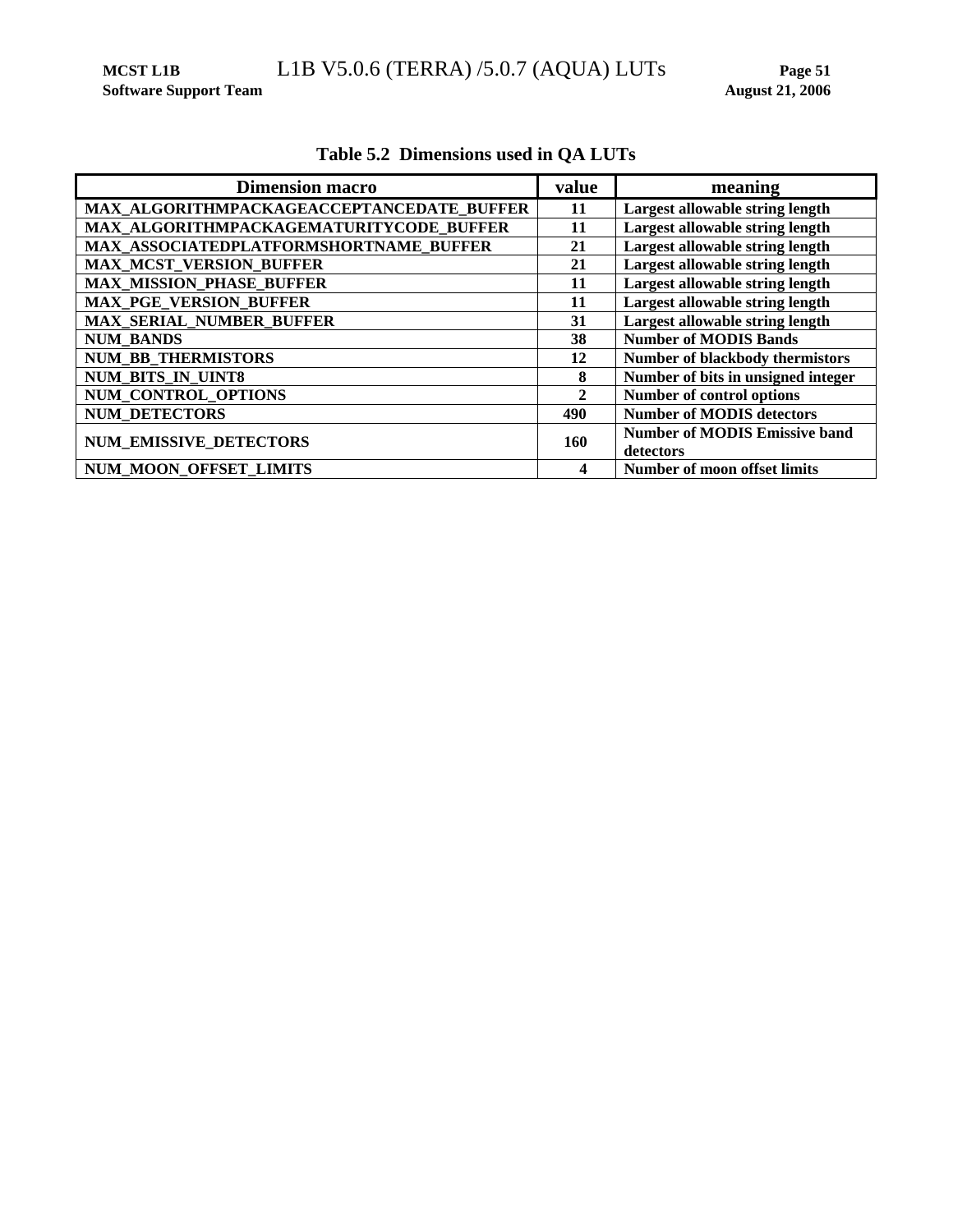## <span id="page-56-0"></span>**5.2 QA LUT Listing**

## *5.2.1 QA serial number*

<span id="page-56-1"></span>This serial number serves to identify the "science content" version of the QA lookup tables. It is stored as a string and has the form: "Qvvv yyyy:MM:dd:hh:mm", where "Q" is for quality assurance, "vvv" is an integer version number that gets incremented each time values of any LUT other than PGE\_Version and MCST\_Version are changed, and "yyyy:MM:dd:hh:mm" is the date and time of the last change to any LUT other than PGE\_Version and MCST\_Version. This serial number is updated as lookup tables are modified during operations. It is placed in each of the L1B Earth-view products.

| "QA serial number"       |
|--------------------------|
| <b>Global Attribute</b>  |
| string                   |
|                          |
| MAX SERIAL NUMBER BUFFER |
| N/A                      |
| (none)                   |
|                          |

## *5.2.2 PGE Version*

<span id="page-56-2"></span>This LUT contains the value of PGEVERSION, written to the ECS core metadata in each of the L1B products (see amplified description in Section [3.3.2](#page-12-1)).

\_\_\_\_\_\_\_\_\_\_\_\_\_\_\_\_\_\_\_\_\_\_\_\_\_\_\_\_\_\_\_\_\_\_\_\_\_\_\_\_\_\_\_\_\_\_\_\_\_\_\_\_\_\_\_\_\_\_\_\_\_\_\_\_\_\_\_\_\_\_\_\_\_\_\_\_\_\_\_\_

| "PGE Version LUT"             |
|-------------------------------|
| Global Attribute              |
| string                        |
|                               |
| <b>MAX PGE VERSION BUFFER</b> |
| N/A                           |
| (none)                        |
|                               |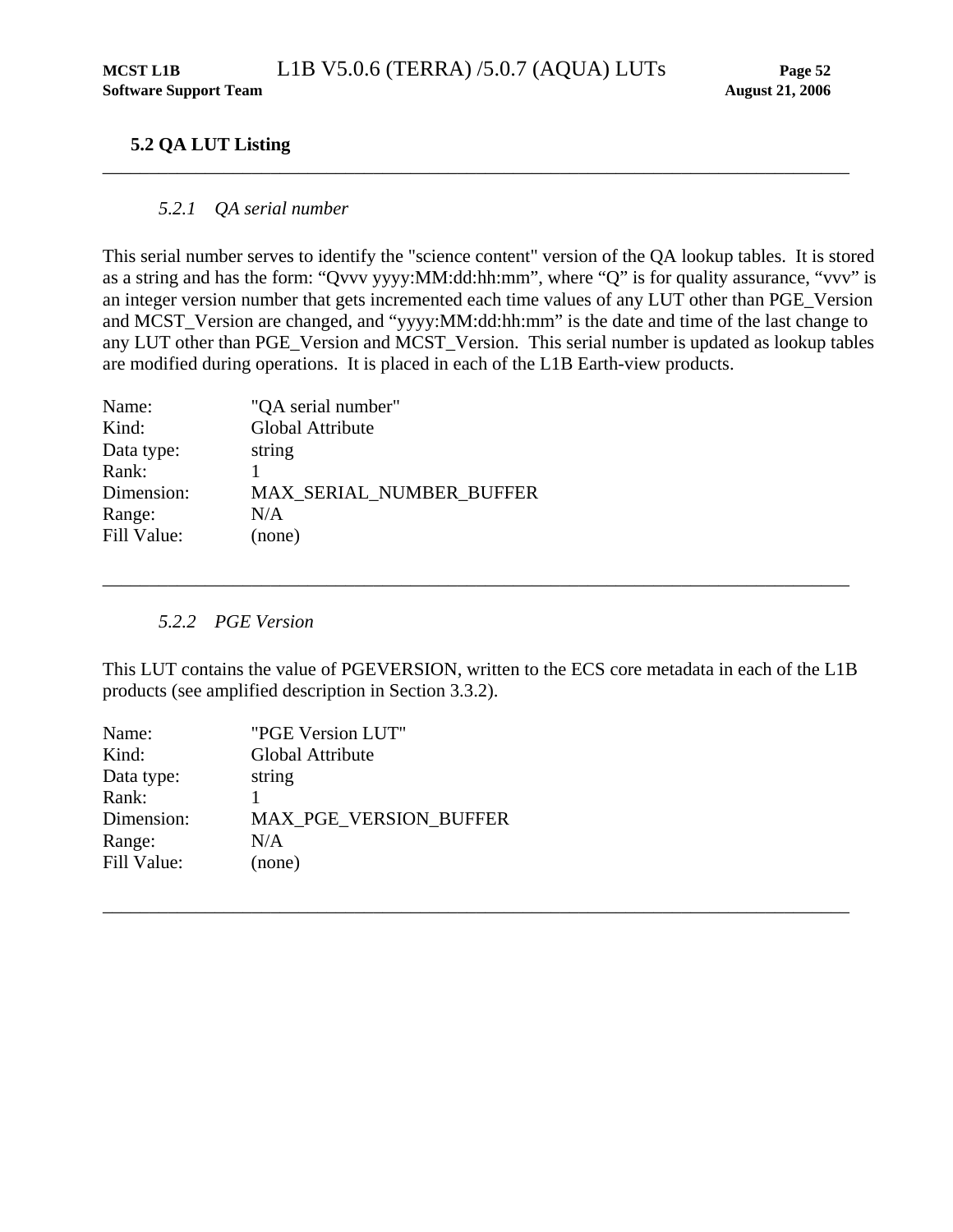## *5.2.3 MCST Version*

<span id="page-57-1"></span>This LUT contains the MCST version of Level 1B algorithms, code and LUTs (see amplified description in Section [3.3.3\)](#page-13-1).

<span id="page-57-0"></span>\_\_\_\_\_\_\_\_\_\_\_\_\_\_\_\_\_\_\_\_\_\_\_\_\_\_\_\_\_\_\_\_\_\_\_\_\_\_\_\_\_\_\_\_\_\_\_\_\_\_\_\_\_\_\_\_\_\_\_\_\_\_\_\_\_\_\_\_\_\_\_\_\_\_\_\_\_\_\_\_

| Name:       | "MCST Version LUT"             |
|-------------|--------------------------------|
| Kind:       | Global Attribute               |
| Data type:  | string                         |
| Rank:       |                                |
| Dimension:  | <b>MAX MCST VERSION BUFFER</b> |
| Range:      | N/A                            |
| Fill Value: | (none)                         |
|             |                                |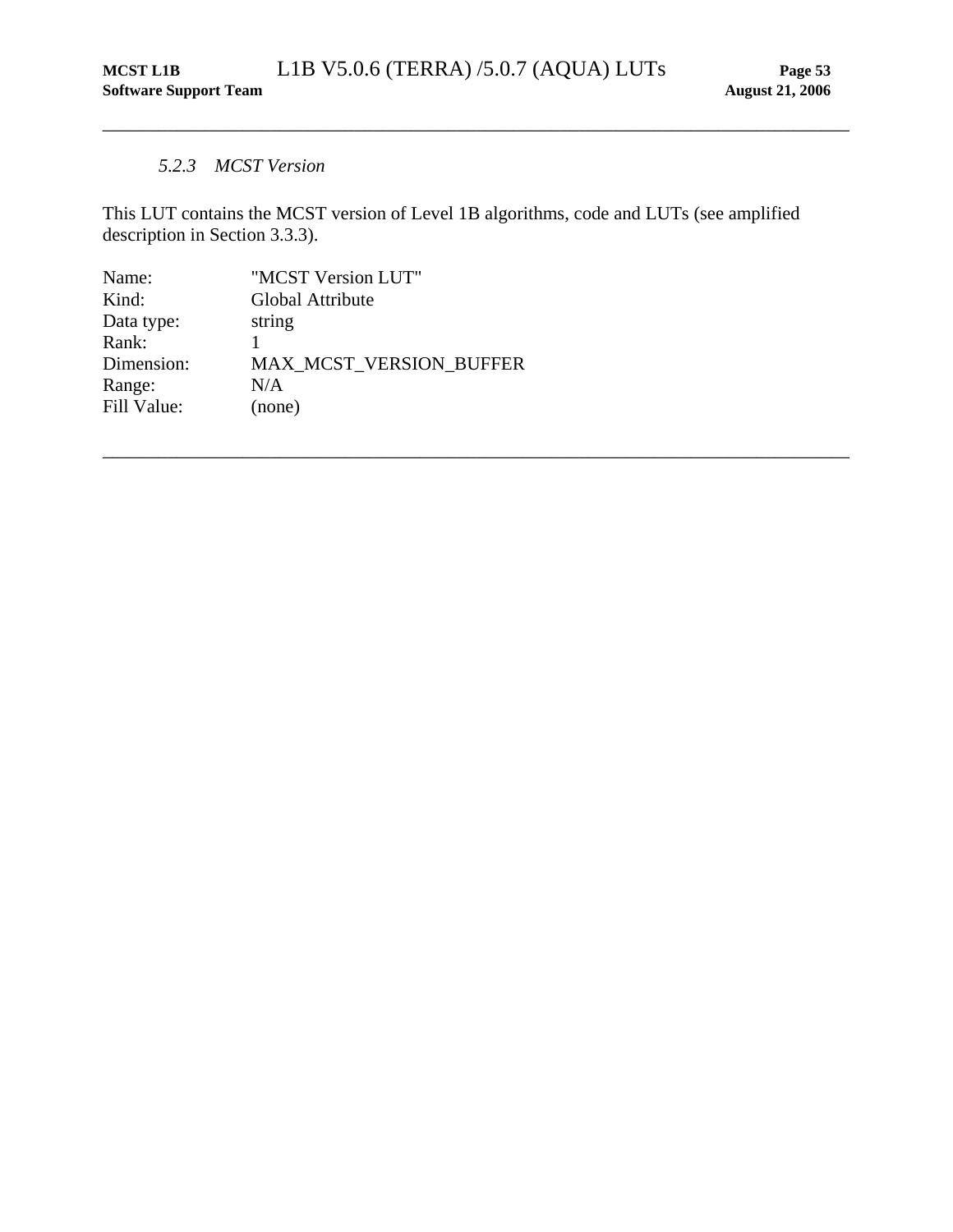#### *5.2.4 ASSOCIATEDPLATFORMSHORTNAME*

This LUT contains the value of ASSOCIATEDPLATFORMSHORTNAME written to the ECS archive metadata in each of the L1B products. This value identifies the satellite platform.

<span id="page-58-1"></span><span id="page-58-0"></span>\_\_\_\_\_\_\_\_\_\_\_\_\_\_\_\_\_\_\_\_\_\_\_\_\_\_\_\_\_\_\_\_\_\_\_\_\_\_\_\_\_\_\_\_\_\_\_\_\_\_\_\_\_\_\_\_\_\_\_\_\_\_\_\_\_\_\_\_\_\_\_\_\_\_\_\_\_\_\_\_

| Name:       | "ASSOCIATEDPLATFORMSHORTNAME"          |
|-------------|----------------------------------------|
| Kind:       | Global Attribute                       |
| Data type:  | string                                 |
| Rank:       |                                        |
| Dimension:  | MAX ASSOCIATEDPLATFORMSHORTNAME BUFFER |
| Range:      | N/A                                    |
| Fill Value: | (none)                                 |
| Example:    | "Aqua"                                 |
|             |                                        |

## *5.2.5 ALGORITHMPACKAGEACCEPTANCEDATE*

This LUT contains the value of ALGORITHMPACKAGEACCEPTANCEDATE, written to the ECS archive metadata in each of the L1B products. This value should be the date that the algorithm passed AI&T procedures and were accepted as ECS standard algorithm. In practice, we will set this value to the date that a major code delivery is made. Upon notification from MODAPS that the code has been accepted, we will update the date to that value. The format of the date, YYYY-MM-DD, is indicated in the example below.

<span id="page-58-2"></span>\_\_\_\_\_\_\_\_\_\_\_\_\_\_\_\_\_\_\_\_\_\_\_\_\_\_\_\_\_\_\_\_\_\_\_\_\_\_\_\_\_\_\_\_\_\_\_\_\_\_\_\_\_\_\_\_\_\_\_\_\_\_\_\_\_\_\_\_\_\_\_\_\_\_\_\_\_\_\_\_

| Name:       | "ALGORITHMPACKAGEACCEPTANCEDATE"          |
|-------------|-------------------------------------------|
| Kind:       | Global Attribute                          |
| Data type:  | <b>String</b>                             |
| Rank:       |                                           |
| Dimension:  | MAX_ALGORITHMPACKAGEACCEPTANCEDATE_BUFFER |
| Range:      | N/A                                       |
| Fill Value: | (none)                                    |
| Example:    | "1999-10-31"                              |
|             |                                           |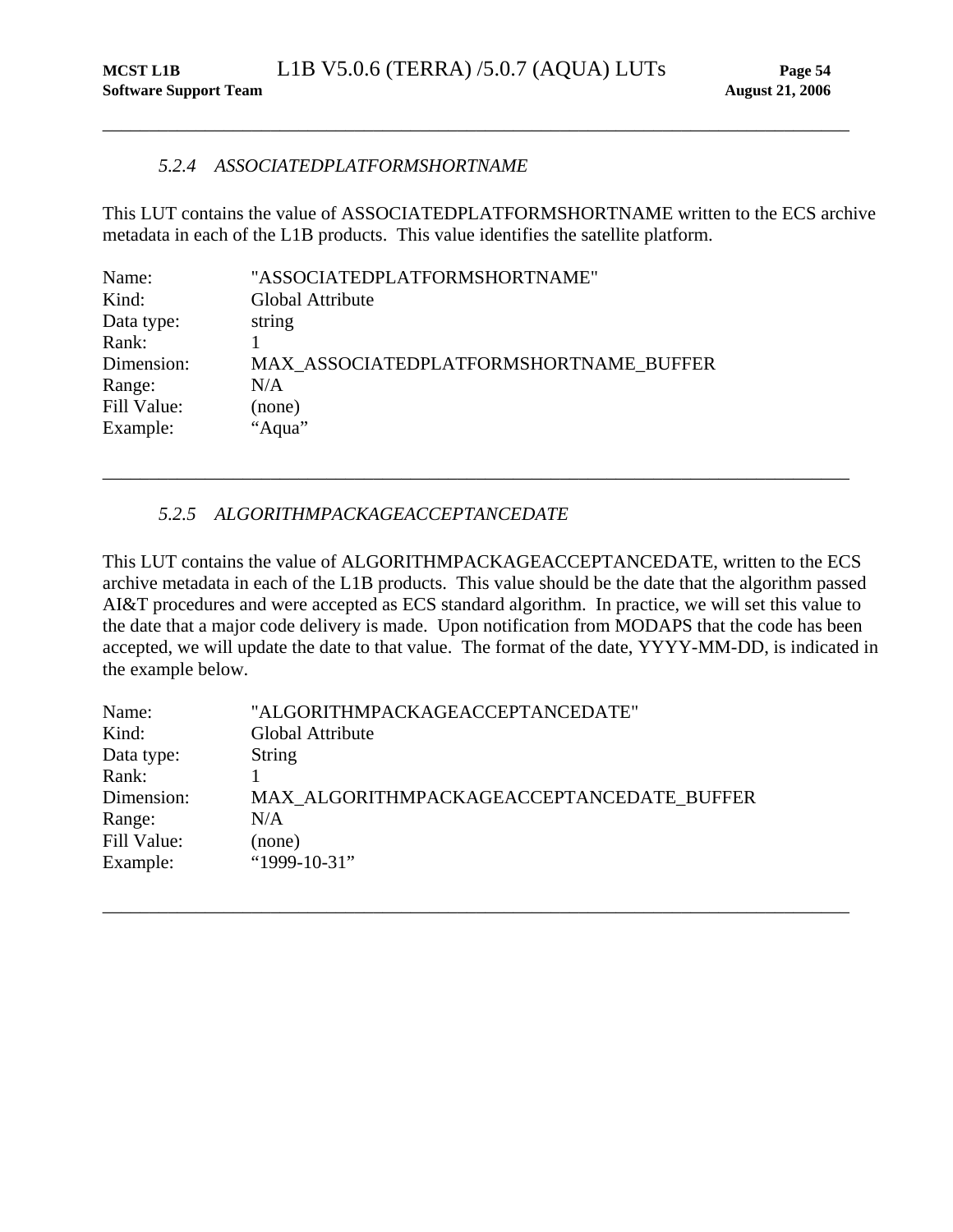## *5.2.6 ALGORITHMPACKAGEMATURITYCODE*

This LUT contains the value of ALGORITHMPACKAGEMATURITYCODE, written to the ECS archive metadata in each of the L1B products. This value specifies the maturity of the algorithm as a whole. Values may come from the following set: "pre-launch", "PREL" (preliminary), "OPL" (operational), "stable", "final".

<span id="page-59-2"></span>\_\_\_\_\_\_\_\_\_\_\_\_\_\_\_\_\_\_\_\_\_\_\_\_\_\_\_\_\_\_\_\_\_\_\_\_\_\_\_\_\_\_\_\_\_\_\_\_\_\_\_\_\_\_\_\_\_\_\_\_\_\_\_\_\_\_\_\_\_\_\_\_\_\_\_\_\_\_\_\_

\_\_\_\_\_\_\_\_\_\_\_\_\_\_\_\_\_\_\_\_\_\_\_\_\_\_\_\_\_\_\_\_\_\_\_\_\_\_\_\_\_\_\_\_\_\_\_\_\_\_\_\_\_\_\_\_\_\_\_\_\_\_\_\_\_\_\_\_\_\_\_\_\_\_\_\_\_\_\_\_

<span id="page-59-1"></span><span id="page-59-0"></span>\_\_\_\_\_\_\_\_\_\_\_\_\_\_\_\_\_\_\_\_\_\_\_\_\_\_\_\_\_\_\_\_\_\_\_\_\_\_\_\_\_\_\_\_\_\_\_\_\_\_\_\_\_\_\_\_\_\_\_\_\_\_\_\_\_\_\_\_\_\_\_\_\_\_\_\_\_\_\_\_

| Name:       | "ALGORITHMPACKAGEMATURITYCODE"          |
|-------------|-----------------------------------------|
| Kind:       | Global Attribute                        |
| Data type:  | string                                  |
| Rank:       |                                         |
| Dimension:  | MAX ALGORITHMPACKAGEMATURITYCODE BUFFER |
| Range:      | N/A                                     |
| Fill Value: | (none)                                  |
| Example:    | "pre-launch"                            |
|             |                                         |

*5.2.7 mission phase* 

This LUT defines the current mission phase.

| Name:       | "mission phase"                                          |
|-------------|----------------------------------------------------------|
| Kind:       | Global Attribute                                         |
| Data type:  | string                                                   |
| Rank:       |                                                          |
| Dimension:  | <b>MAX MISSION PHASE BUFFER</b>                          |
| Range:      | N/A                                                      |
| Fill Value: | (none)                                                   |
| Value:      | Set to "A&E" at launch, updated as necessary thereafter. |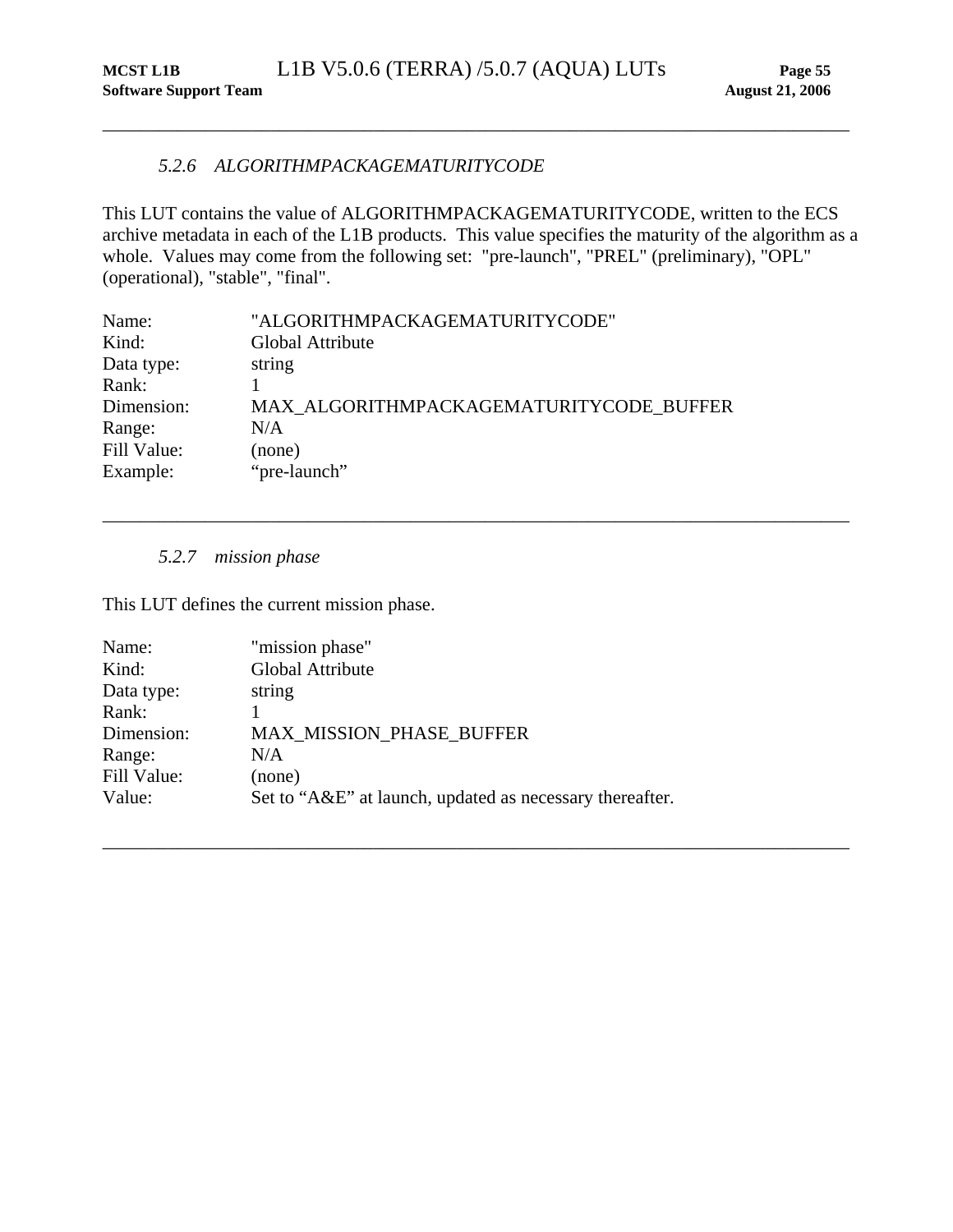#### *5.2.8 Control options*

<span id="page-60-1"></span>This LUT contains miscellaneous L1B control options. Currently, there are two:

• Split scans — control whether or not to treat as missing if a split scan is detected. There are only two values, ON or OFF.

<span id="page-60-0"></span>\_\_\_\_\_\_\_\_\_\_\_\_\_\_\_\_\_\_\_\_\_\_\_\_\_\_\_\_\_\_\_\_\_\_\_\_\_\_\_\_\_\_\_\_\_\_\_\_\_\_\_\_\_\_\_\_\_\_\_\_\_\_\_\_\_\_\_\_\_\_\_\_\_\_\_\_\_\_\_\_

• Bad scan quality — control whether or not to treat as missing if an invalid value of Scan quality array is detected. There are only two values, ON or OFF.

| Name:       | "Control options"   |              |
|-------------|---------------------|--------------|
| Kind:       | <b>SDS</b>          | Constant LUT |
| Data type:  | uint <sub>8</sub>   |              |
| Rank:       |                     |              |
| Dimension:  | NUM CONTROL OPTIONS |              |
| Range:      | [0, 1]              |              |
| Fill Value: | (none)              |              |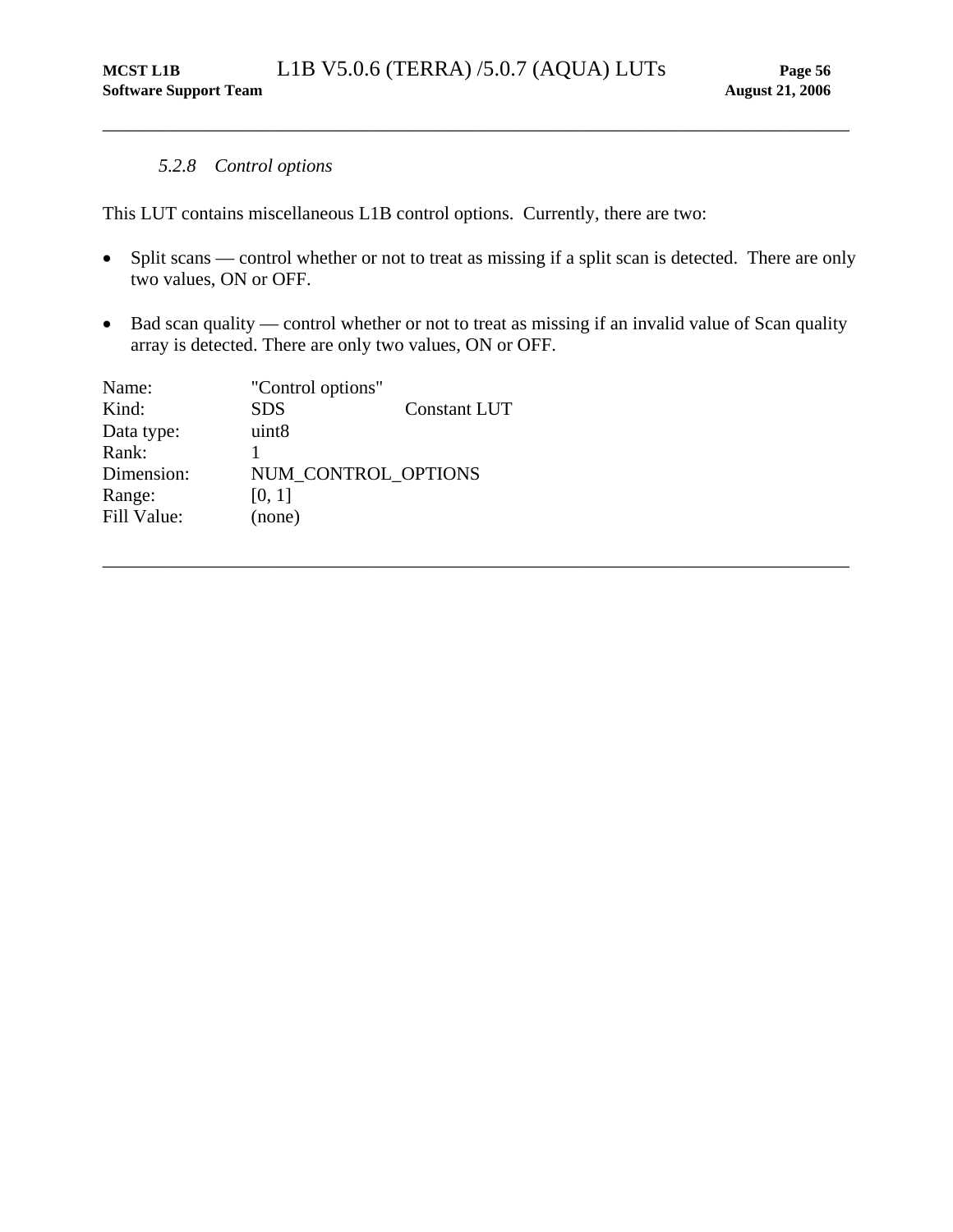## *5.2.9 Detector Quality Flag Values*

This LUT contains the array used to fill the L1B global attribute "Detector Quality Flag". Each array element of this LUT (having a value of 0 or 1) sets one bit of the corresponding L1B attribute. The second dimension of this LUT cycles through the 8 bits of each word of the attribute, with array element [w][0] corresponding to the least significant bit on word w and array element [w][7] corresponding to the most significant bit.

<span id="page-61-1"></span><span id="page-61-0"></span>\_\_\_\_\_\_\_\_\_\_\_\_\_\_\_\_\_\_\_\_\_\_\_\_\_\_\_\_\_\_\_\_\_\_\_\_\_\_\_\_\_\_\_\_\_\_\_\_\_\_\_\_\_\_\_\_\_\_\_\_\_\_\_\_\_\_\_\_\_\_\_\_\_\_\_\_\_\_\_\_

| Name:                  | "Detector Quality Flag Values" |                          |
|------------------------|--------------------------------|--------------------------|
| Kind:                  | <b>SDS</b>                     | <b>Step Function LUT</b> |
| Data type:             | uint8                          |                          |
| <b>Intrinsic Rank:</b> | $\mathcal{D}$                  |                          |
| Dimensions:            | $dim1$ :                       | <b>NUM DETECTORS</b>     |
|                        | $dim2$ :                       | NUM_BITS_IN_UINT8        |
| Range:                 | [0, 1]                         |                          |
| Fill Value:            | (none)                         |                          |

The following table maps the meaning of the bits in the Detector Quality Flag to the array elements:

| <b>Detector</b><br><b>Quality Flag</b> | LUT 2nd dimension<br>array element index | <b>Meaning</b>                                                        |
|----------------------------------------|------------------------------------------|-----------------------------------------------------------------------|
| bit (0-based)                          | (0-based)                                |                                                                       |
| bit $0$ (LSB)                          | U                                        | Noisy Detector                                                        |
| bit 1                                  |                                          | Dead Detector                                                         |
| bit 2                                  | 2                                        | Out-of-Family Gain                                                    |
| bit 3                                  | 3                                        | Dynamic Range                                                         |
| bit 4                                  | 4                                        | RSB: Detector DN saturates on illuminated, unscreened                 |
|                                        |                                          | Solar Diffuser                                                        |
|                                        |                                          | TEB: Detector DN saturates on blackbody when $T_{BR} = 300 \text{ K}$ |
| bit <sub>5</sub>                       | 5                                        | High calibration fit residuals                                        |
| bit 6                                  | 6                                        | <b>Electrical Crosstalk</b>                                           |
| bit 7 (MSB)                            |                                          | (TBD)                                                                 |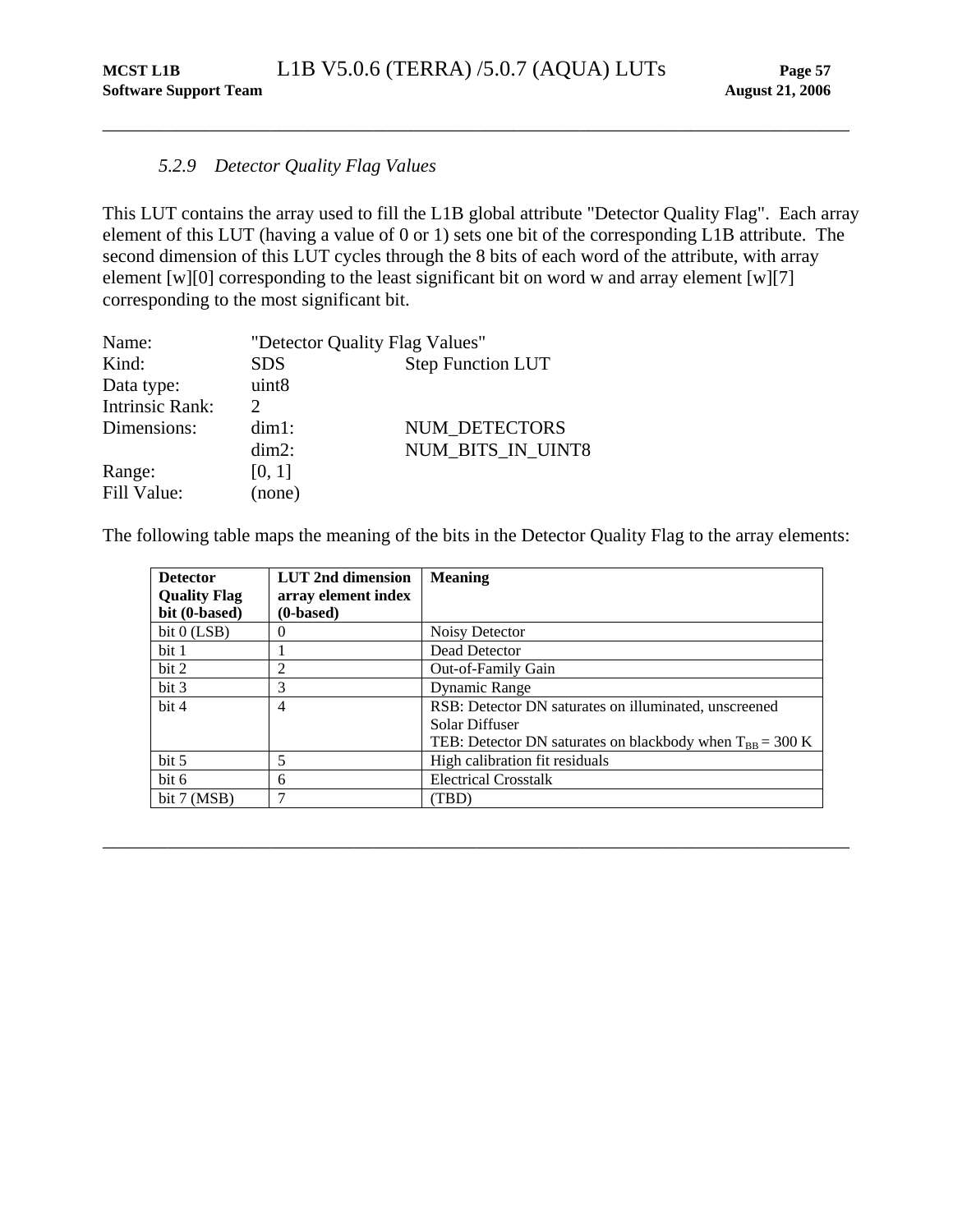#### *5.2.10 a1*

<span id="page-62-1"></span>This LUT holds pre-launch values of the average MODIS linear response term,  $b1_{BB}$ , for each of the emissive detectors. It is used in a ratio with current values of the average (over scans) of  $b1_{BB}$  to track changes during the mission.

<span id="page-62-0"></span>\_\_\_\_\_\_\_\_\_\_\_\_\_\_\_\_\_\_\_\_\_\_\_\_\_\_\_\_\_\_\_\_\_\_\_\_\_\_\_\_\_\_\_\_\_\_\_\_\_\_\_\_\_\_\_\_\_\_\_\_\_\_\_\_\_\_\_\_\_\_\_\_\_\_\_\_\_\_\_\_

| Name:       | "a $1$ "            |                        |
|-------------|---------------------|------------------------|
| Kind:       | <b>SDS</b>          | <b>Constant LUT</b>    |
| Data type:  | float <sub>32</sub> |                        |
| Rank:       |                     |                        |
| Dimension:  |                     | NUM EMISSIVE DETECTORS |
| Range:      | [0.0002, 0.1]       |                        |
| Fill Value: | (none)              |                        |

*5.2.11 NEdL* 

<span id="page-62-2"></span>This LUT contains pre-launch values of the Noise Equivalent Difference in Radiance for all emissive detectors.

\_\_\_\_\_\_\_\_\_\_\_\_\_\_\_\_\_\_\_\_\_\_\_\_\_\_\_\_\_\_\_\_\_\_\_\_\_\_\_\_\_\_\_\_\_\_\_\_\_\_\_\_\_\_\_\_\_\_\_\_\_\_\_\_\_\_\_\_\_\_\_\_\_\_\_\_\_\_\_\_

| "NEdL"                 |                     |
|------------------------|---------------------|
| <b>SDS</b>             | <b>Constant LUT</b> |
| float <sub>32</sub>    |                     |
|                        |                     |
| NUM EMISSIVE DETECTORS |                     |
| [0.0002, 0.1]          |                     |
| (none)                 |                     |
|                        |                     |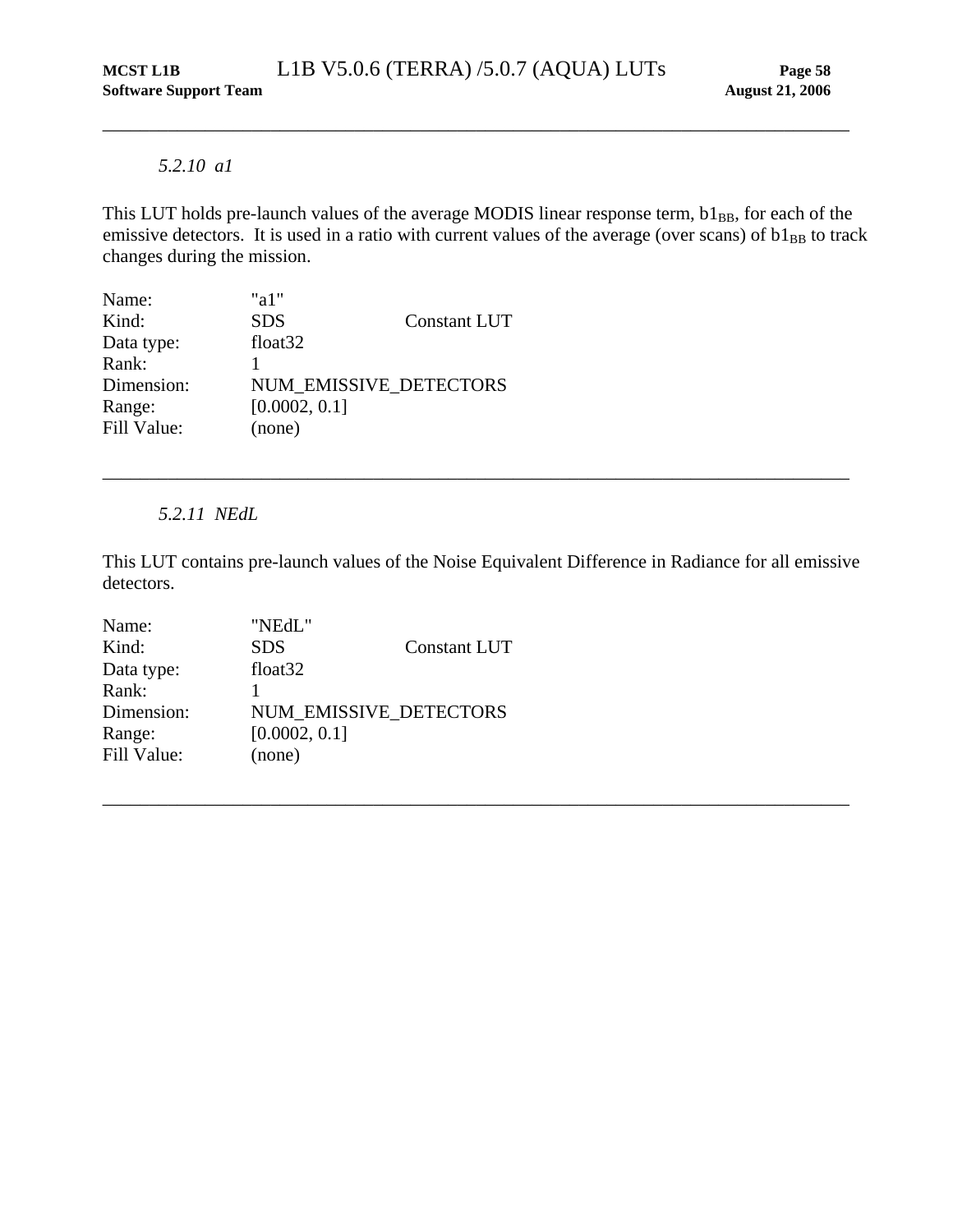## *5.2.12 T\_BB\_Variance*

This LUT holds pre-launch values of the variance of each of the 12 blackbody (BB) temperatures. The code forms the ratio of the current variances (across scans within the granule) with these values to track the change during the mission.

<span id="page-63-1"></span><span id="page-63-0"></span>\_\_\_\_\_\_\_\_\_\_\_\_\_\_\_\_\_\_\_\_\_\_\_\_\_\_\_\_\_\_\_\_\_\_\_\_\_\_\_\_\_\_\_\_\_\_\_\_\_\_\_\_\_\_\_\_\_\_\_\_\_\_\_\_\_\_\_\_\_\_\_\_\_\_\_\_\_\_\_\_

| Name:       | "T_BB_Variance"           |                              |
|-------------|---------------------------|------------------------------|
| Kind:       | <b>SDS</b>                | <b>Constant LUT</b>          |
| Data type:  | float <sub>32</sub>       |                              |
| Rank:       |                           |                              |
| Dimension:  | <b>NUM BB THERMISTORS</b> |                              |
| Range:      |                           | $[0.0002, 0.1]$ (MODIS/AQUA) |
|             |                           | $[0.001, 0.1]$ (MODIS/TERRA) |
| Fill Value: | (none)                    |                              |

## *5.2.13 BB Average Temperature Variance*

<span id="page-63-2"></span>This LUT holds a pre-launch value of the variance of the average blackbody (BB) temperature. The code forms the ratio of the current variance (across scans within the granule) with this value to track the change during the mission.

\_\_\_\_\_\_\_\_\_\_\_\_\_\_\_\_\_\_\_\_\_\_\_\_\_\_\_\_\_\_\_\_\_\_\_\_\_\_\_\_\_\_\_\_\_\_\_\_\_\_\_\_\_\_\_\_\_\_\_\_\_\_\_\_\_\_\_\_\_\_\_\_\_\_\_\_\_\_\_\_

| Name:       | "BB Average Temperature Variance" |                               |
|-------------|-----------------------------------|-------------------------------|
| Kind:       | <b>SDS</b>                        | <b>Constant LUT</b>           |
| Data type:  | float <sub>32</sub>               |                               |
| Rank:       |                                   |                               |
| Dimension:  |                                   |                               |
| Range:      |                                   | $[0.00003, 0.1]$ (MODIS/AQUA) |
|             | [0.0001, 0.1]                     | (MODIS/TERRA)                 |
| Fill Value: | (none)                            |                               |
|             |                                   |                               |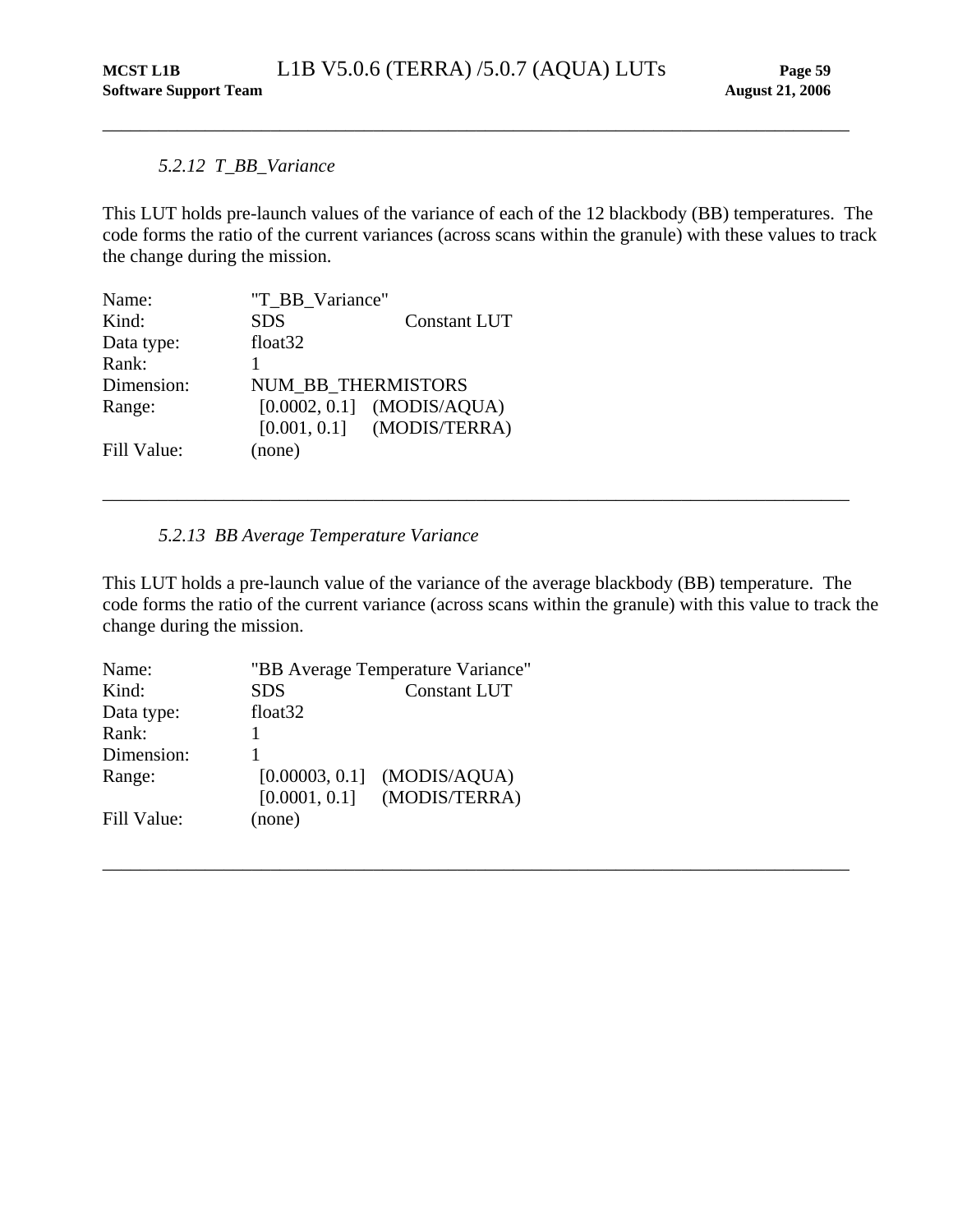#### *5.2.14 visual FPA base variance*

This LUT holds a pre-launch value of the variance of the VIS FPA temperature. The code forms the ratio of the current variance (across scans within the granule) with this value to track the change during the mission.

<span id="page-64-1"></span><span id="page-64-0"></span>\_\_\_\_\_\_\_\_\_\_\_\_\_\_\_\_\_\_\_\_\_\_\_\_\_\_\_\_\_\_\_\_\_\_\_\_\_\_\_\_\_\_\_\_\_\_\_\_\_\_\_\_\_\_\_\_\_\_\_\_\_\_\_\_\_\_\_\_\_\_\_\_\_\_\_\_\_\_\_\_

| Name:       | "visual FPA base variance" |                     |
|-------------|----------------------------|---------------------|
| Kind:       | <b>SDS</b>                 | <b>Constant LUT</b> |
| Data type:  | float <sub>32</sub>        |                     |
| Rank:       |                            |                     |
| Dimension:  |                            |                     |
| Range:      | N/A                        |                     |
| Fill Value: | (none)                     |                     |

## *5.2.15 NIR FPA base variance*

<span id="page-64-2"></span>This LUT holds a pre-launch value of the variance of the NIR FPA temperature. The code forms the ratio of the current variance (across scans within the granule) with this value to track the change during the mission.

\_\_\_\_\_\_\_\_\_\_\_\_\_\_\_\_\_\_\_\_\_\_\_\_\_\_\_\_\_\_\_\_\_\_\_\_\_\_\_\_\_\_\_\_\_\_\_\_\_\_\_\_\_\_\_\_\_\_\_\_\_\_\_\_\_\_\_\_\_\_\_\_\_\_\_\_\_\_\_\_

| Name:       | "NIR FPA base variance" |                     |
|-------------|-------------------------|---------------------|
| Kind:       | <b>SDS</b>              | <b>Constant LUT</b> |
| Data type:  | float <sub>32</sub>     |                     |
| Rank:       |                         |                     |
| Dimension:  |                         |                     |
| Range:      | N/A                     |                     |
| Fill Value: | (none)                  |                     |
|             |                         |                     |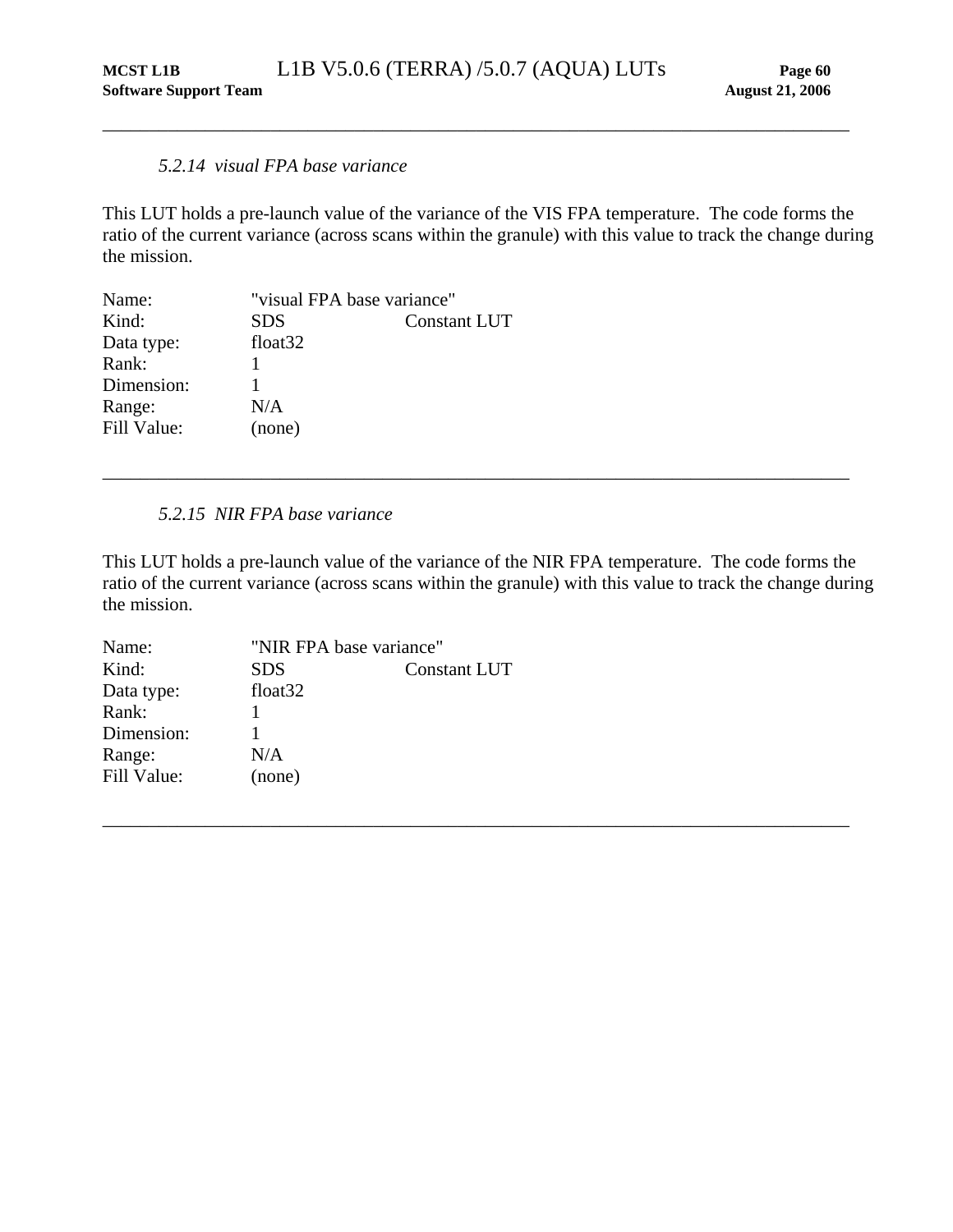## <span id="page-65-0"></span>*5.2.16 LWIR FPA Temperature Variance*

<span id="page-65-1"></span>This LUT holds a pre-launch value of the variance of the LWIR FPA temperature. The code forms the ratio of the current variance (across scans within the granule) with this value to track the change during the mission.

| Name:       | "LWIR FPA Temperature Variance" |                     |
|-------------|---------------------------------|---------------------|
| Kind:       | <b>SDS</b>                      | <b>Constant LUT</b> |
| Data type:  | float <sub>32</sub>             |                     |
| Rank:       |                                 |                     |
| Dimension:  |                                 |                     |
| Range:      | [0.000001, 0.1]                 |                     |
| Fill Value: | (none)                          |                     |

## *5.2.17 MWIR FPA Temperature Variance*

<span id="page-65-2"></span>This LUT holds a pre-launch value of the variance of the MWIR FPA temperature. The code forms the ratio of the current variance (across scans within the granule) with this value to track the change during the mission.

\_\_\_\_\_\_\_\_\_\_\_\_\_\_\_\_\_\_\_\_\_\_\_\_\_\_\_\_\_\_\_\_\_\_\_\_\_\_\_\_\_\_\_\_\_\_\_\_\_\_\_\_\_\_\_\_\_\_\_\_\_\_\_\_\_\_\_\_\_\_\_\_\_\_\_\_\_\_\_\_

| Name:       |                     | "MWIR FPA Temperature Variance" |
|-------------|---------------------|---------------------------------|
| Kind:       | <b>SDS</b>          | <b>Constant LUT</b>             |
| Data type:  | float <sub>32</sub> |                                 |
| Rank:       |                     |                                 |
| Dimension:  | 1                   |                                 |
| Range:      | [0.0005, 0.1]       | (MODIS/AQUA)                    |
|             | [0.001, 0.1]        | (MODIS/TERRA)                   |
| Fill Value: | (none)              |                                 |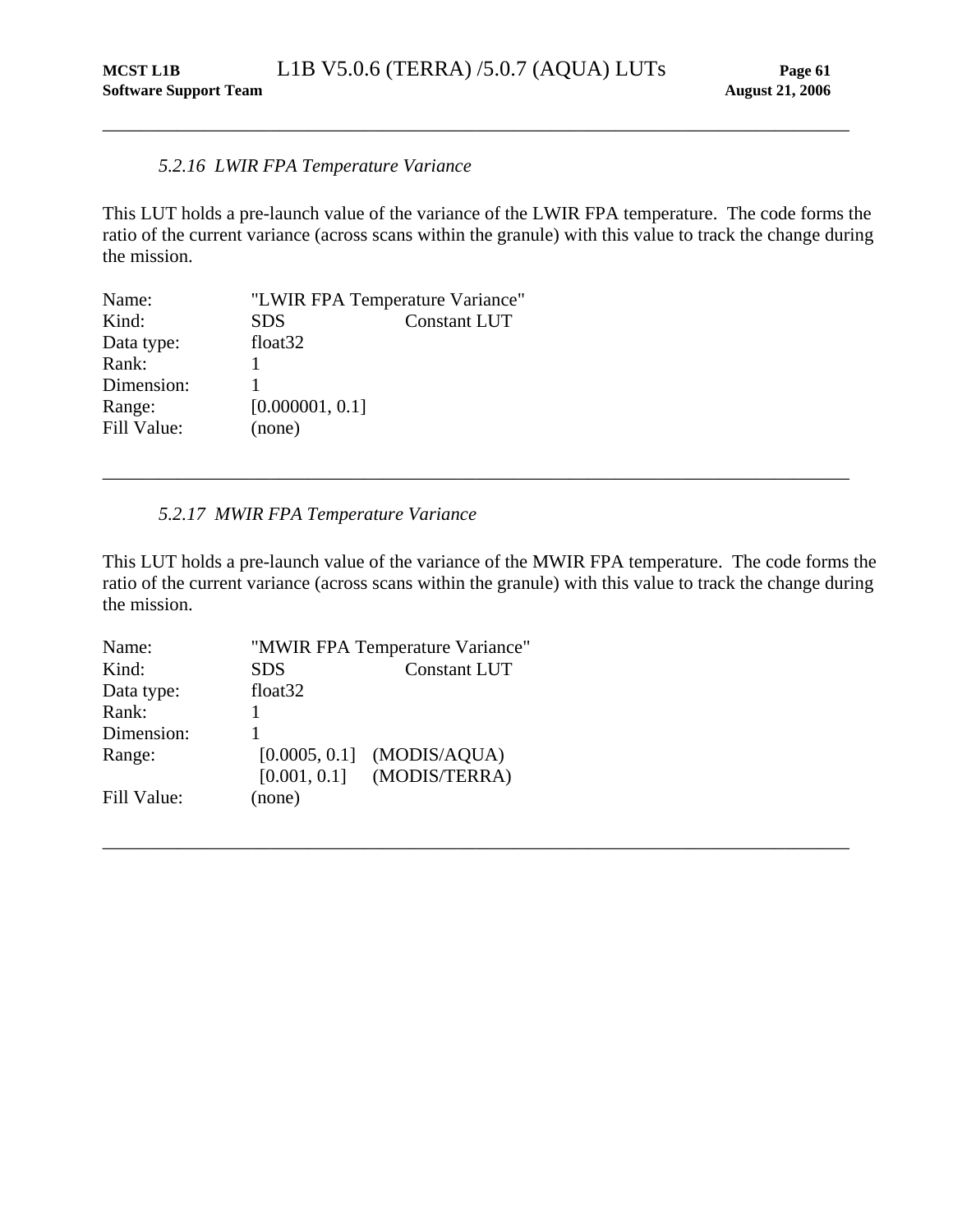#### *5.2.18 MirrorSide 1 Temperature Variance*

This LUT holds a pre-launch value of the variance of the mirror (side 1) temperature. The code forms the ratio of the current variance (across scans within the granule) with this value to track the change during the mission.

<span id="page-66-1"></span><span id="page-66-0"></span>\_\_\_\_\_\_\_\_\_\_\_\_\_\_\_\_\_\_\_\_\_\_\_\_\_\_\_\_\_\_\_\_\_\_\_\_\_\_\_\_\_\_\_\_\_\_\_\_\_\_\_\_\_\_\_\_\_\_\_\_\_\_\_\_\_\_\_\_\_\_\_\_\_\_\_\_\_\_\_\_

| Name:       | "MirrorSide 1 Temperature Variance" |                     |
|-------------|-------------------------------------|---------------------|
| Kind:       | <b>SDS</b>                          | <b>Constant LUT</b> |
| Data type:  | float <sub>32</sub>                 |                     |
| Rank:       |                                     |                     |
| Dimension:  |                                     |                     |
| Range:      | [0.0001, 0.1]                       |                     |
| Fill Value: | (none)                              |                     |

#### *5.2.19 MirrorSide 2 Temperature Variance*

<span id="page-66-2"></span>This LUT holds a pre-launch value of the variance of the mirror (side 2) temperature. The code forms the ratio of the current variance (across scans within the granule) with this value to track the change during the mission.

\_\_\_\_\_\_\_\_\_\_\_\_\_\_\_\_\_\_\_\_\_\_\_\_\_\_\_\_\_\_\_\_\_\_\_\_\_\_\_\_\_\_\_\_\_\_\_\_\_\_\_\_\_\_\_\_\_\_\_\_\_\_\_\_\_\_\_\_\_\_\_\_\_\_\_\_\_\_\_\_

| Name:       | "MirrorSide 2 Temperature Variance" |                     |
|-------------|-------------------------------------|---------------------|
| Kind:       | <b>SDS</b>                          | <b>Constant LUT</b> |
| Data type:  | float <sub>32</sub>                 |                     |
| Rank:       |                                     |                     |
| Dimension:  |                                     |                     |
| Range:      | [0.0001, 0.1]                       |                     |
| Fill Value: | (none)                              |                     |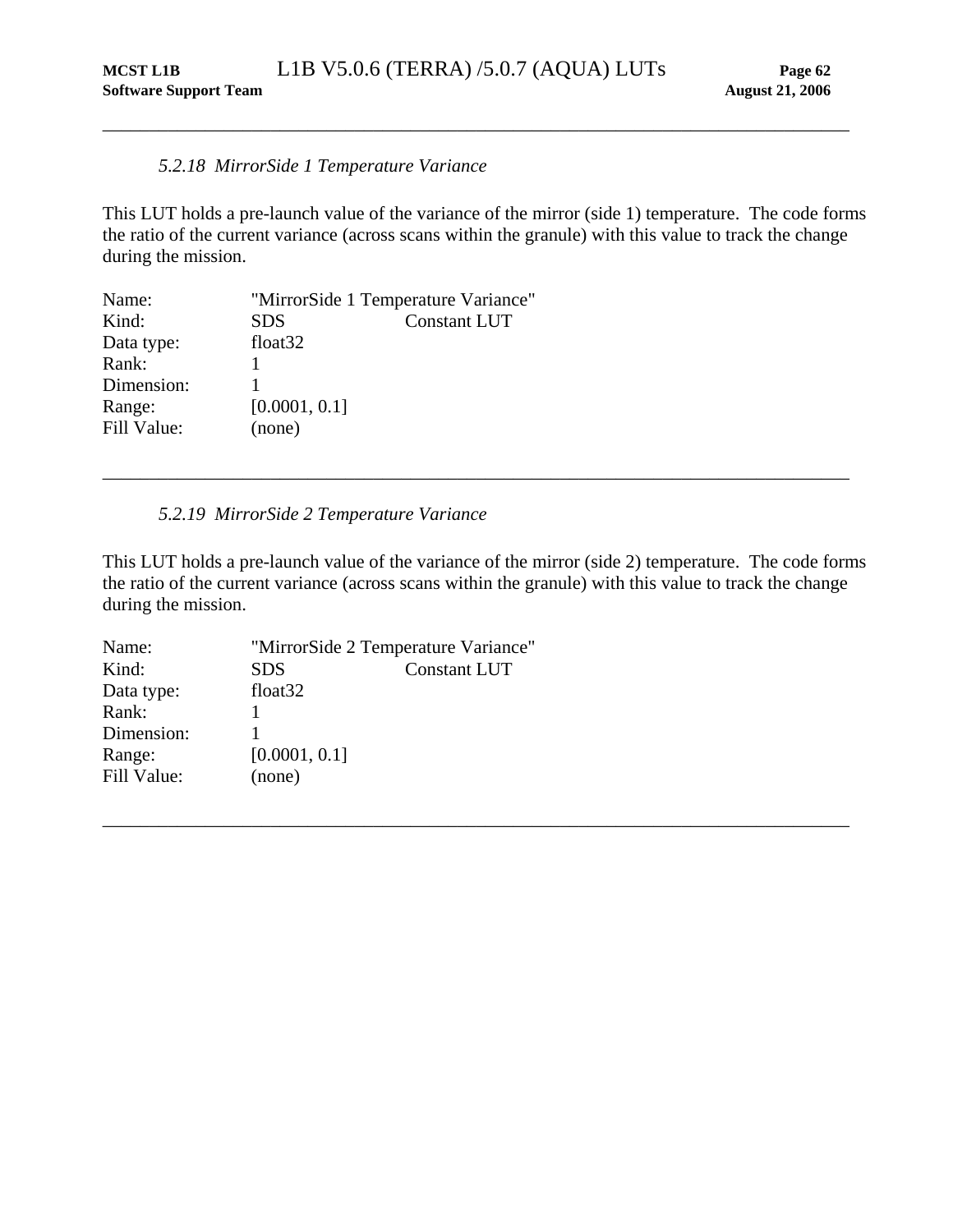#### *5.2.20 Mirror Average Temperature Variance*

This LUT holds a pre-launch value of the variance of the average mirror temperature. The code forms the ratio of the current variance (across scans within the granule) with this value to track the change during the mission.

<span id="page-67-1"></span><span id="page-67-0"></span>\_\_\_\_\_\_\_\_\_\_\_\_\_\_\_\_\_\_\_\_\_\_\_\_\_\_\_\_\_\_\_\_\_\_\_\_\_\_\_\_\_\_\_\_\_\_\_\_\_\_\_\_\_\_\_\_\_\_\_\_\_\_\_\_\_\_\_\_\_\_\_\_\_\_\_\_\_\_\_\_

| Name:       |                     | "Mirror Average Temperature Variance" |
|-------------|---------------------|---------------------------------------|
| Kind:       | <b>SDS</b>          | <b>Constant LUT</b>                   |
| Data type:  | float <sub>32</sub> |                                       |
| Rank:       |                     |                                       |
| Dimension:  |                     |                                       |
| Range:      | [0.001, 0.1]        |                                       |
| Fill Value: | (none)              |                                       |

## *5.2.21 Instrument Temperature Variance*

<span id="page-67-2"></span>This LUT holds a pre-launch value of the variance of the instrument temperature. The code forms the ratio of the current variance (across scans within the granule) with this value to track the change during the mission.

\_\_\_\_\_\_\_\_\_\_\_\_\_\_\_\_\_\_\_\_\_\_\_\_\_\_\_\_\_\_\_\_\_\_\_\_\_\_\_\_\_\_\_\_\_\_\_\_\_\_\_\_\_\_\_\_\_\_\_\_\_\_\_\_\_\_\_\_\_\_\_\_\_\_\_\_\_\_\_\_

| "Instrument Temperature Variance" |                     |
|-----------------------------------|---------------------|
| <b>SDS</b>                        | <b>Constant LUT</b> |
| float <sub>32</sub>               |                     |
|                                   |                     |
|                                   |                     |
| [0.001, 0.1]                      |                     |
| (none)                            |                     |
|                                   |                     |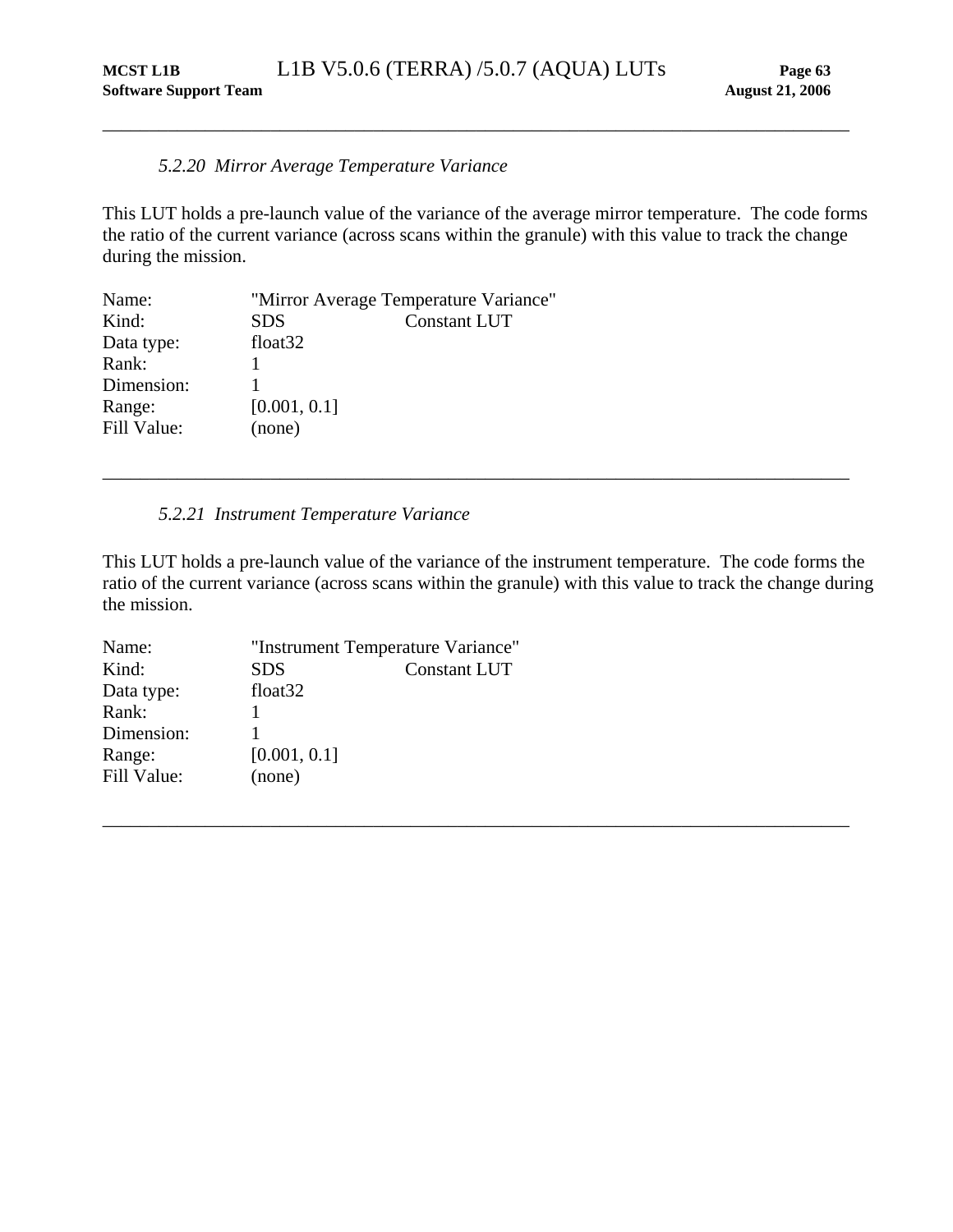#### <span id="page-68-0"></span>*5.2.22 Cavity Temperature Variance*

<span id="page-68-1"></span>This LUT holds a pre-launch value of the variance of the cavity temperature. The code forms the ratio of the current variance (across scans within the granule) with this value to track the change during the mission.

| Name:       | "Cavity Temperature Variance" |                     |
|-------------|-------------------------------|---------------------|
| Kind:       | <b>SDS</b>                    | <b>Constant LUT</b> |
| Data type:  | float <sub>32</sub>           |                     |
| Rank:       |                               |                     |
| Dimension:  |                               |                     |
| Range:      | [0.01, 0.1]                   |                     |
| Fill Value: | (none)                        |                     |

#### *5.2.23 Moon Offset Limits*

This LUT holds scan and track offsets (in terms of 1km pixel increments) from the center of the space view (SV) port. These are used to define a "box" in the scan-track coordinate system about the center of the SV port. If the vector to the moon, after converting to these coordinates, lies within the box, then the moon is considered to be within the SV port.

<span id="page-68-2"></span>\_\_\_\_\_\_\_\_\_\_\_\_\_\_\_\_\_\_\_\_\_\_\_\_\_\_\_\_\_\_\_\_\_\_\_\_\_\_\_\_\_\_\_\_\_\_\_\_\_\_\_\_\_\_\_\_\_\_\_\_\_\_\_\_\_\_\_\_\_\_\_\_\_\_\_\_\_\_\_\_

| Name:       |                     | "Moon Offset Limits"   |  |  |
|-------------|---------------------|------------------------|--|--|
| Kind:       | <b>SDS</b>          | <b>Constant LUT</b>    |  |  |
| Data type:  | float <sub>32</sub> |                        |  |  |
| Rank:       |                     |                        |  |  |
| Dimensions: | $dim1$ :            | <b>NUM BANDS</b>       |  |  |
|             | $dim2$ :            | NUM MOON OFFSET LIMITS |  |  |
| Range:      | $[-200, 200]$       |                        |  |  |
| Fill Value: | (none)              |                        |  |  |

The second dimension of this LUT is used to extract the four different offsets:

| index  | macro            | meaning                                          |  |
|--------|------------------|--------------------------------------------------|--|
|        | <b>TRK UPPER</b> | Upper limit offset in the along track direction. |  |
|        | <b>TRK LOWER</b> | Lower limit offset in the along track direction. |  |
| 2      | <b>SCN UPPER</b> | Upper limit offset in the along scan direction.  |  |
| $\sim$ | <b>SCN LOWER</b> | Lower limit offset in the along scan direction.  |  |

For both MODIS/Terra and MODIS/Aqua, values for TRK\_UPPER and TRK\_LOWER for all bands are presently +15 and –15 and values for SCN\_UPPER and SCN\_LOWER for all bands are  $+55$  and  $-55$ .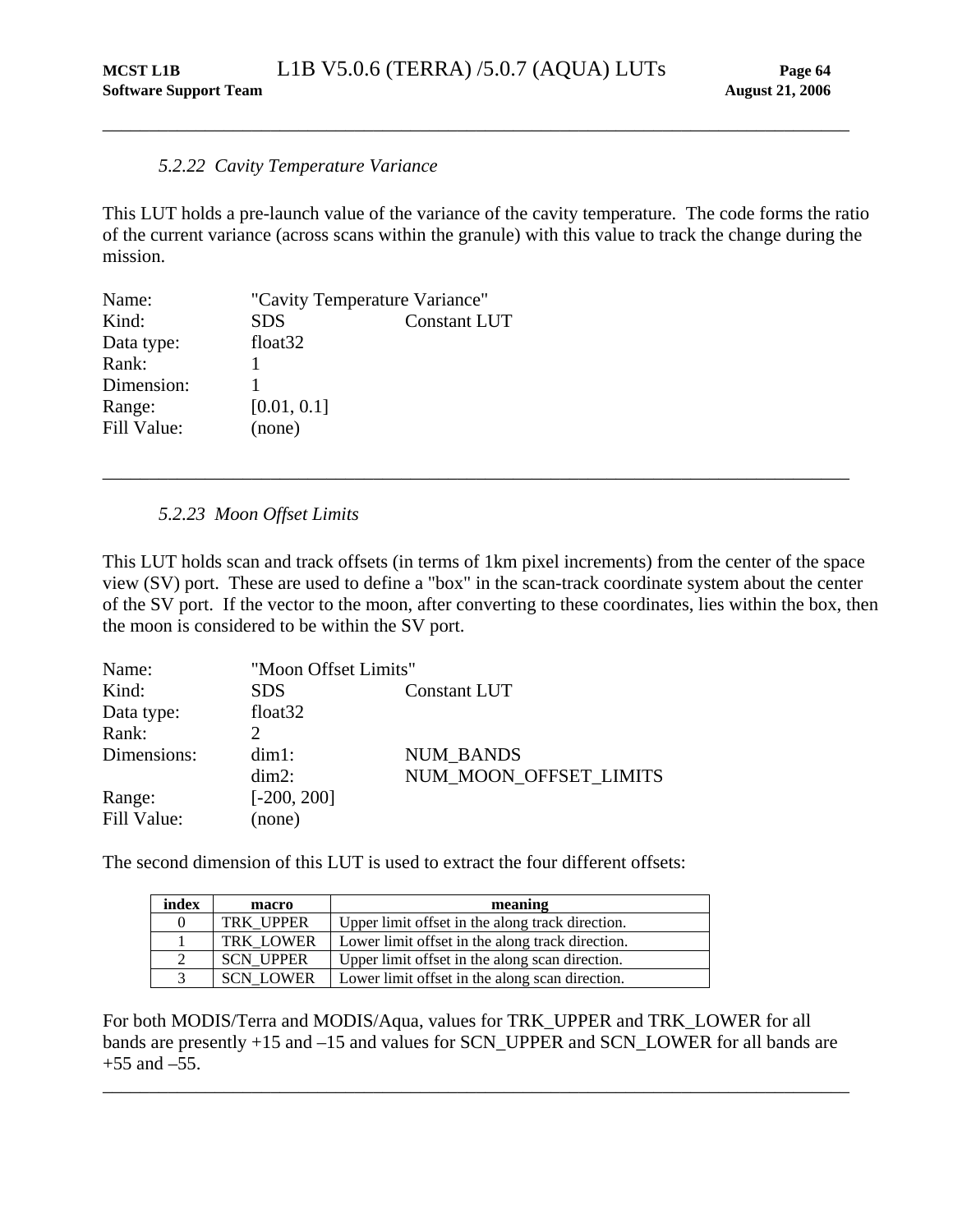## *5.2.24 Spacecraft Roll Threshold Angle*

This LUT defines the upper limit of the absolute deviation from nominal allowed in the spacecraft roll angle, measured in degrees. If the spacecraft deviates from nominal by more than this amount, the maneuver flag is set.

<span id="page-69-1"></span><span id="page-69-0"></span>\_\_\_\_\_\_\_\_\_\_\_\_\_\_\_\_\_\_\_\_\_\_\_\_\_\_\_\_\_\_\_\_\_\_\_\_\_\_\_\_\_\_\_\_\_\_\_\_\_\_\_\_\_\_\_\_\_\_\_\_\_\_\_\_\_\_\_\_\_\_\_\_\_\_\_\_\_\_\_\_

| "Spacecraft_Roll_Threshold_Angle" |                     |
|-----------------------------------|---------------------|
| <b>SDS</b>                        | <b>Constant LUT</b> |
| float <sub>32</sub>               |                     |
|                                   |                     |
|                                   |                     |
| [0.0, 360.0]                      |                     |
| (none)                            |                     |
| Currently set to 1.0              |                     |
|                                   |                     |

## *5.2.25 Spacecraft Pitch Threshold Angle*

<span id="page-69-2"></span>This LUT defines the upper limit of the absolute deviation from nominal allowed in the spacecraft pitch angle, measured in degrees. If the spacecraft deviates from nominal by more than this amount, the maneuver flag is set.

\_\_\_\_\_\_\_\_\_\_\_\_\_\_\_\_\_\_\_\_\_\_\_\_\_\_\_\_\_\_\_\_\_\_\_\_\_\_\_\_\_\_\_\_\_\_\_\_\_\_\_\_\_\_\_\_\_\_\_\_\_\_\_\_\_\_\_\_\_\_\_\_\_\_\_\_\_\_\_\_

| Name:       | "Spacecraft_Pitch_Threshold_Angle" |                     |
|-------------|------------------------------------|---------------------|
| Kind:       | <b>SDS</b>                         | <b>Constant LUT</b> |
| Data type:  | float <sub>32</sub>                |                     |
| Rank:       |                                    |                     |
| Dimension:  |                                    |                     |
| Range:      | [0.0, 360.0]                       |                     |
| Fill Value: | (none)                             |                     |
| Value:      | Currently set to 1.0               |                     |
|             |                                    |                     |